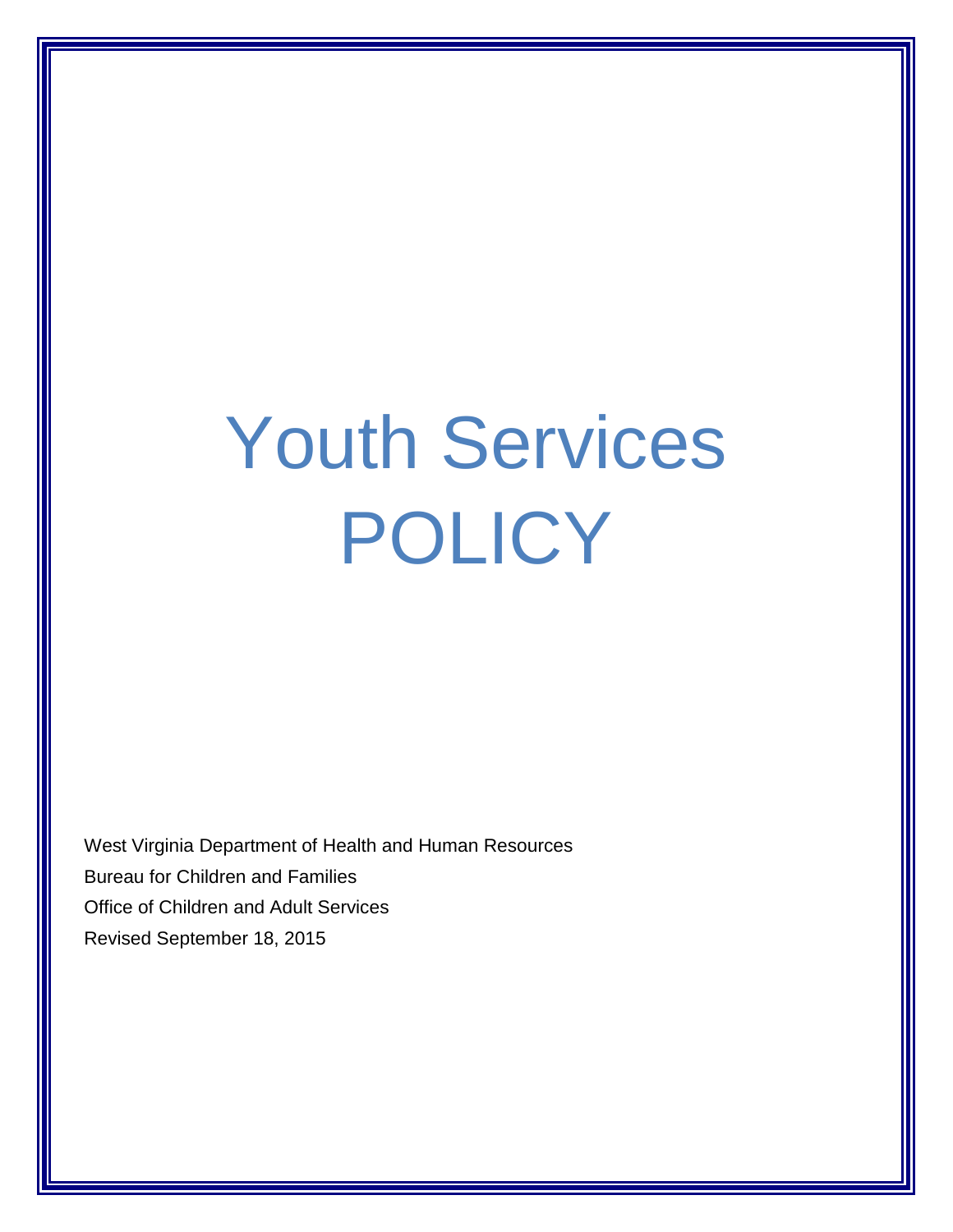### **Contents**

| 2.1   |                                                              |  |
|-------|--------------------------------------------------------------|--|
| 2.2   |                                                              |  |
| 2.3   |                                                              |  |
| 2.4   |                                                              |  |
| 2.4.1 |                                                              |  |
| 2.5   |                                                              |  |
| 2.6   |                                                              |  |
| 2.7   |                                                              |  |
| 2.8   |                                                              |  |
| 2.9   |                                                              |  |
|       |                                                              |  |
| 3.1   |                                                              |  |
| 3.2   |                                                              |  |
| 3.3   |                                                              |  |
|       |                                                              |  |
| 4.1   |                                                              |  |
| 4.2   |                                                              |  |
| 4.3   | Youth Behavioral Evaluation (Youth Behavioral Evaluation) 25 |  |
| 4.4   |                                                              |  |
| 4.5   |                                                              |  |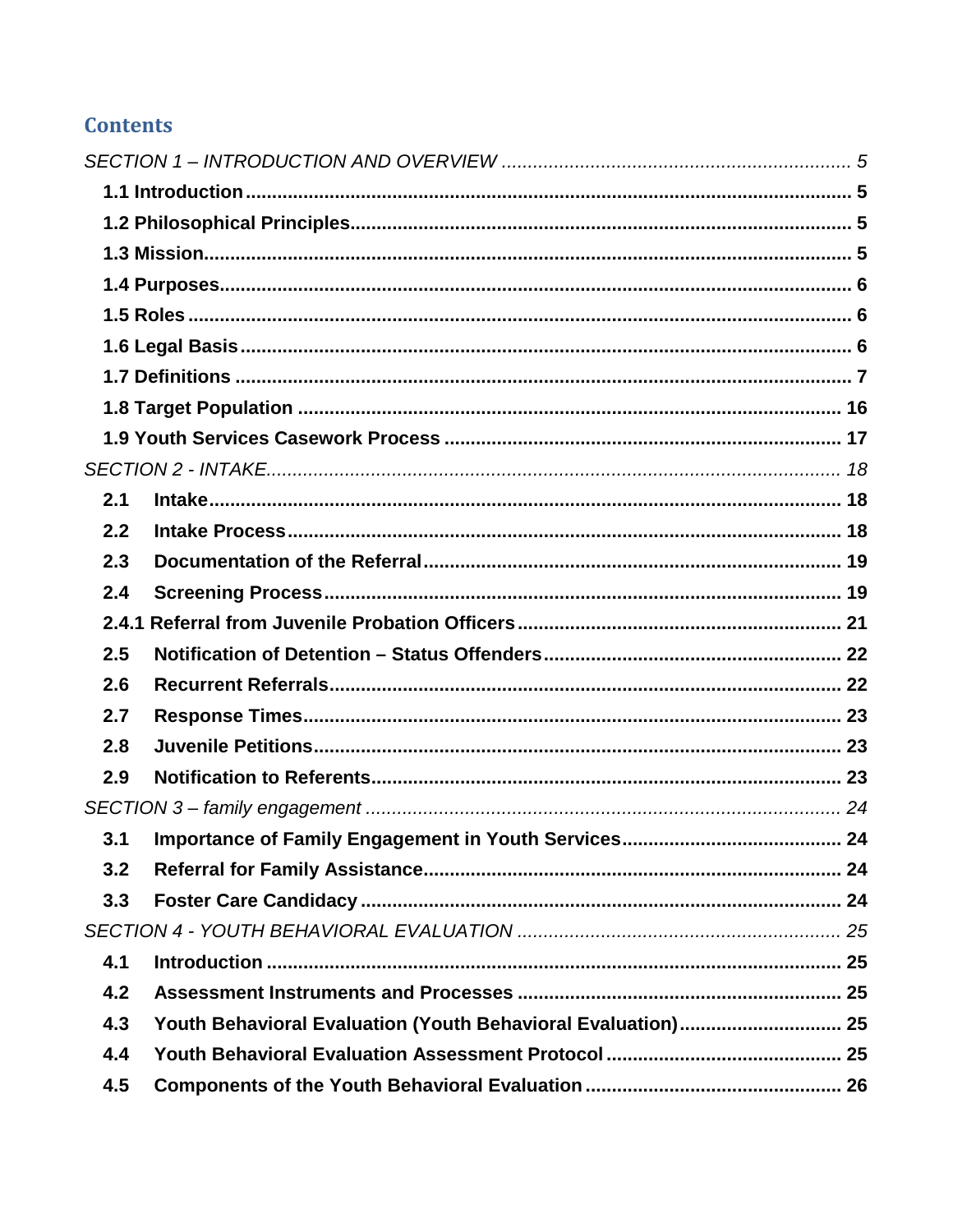| 4.6  |                                                                         |  |
|------|-------------------------------------------------------------------------|--|
| 4.7  |                                                                         |  |
| 4.8  |                                                                         |  |
| 4.9  |                                                                         |  |
|      |                                                                         |  |
| 4.10 |                                                                         |  |
| 4.11 |                                                                         |  |
| 4.12 |                                                                         |  |
| 4.13 |                                                                         |  |
| 4.14 |                                                                         |  |
| 4.15 |                                                                         |  |
|      |                                                                         |  |
| 5.1  |                                                                         |  |
| 5.2  | Involving the Family in Developing the Family Services Plan  34         |  |
| 5.3  |                                                                         |  |
|      |                                                                         |  |
| 6.1  |                                                                         |  |
| 6.2  |                                                                         |  |
| 6.3  |                                                                         |  |
|      |                                                                         |  |
| 7.1  |                                                                         |  |
|      |                                                                         |  |
|      |                                                                         |  |
|      |                                                                         |  |
|      |                                                                         |  |
|      |                                                                         |  |
| 7.7  |                                                                         |  |
|      |                                                                         |  |
| 7.9  |                                                                         |  |
|      | SECTION 8 - COMPREHENSIVE ASSESSMENT PLANNING SYouth ServicesTEM (CAPS) |  |
|      |                                                                         |  |
| 8.0  |                                                                         |  |
| 8.1  |                                                                         |  |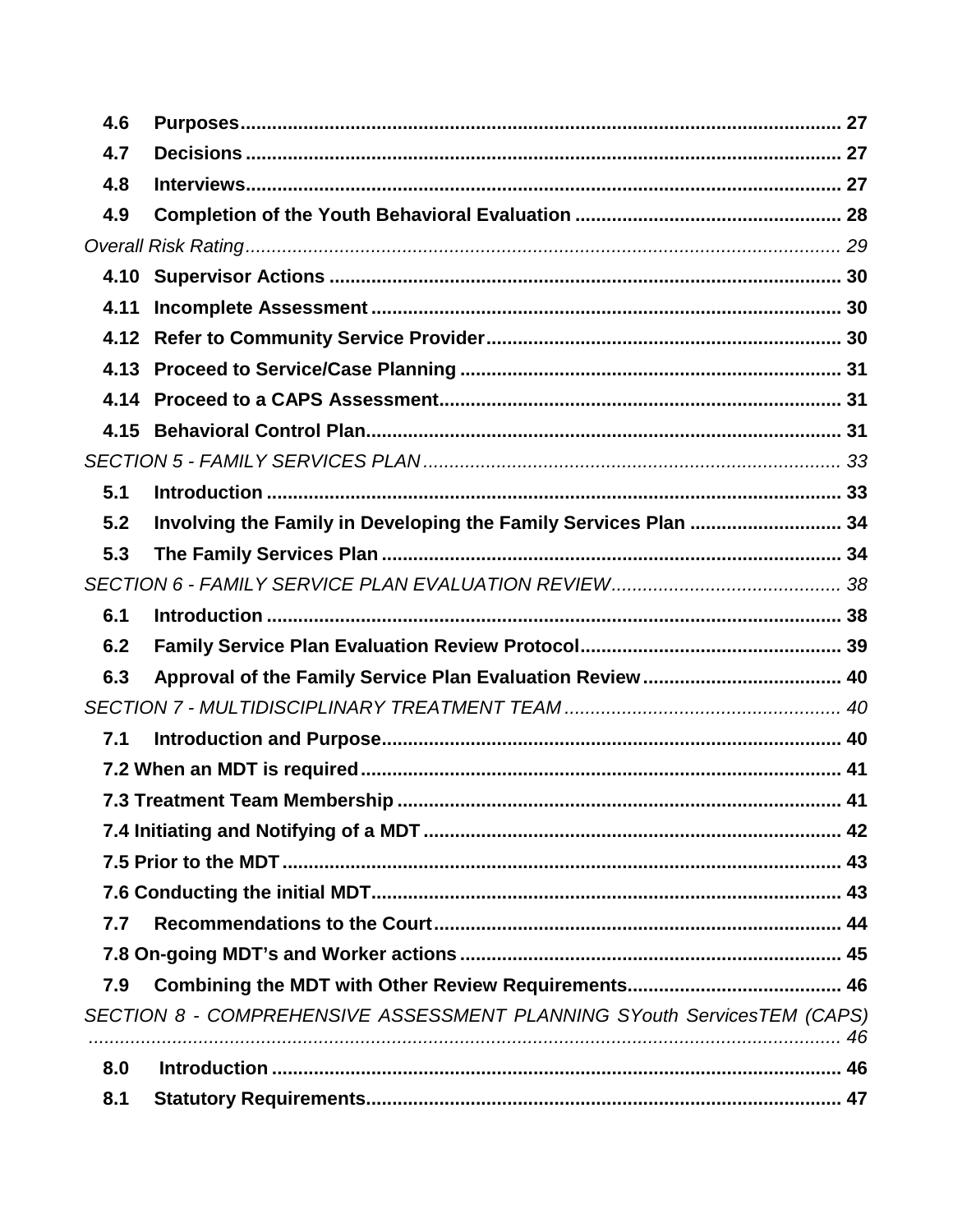| 9.1  |                                                                |  |
|------|----------------------------------------------------------------|--|
| 9.2  |                                                                |  |
| 9.3  |                                                                |  |
| 9.4  |                                                                |  |
| 9.5  |                                                                |  |
| 9.6  |                                                                |  |
| 9.7  |                                                                |  |
|      |                                                                |  |
| 10.1 |                                                                |  |
|      |                                                                |  |
| 10.3 |                                                                |  |
| 10.4 |                                                                |  |
|      |                                                                |  |
|      |                                                                |  |
|      |                                                                |  |
|      | SECTION 11 - GRIEVANCES, CONFIDENTIALITY AND OTHER POLICIES 56 |  |
|      |                                                                |  |
|      |                                                                |  |
|      |                                                                |  |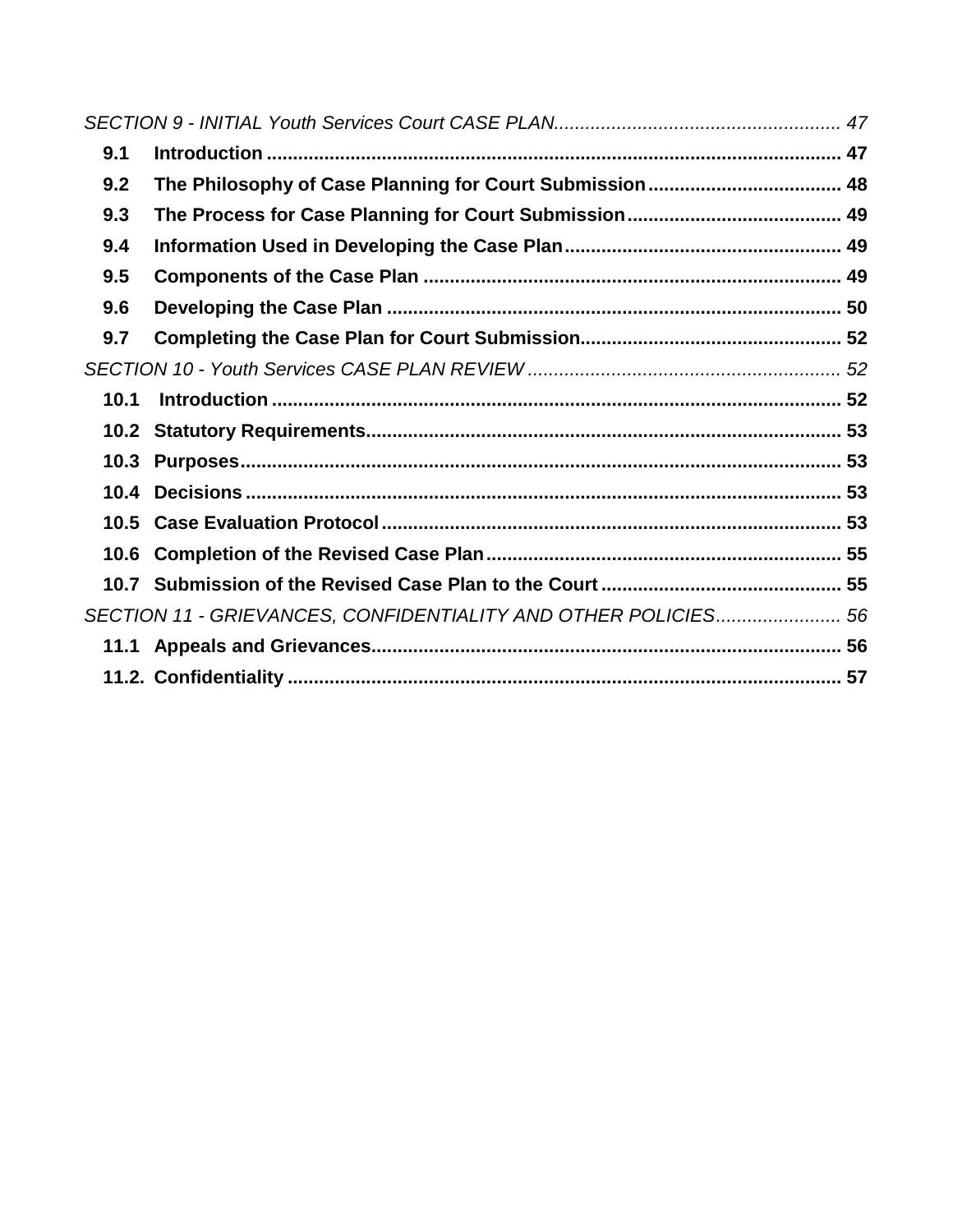# <span id="page-4-0"></span>SECTION 1 – INTRODUCTION AND OVERVIEW

### <span id="page-4-1"></span>**1.1 Introduction**

This policy sets forth the philosophical, legal, practice, and procedural issues which currently apply to Youth services in West Virginia. This material is based upon a combination of requirements from various sources including but not limited to: social work standards of practice; accepted theories and principles of practice relating to services for troubled children; chapter forty-nine of the Code of West Virginia; case decisions made by the West Virginia Supreme Court; and, the Adoption and Safe Families Act. Youth Services is a specialized program which is part of a broader public system of services to children and families.

### <span id="page-4-2"></span>**1.2 Philosophical Principles**

Philosophical beliefs about children and families involved with the Juvenile Justice System are the single most important variable in the provision of quality Youth Services. Thoughts about families, our interactions with them, the decisions made independently and with families and children, and how the community is involved to assist them are determined in advance by what is believed.

The most basic and powerful influence of helping in Youth Services is expressed by consistently applying professional beliefs and values. The following philosophical principles represent the social work orientation to Youth Services.

Youth Services is child-centered and family focused. The aim is to strengthen the functioning of the family unit, while assuring adequate protection for the child, family and community.

All Youth Services interventions should be directed by helpfulness.

Juvenile offenses are multi-faceted problems which affect the entire community. A coordinated, multi-disciplinary effort which involves a broad range of community agencies and resources is essential for an effective Youth Services program.

It is best to keep children with their parents when safety can be controlled.

The public has a right to a safe and secure community.

Whenever an offense occurs then an obligation by the juvenile offender occurs.

Families have a right to be involved in the casework process.

Effective intervention requires that Youth Services respond in a non-punitive noncritical manner and offer help in the least intrusive manner possible.

### <span id="page-4-3"></span>**1.3 Mission**

West Virginia's Department of Health and Human Resources (DHHR), Bureau for Children and Families (BCF) provides an accessible, integrated, comprehensive, quality service system for West Virginia's children, families and adults to help them achieve maximum potential and improve their quality of life. In fulfilling this mission, West Virginia's children, families, and adults are given the opportunity to achieve well-being, safety, and independence.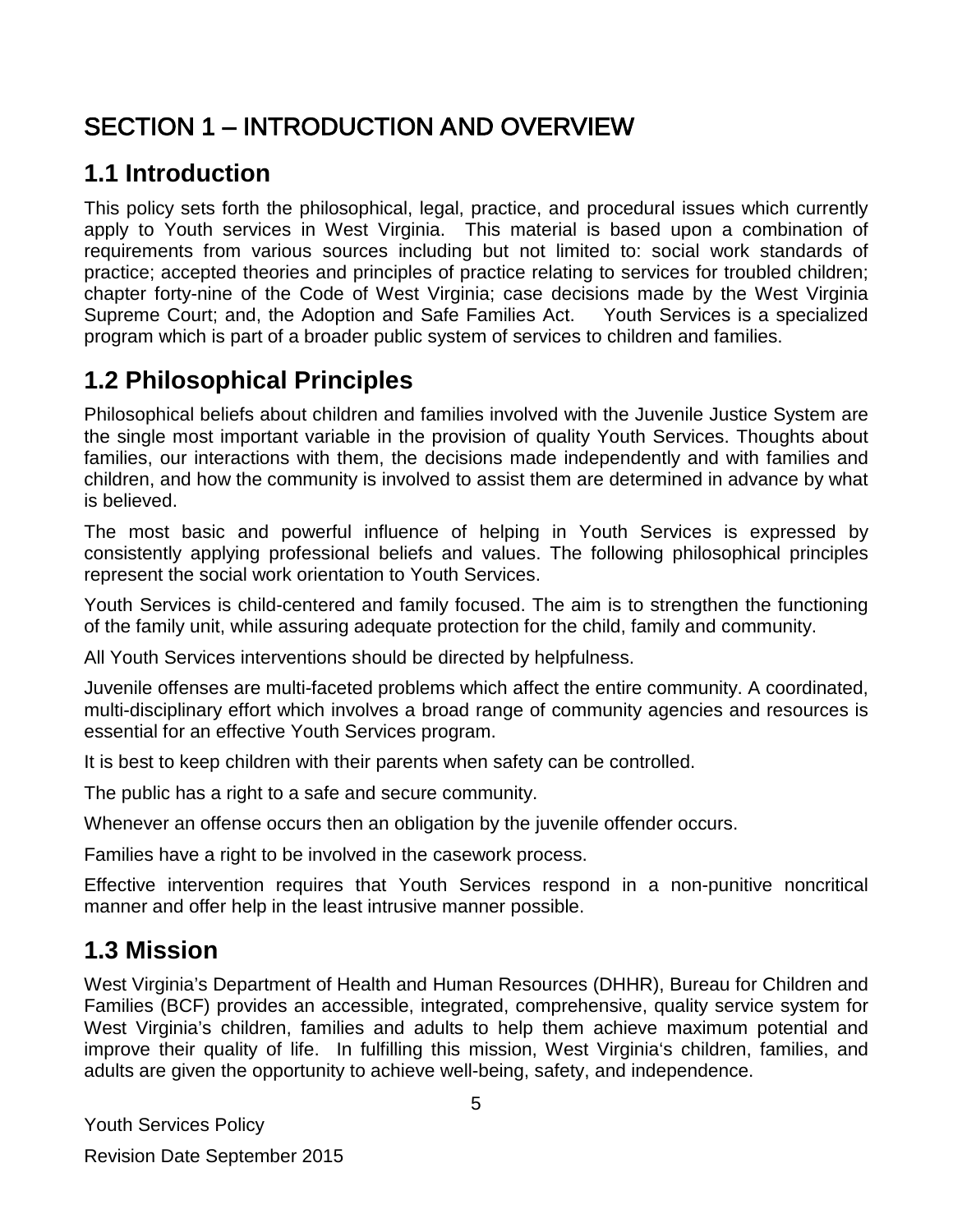### <span id="page-5-0"></span>**1.4 Purposes**

The primary purposes of Youth Services interventions are to provide services which alter the conditions contributing to unacceptable behavior by youth involved with the Department system; and to protect the community by controlling the behavior of youth involved with the Department.

# <span id="page-5-1"></span>**1.5 Roles**

The Youth Service Worker has the following roles:

- Problem Identifier The social Worker gathers, studies, and analyzes information about the child and the family. The Worker also offers help to families in which risk is identified for the child, the family or the community and secure safety for all involved.
- Case Manager In this capacity the social Worker assesses family problems and dynamics which contribute to the delinquent behavior and plans strategies to eliminate risk to youth, family and community. The end result being to effect change in the family. The Worker orchestrates all the planning for the family including referrals, services and follow-up activities related to the case and facilitates the use of agency and community systems to assist the child and family. The Worker also reviews client progress, maintains accurate documentation and records, and advocates for the youth and family by supporting, creating and promoting the helping process.
- Treatment Provider The social Worker works directly with the youth and the family as a role model encourages motivation and facilitates problem solving and decision making on the part of the youth and the family.
- Permanency Planner The child's Worker in coordination with the Multidisciplinary Treatment Team develops a detailed plan that addresses the permanency needs of the child. The Worker is responsible for ensuring that the services provided to the child and families are in coordination with the child's identified permanency plan. In addition, the Worker must also have a concurrent permanency plan for which services are coordinated in case the primary permanency plan no longer becomes appropriate.

The Youth Services Supervisor has the following roles:

- Administrator The supervisor makes decisions on specific case activities, case assignments and on relevant personnel matters. The supervisor also regulates the practice of social Workers with Youth Services cases and ensures the quality of practice. The supervisor serves as a link between Workers and community resources and with administrative staff.
- Educator The supervisor plans and carries out activities related to the professional development of staff.
- Coach The supervisor motivates and reinforces staff in the performance of their duties.

# <span id="page-5-2"></span>**1.6 Legal Basis**

Youth Services stems from both a social concern for the care of children and from a legal concern for the rights of children. Although state statute (chapter forty-nine of the Code of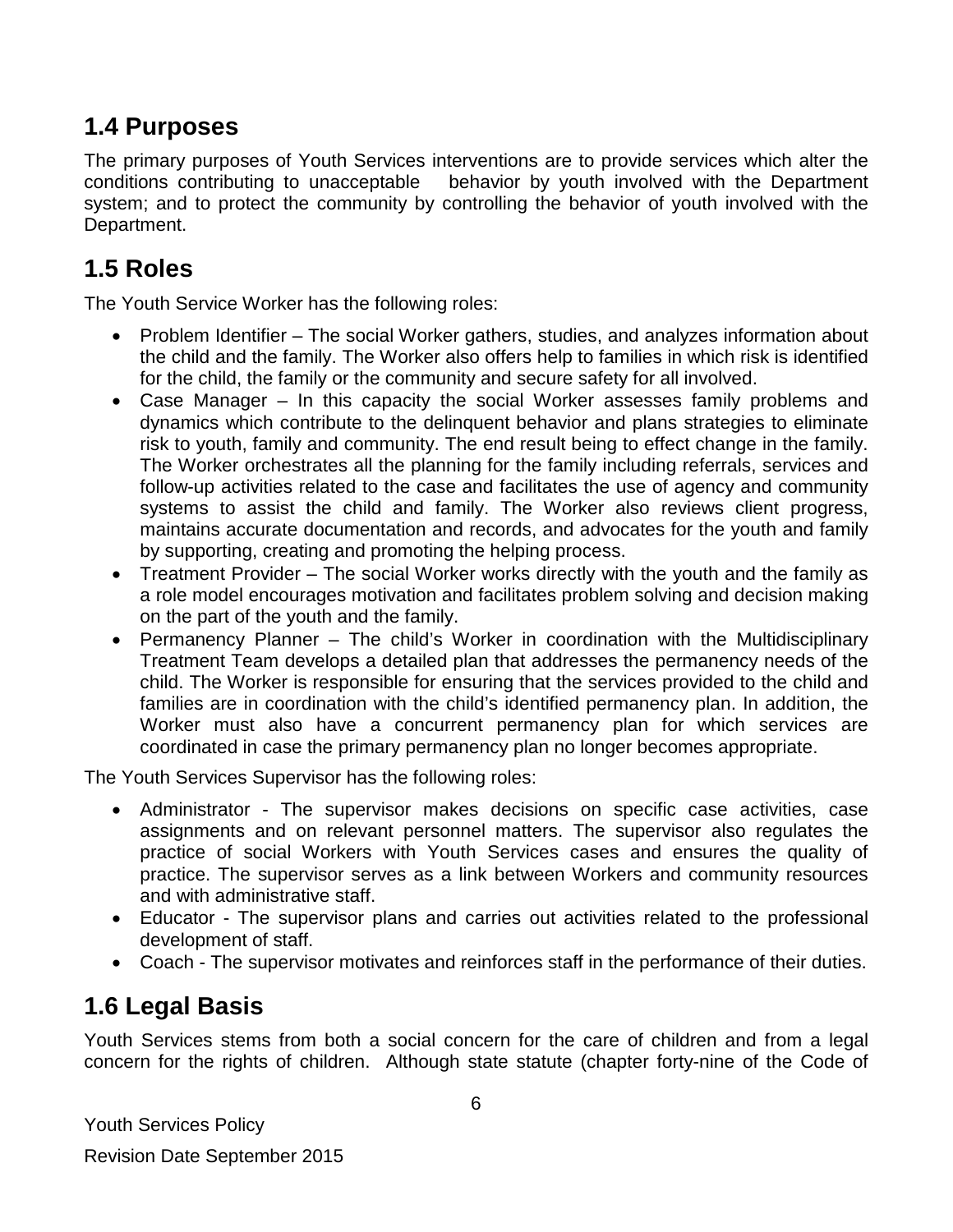West Virginia) does not contain the term Youth Services it is clear from the statutes that the Department has a legal obligation to provide assistance to children and families involved with the Juvenile Justice System. The Department has chosen the term Youth Services as the designation for the services provided to meet our obligations under the Juvenile Justice Statutes. These obligations are set out in chapter 49 of the Code. Excerpts from Chapter 49 regarding these obligations are included here. However, reference should be made to the entire Chapter and to Chapters 27, 48 and 61 which contain the statutes for Mentally Ill persons, Domestic Relations and Crimes and Their Punishments. The statutes may be found within FACTS (go to FACTS, Help, Court/Legal, WV Code) or on the internet at [www.legis.state.wv.us](http://www.legis.state.wv.us/).

# <span id="page-6-0"></span>**1.7 Definitions**

| This section contains a number of terms which are used frequently in Youth<br>Services. The terms and definitions are taken from state statute or have been<br>adopted by the Department as a part of the Youth Services program.                                                                                                                                                                                                                                                                                                                                                                              |                        |
|----------------------------------------------------------------------------------------------------------------------------------------------------------------------------------------------------------------------------------------------------------------------------------------------------------------------------------------------------------------------------------------------------------------------------------------------------------------------------------------------------------------------------------------------------------------------------------------------------------------|------------------------|
| Abandonment: Means any conduct that demonstrates the settled purpose to<br>forego the duties and parental responsibilities to a child.                                                                                                                                                                                                                                                                                                                                                                                                                                                                         | 49-1-201               |
| Adjudication: In juvenile proceedings adjudication is when a Judge makes<br>an official decision about who is right in a dispute or if a juvenile has broken<br>West Virginia Statute.                                                                                                                                                                                                                                                                                                                                                                                                                         |                        |
| Adjudicatory hearing: A judicial process designed to make a judgment on the<br>existence or nonexistence of any conditions alleged in the juvenile petition.<br>At all adjudicatory hearings held under this article, all procedural rights<br>afforded to adults in criminal proceedings shall be afforded the juvenile<br>unless specifically provided otherwise in chapter forty-nine of the Code of<br>West Virginia. At all adjudicatory hearings held under this article, the rules of<br>evidence applicable in criminal cases apply, including the rule against written<br>reports based upon hearsay. | 49-4-701(j) and<br>(k) |
| Adult: Means a person who is at least eighteen years of age.                                                                                                                                                                                                                                                                                                                                                                                                                                                                                                                                                   | 49-1-202               |
| Age or Developmentally Appropriate: Means                                                                                                                                                                                                                                                                                                                                                                                                                                                                                                                                                                      |                        |
| (A) activities or items that are generally accepted as suitable for children of<br>the same chronological age or level of maturity or that are determined to be<br>developmentally-appropriate for a child, based on the development of<br>cognitive, emotional, physical, and behavioral capacities that are typical for<br>an age or age group; and                                                                                                                                                                                                                                                          |                        |
| (B) in the case of a specific child, activities or items that are suitable for the<br>child based on the developmental stages attained by the child with respect to<br>the cognitive, emotional, physical, and behavioral capacities of the child.                                                                                                                                                                                                                                                                                                                                                             |                        |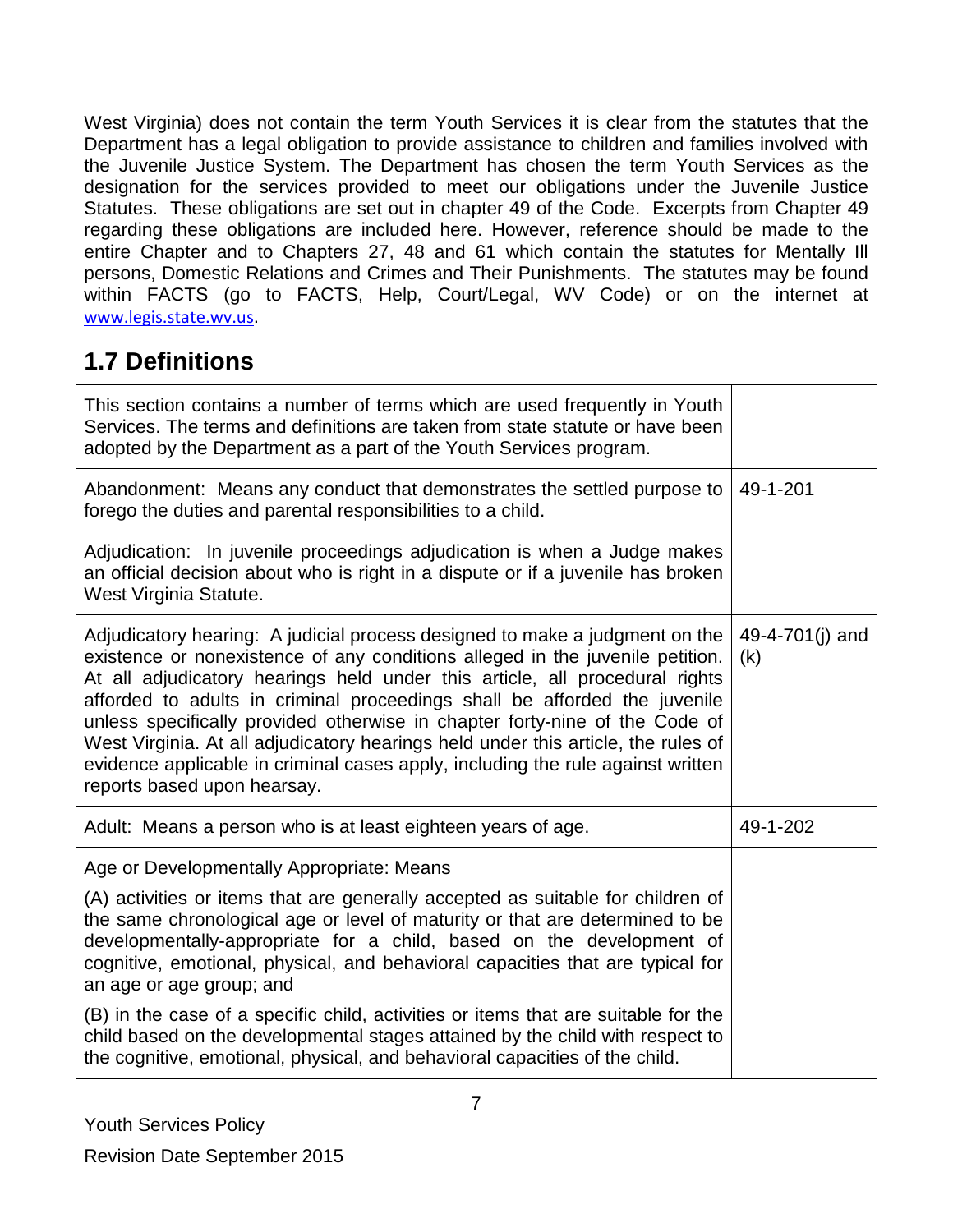| Case Plan: The plan is prepared by the Department pursuant to the Federal<br>requirements for a comprehensive plan for every child in foster care and the<br>requirements of chapter forty-nine of the Code of West Virginia whereby the<br>case plan must be filed within sixty days of the child coming into foster care<br>or within thirty days of the inception of the improvement period, whichever<br>occurs first. For youth entering Foster care through juvenile proceedings, the<br>same requirements for all Foster children including the child's case plan must<br>be followed. The Case Plan is a comprehensive document which directs the<br>provision of all casework services including the services provided to the child<br>and the family.                                                          | 49-4-408 |
|--------------------------------------------------------------------------------------------------------------------------------------------------------------------------------------------------------------------------------------------------------------------------------------------------------------------------------------------------------------------------------------------------------------------------------------------------------------------------------------------------------------------------------------------------------------------------------------------------------------------------------------------------------------------------------------------------------------------------------------------------------------------------------------------------------------------------|----------|
| Child: Means any person under the age of eighteen years of age, or is a<br>transitioning adult.                                                                                                                                                                                                                                                                                                                                                                                                                                                                                                                                                                                                                                                                                                                          | 49-1-202 |
| Child welfare agency: Means any agency or facility maintained by the state<br>or any county or municipality thereof, or any agency or facility maintained by<br>an individual, firm, corporation, association or organization, public or private,<br>to receive children for care and maintenance or for placement in residential<br>care facilities, including, without limitation, private homes, or any facility that<br>provides care for unmarried mothers and their children. A child welfare<br>agency does not include juvenile detention facilities or juvenile correctional<br>facilities operated by or under contract with the Division of Juvenile Services,<br>or any other facility operated by that division for the secure housing or<br>holding of juveniles committed to the custody of the division. | 49-1-206 |
| Community-based: Means a facility, program or service located near the<br>child's home or family and involving community participation in planning,<br>operation, and evaluation and which may include, but is not limited to,<br>medical, educational, vocational, social, and psychological guidance,<br>special education, counseling, alcoholism/substance abuse<br>training,<br>treatment, and any other treatment or rehabilitation services.                                                                                                                                                                                                                                                                                                                                                                      | 49-1-206 |
| "Community-based juvenile probation sanctions" means any of a continuum   49-1-206<br>of nonresidential accountability measures, programs and sanctions in<br>response to a technical violation of probation, as part of a system of<br>community-based juvenile probation sanctions and incentives, that may<br>include, but are not limited to:                                                                                                                                                                                                                                                                                                                                                                                                                                                                        |          |
| (A) Electronic monitoring;                                                                                                                                                                                                                                                                                                                                                                                                                                                                                                                                                                                                                                                                                                                                                                                               |          |
| (B) Drug and alcohol screening, testing or monitoring;                                                                                                                                                                                                                                                                                                                                                                                                                                                                                                                                                                                                                                                                                                                                                                   |          |
| (C) Youth reporting centers;                                                                                                                                                                                                                                                                                                                                                                                                                                                                                                                                                                                                                                                                                                                                                                                             |          |
| (D) Reporting and supervision requirements;                                                                                                                                                                                                                                                                                                                                                                                                                                                                                                                                                                                                                                                                                                                                                                              |          |
| (E) Community service; and                                                                                                                                                                                                                                                                                                                                                                                                                                                                                                                                                                                                                                                                                                                                                                                               |          |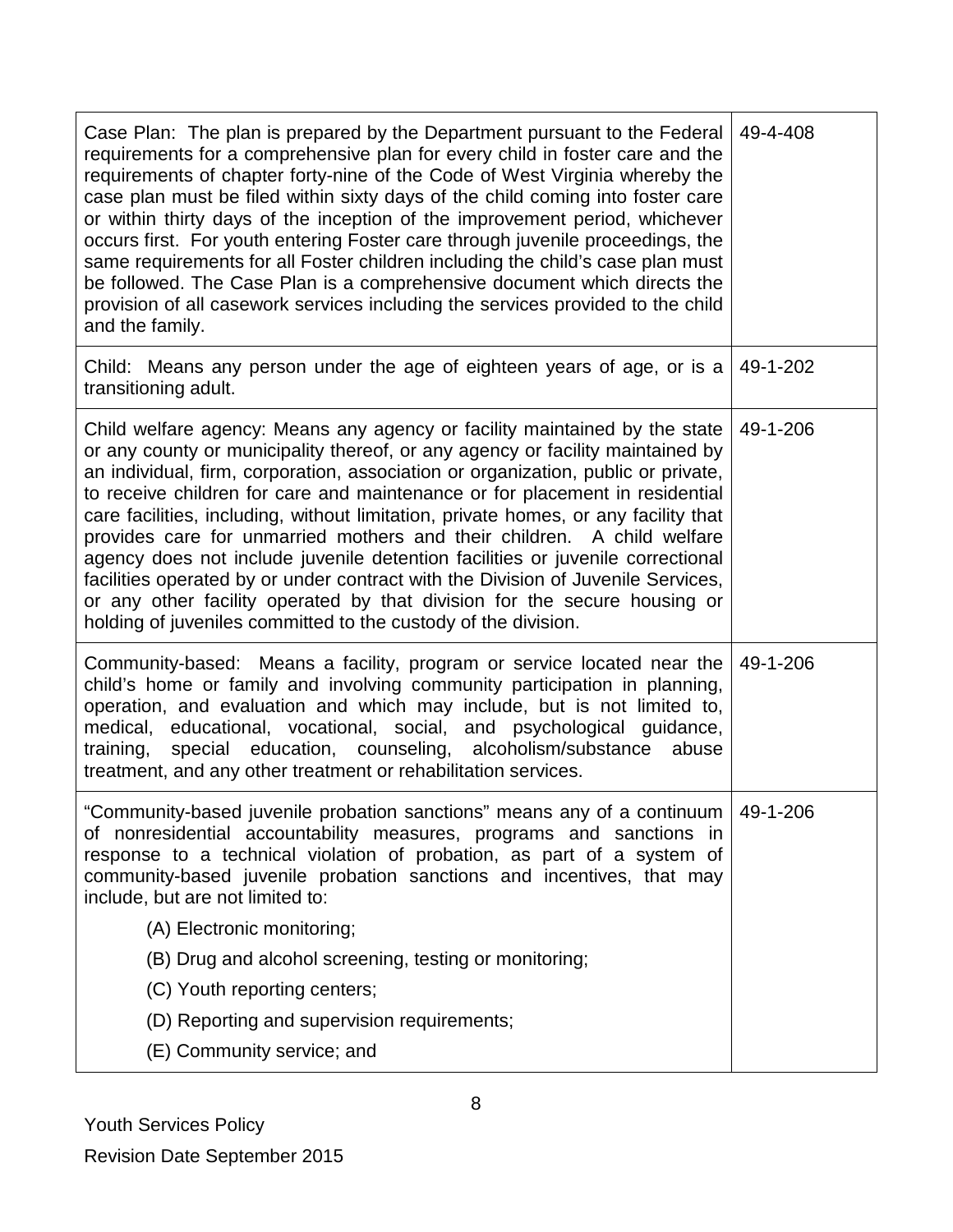| (F) Rehabilitative interventions such as family counseling, substance<br>abuse treatment, restorative justice programs and behavioral or mental<br>health treatment.                                                                                                                                                                                                                                                                                                                                                                                                                                                                                                                    |          |
|-----------------------------------------------------------------------------------------------------------------------------------------------------------------------------------------------------------------------------------------------------------------------------------------------------------------------------------------------------------------------------------------------------------------------------------------------------------------------------------------------------------------------------------------------------------------------------------------------------------------------------------------------------------------------------------------|----------|
| "Community services" means nonresidential prevention or intervention<br>services or programs that are intended to reduce delinquency and future<br>court involvement.                                                                                                                                                                                                                                                                                                                                                                                                                                                                                                                   | 49-1-206 |
| Community Services Provider: An agency that provides services that could<br>address the issues reported in the request to receive services referral. Some<br>examples may be a Family Resource Center, Big Brothers / Big Sisters, the<br>Salvation Army, The YWCA or YMCA.                                                                                                                                                                                                                                                                                                                                                                                                             |          |
| Comprehensive Assessment and Planning System (CAPS): CAPS is<br>structured set of actions utilizing a standard uniform comprehensive<br>assessment protocol resulting in an assessment report. The purpose of<br>CAPS is to address the needs as well as the strengths of the children and<br>their families including mental and physical condition, maturity and education<br>level, home and family environment, rehabilitative needs and recommended<br>services plan; to assure the first placement is the best placement for youth,<br>reduce the number of moves for children, promote permanency for children,<br>maximize the use of MDT, and individualize the case planning. | 49-4-406 |
| Concurrent Planning: A process used in foster care case management in<br>which child welfare staff work toward family reunification and, at the same<br>time, develop an alternative permanency plan for the child should family<br>reunification efforts fail.                                                                                                                                                                                                                                                                                                                                                                                                                         |          |
| To be effective, concurrent planning requires not only the identification of an<br>alternative plan, but also the implementation of active efforts toward both<br>plans simultaneously, with the full knowledge of all participants.                                                                                                                                                                                                                                                                                                                                                                                                                                                    |          |
| Court: Means the circuit court of the county with jurisdiction of the case<br>unless otherwise specifically provided.                                                                                                                                                                                                                                                                                                                                                                                                                                                                                                                                                                   | 49-1-207 |
| Court Appointed Special Advocate (CASA) Program: Means a community<br>organization that screens, trains and supervises CASA volunteers to<br>advocate for the best interests of children who are involved in abuse and<br>neglect proceedings.                                                                                                                                                                                                                                                                                                                                                                                                                                          | 49-1-207 |
| Custodian: Means a person who has or shares actual physical possession or<br>care and custody of a child, regardless of whether such person has been<br>granted custody of the child by any contract or agreement. For children<br>considered missing, 49-1-209 defines custodians as a parent, guardian,<br>custodian or other person who exercises legal physical control, care or                                                                                                                                                                                                                                                                                                    | 49-1-204 |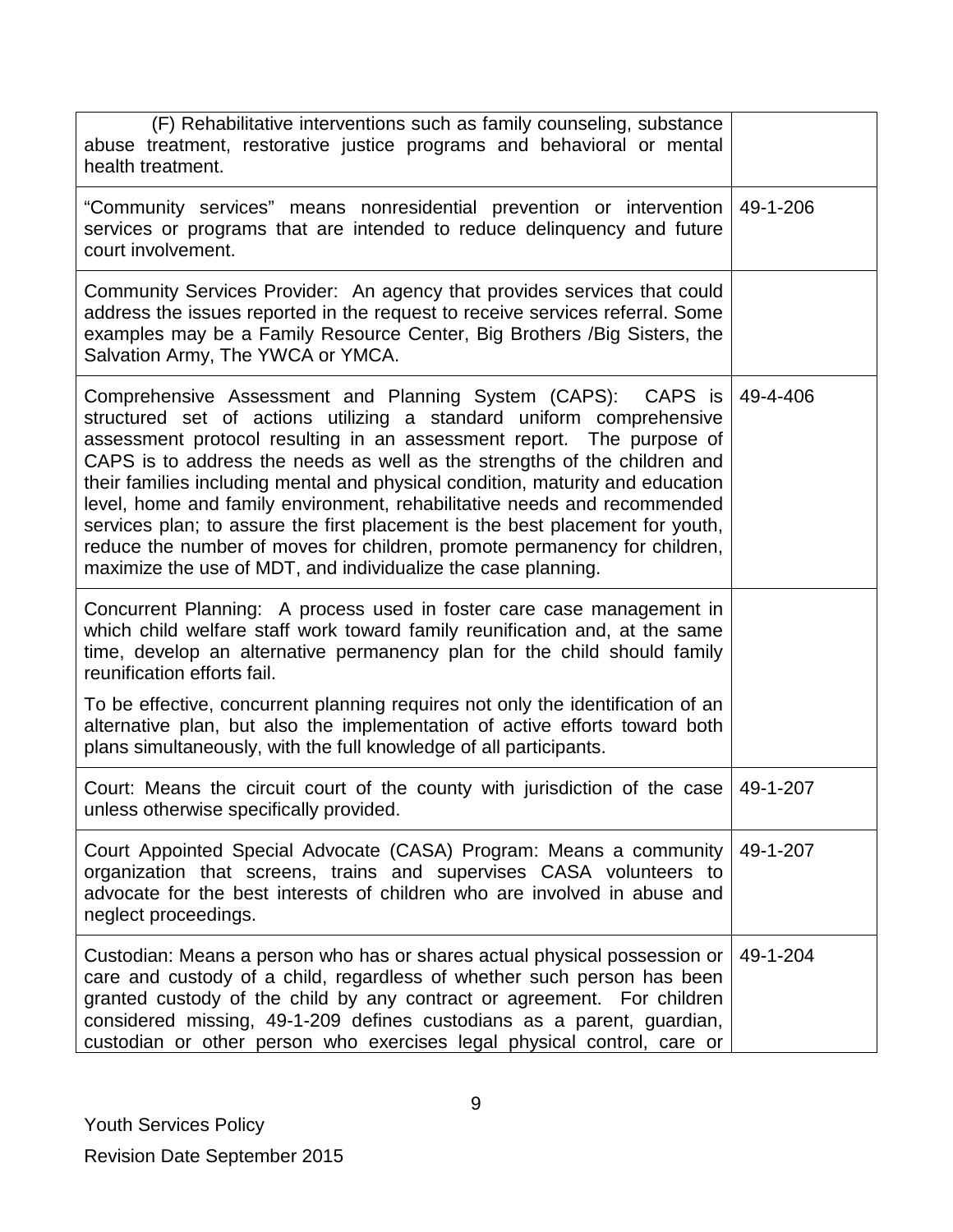| custody of a child.                                                                                                                                                                                                                                                                                                                                                                                                                                                                                                                                                                                                                      |                               |
|------------------------------------------------------------------------------------------------------------------------------------------------------------------------------------------------------------------------------------------------------------------------------------------------------------------------------------------------------------------------------------------------------------------------------------------------------------------------------------------------------------------------------------------------------------------------------------------------------------------------------------------|-------------------------------|
| Custody: The care, control and maintenance of a child which can be legally<br>awarded by the court to an agency. Refers to the legal right to make<br>decisions about children, including where they live. Parents have legal<br>custody of their children unless they voluntarily give custody to someone else<br>or a court takes this right away and gives it to someone else such as a<br>relative or a child welfare agency. Whoever has legal custody can enroll the<br>children in school, give permission for medical care, and give other legal<br>consents.                                                                    |                               |
| Department or state department: Means the West Virginia Department of<br>Health and Human Resources (DHHR).                                                                                                                                                                                                                                                                                                                                                                                                                                                                                                                              | 49-1-208                      |
| Designee: An individual or other entity selected by the Department to act on<br>the behalf of the Department in carrying out specific responsibilities.                                                                                                                                                                                                                                                                                                                                                                                                                                                                                  |                               |
| Disclosure: The release or transmittal of previously hidden or unknown<br>information.                                                                                                                                                                                                                                                                                                                                                                                                                                                                                                                                                   |                               |
| Division of Juvenile Services (DJS): Means the division within the<br>Department of Military Affairs and Public Safety.                                                                                                                                                                                                                                                                                                                                                                                                                                                                                                                  | 49-1-208                      |
| Emergency Shelter Care/ Residential Crisis Support: A form of short-term<br>residential care for children which temporarily provides food, shelter, clothing<br>and other necessary crisis intervention and stabilization services for children<br>experiencing emotional, familial or behavioral crises.                                                                                                                                                                                                                                                                                                                                | Legislative<br>Rule 78-3-3.79 |
| Enforcement of legal custody: The department of health and human<br>resources may require any juvenile committed to its legal custody to remain<br>at and to return to the residence to which the juvenile is assigned by the<br>department or by the juvenile court. In aid of that authority, and upon request<br>of a designated employee of the department, any police officer, sheriff,<br>deputy sheriff, or juvenile court probation officer is authorized to take any<br>such juvenile into custody and return such juvenile to his or her place of<br>residence or into the custody of a designated employee of the department. | 49-2-1005                     |
| "Evidence-based practices" means policies, procedures, programs and<br>practices demonstrated by research to reliably produce reductions in the<br>likelihood of reoffending.                                                                                                                                                                                                                                                                                                                                                                                                                                                            | 49-1-206                      |
| Extrajudicial statement: Means any utterance, written or oral, which was<br>made outside of court.                                                                                                                                                                                                                                                                                                                                                                                                                                                                                                                                       | 49-1-207                      |
| Family and Children Tracking System (FACTS): A large customized<br>statewide computerized Case Management System for all Child Welfare and                                                                                                                                                                                                                                                                                                                                                                                                                                                                                               |                               |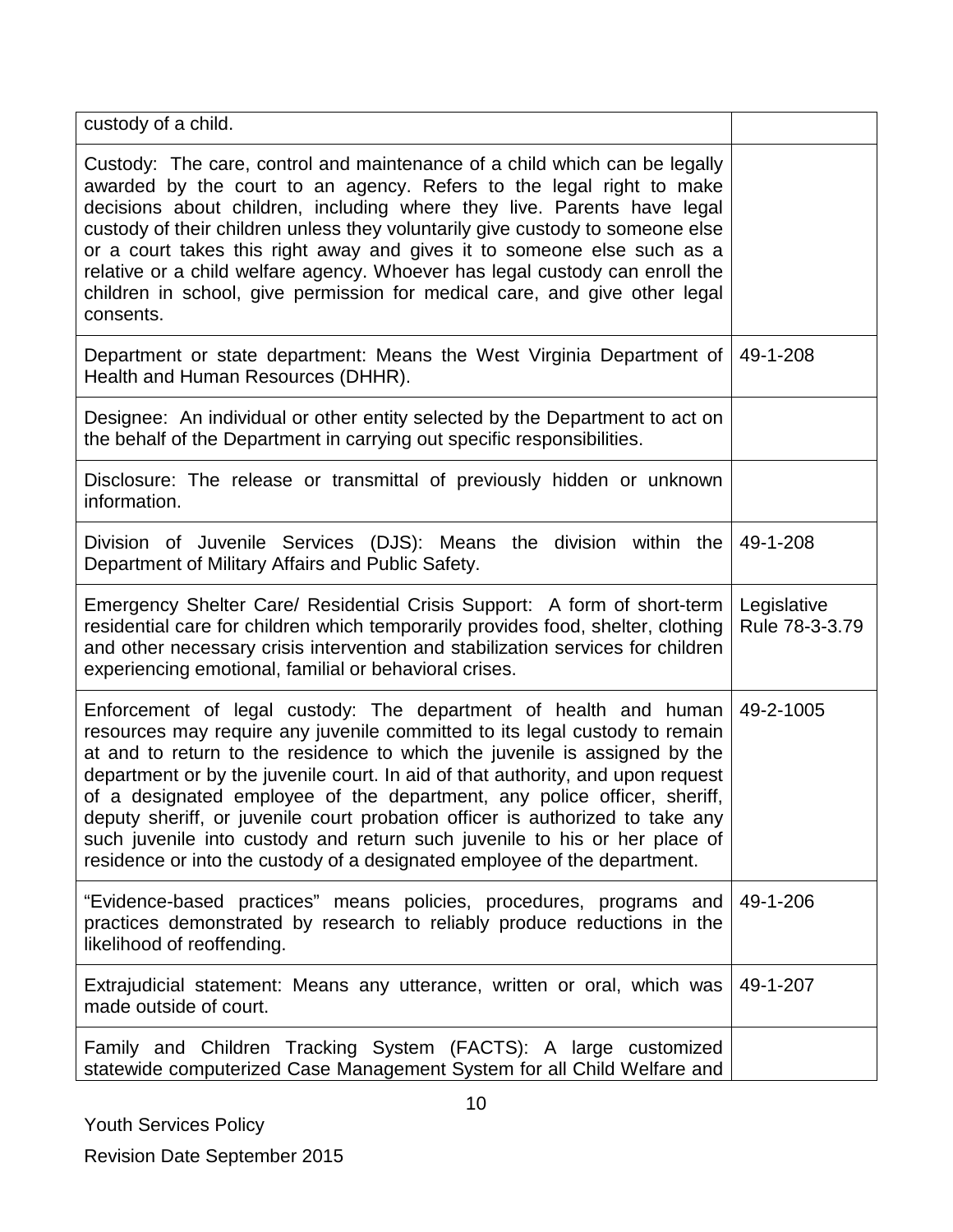| Adult Service Programs. This system is in compliance with Federal<br>requirements for a Statewide Automated Child Welfare Information System.                                                                                                                                                                                                                                                                                                                                                                                                                                                                                                                                                                                                                                                                                                |                                       |
|----------------------------------------------------------------------------------------------------------------------------------------------------------------------------------------------------------------------------------------------------------------------------------------------------------------------------------------------------------------------------------------------------------------------------------------------------------------------------------------------------------------------------------------------------------------------------------------------------------------------------------------------------------------------------------------------------------------------------------------------------------------------------------------------------------------------------------------------|---------------------------------------|
| Foster Care Candidate: Foster Care Candidates are those children and youth<br>who are at imminent risk of removal from their home, absent effective<br>preventative services. A child or youth is at imminent risk of removal from<br>the home if the state is pursuing removal or attempting to prevent removal by<br>providing in-home services. A child or youth is not a candidate for foster care<br>if the planned out of home placement for the child or youth is an arrangement<br>outside of foster care, such as a detention facility and/or psychiatric<br>residential treatment facility.                                                                                                                                                                                                                                        | ACYF-CB-IM-<br>06-02, June 9,<br>2006 |
| Guardian: This term is used throughout chapter forty-nine of the Code of<br>West Virginia (see specific definition of "custodian"). The term means the<br>person who exercises legal physical control, care or custody of a child.                                                                                                                                                                                                                                                                                                                                                                                                                                                                                                                                                                                                           | 49-1-209                              |
| Incorrigible: A term associated with "status offender," used to describe a<br>juvenile who habitually and continually refuses to respond to the lawful<br>supervision by his or her parents, guardian or legal custodian such that the<br>juvenile's behavior substantially endangers the health, safety or welfare of<br>the juvenile or any other person.                                                                                                                                                                                                                                                                                                                                                                                                                                                                                  | 49-1-202                              |
| Independent Living Placement: A type of placement that provides life-skills<br>training to youth, assisting them in acquiring the skills needed to live<br>independently as adults. A program that provides older children and eligible<br>youth in out-of-home care with independent living services to help prepare<br>them for self-sufficiency in adulthood. Youth receiving independent living<br>services can be working toward achieving any of the permanency goals<br>(such as reunification, adoption, or guardianship), or they may be heading<br>toward emancipation from (aging out of) foster care to adulthood on their<br>own. Independent living services generally include assistance with money<br>management skills, educational assistance, household management skills,<br>employment preparation, and other services. |                                       |
| Individualized Educational Plan (IEP): A federally mandated plan for<br>educational support services and outcomes developed for students enrolled<br>in special education programs.                                                                                                                                                                                                                                                                                                                                                                                                                                                                                                                                                                                                                                                          |                                       |
| Intake: The Intake process consists of the documentation of information<br>about the family, the reporter and the situation, and the supervisory steps to<br>determine appropriate action with the family.                                                                                                                                                                                                                                                                                                                                                                                                                                                                                                                                                                                                                                   |                                       |
| Juvenile: Means any person who has not attained the age of eighteen years<br>of age or is a transitioning adult. Once a juvenile is transferred to a court<br>with criminal jurisdiction (49-4-710) he or she shall remain a juvenile for the                                                                                                                                                                                                                                                                                                                                                                                                                                                                                                                                                                                                | 49-1-202                              |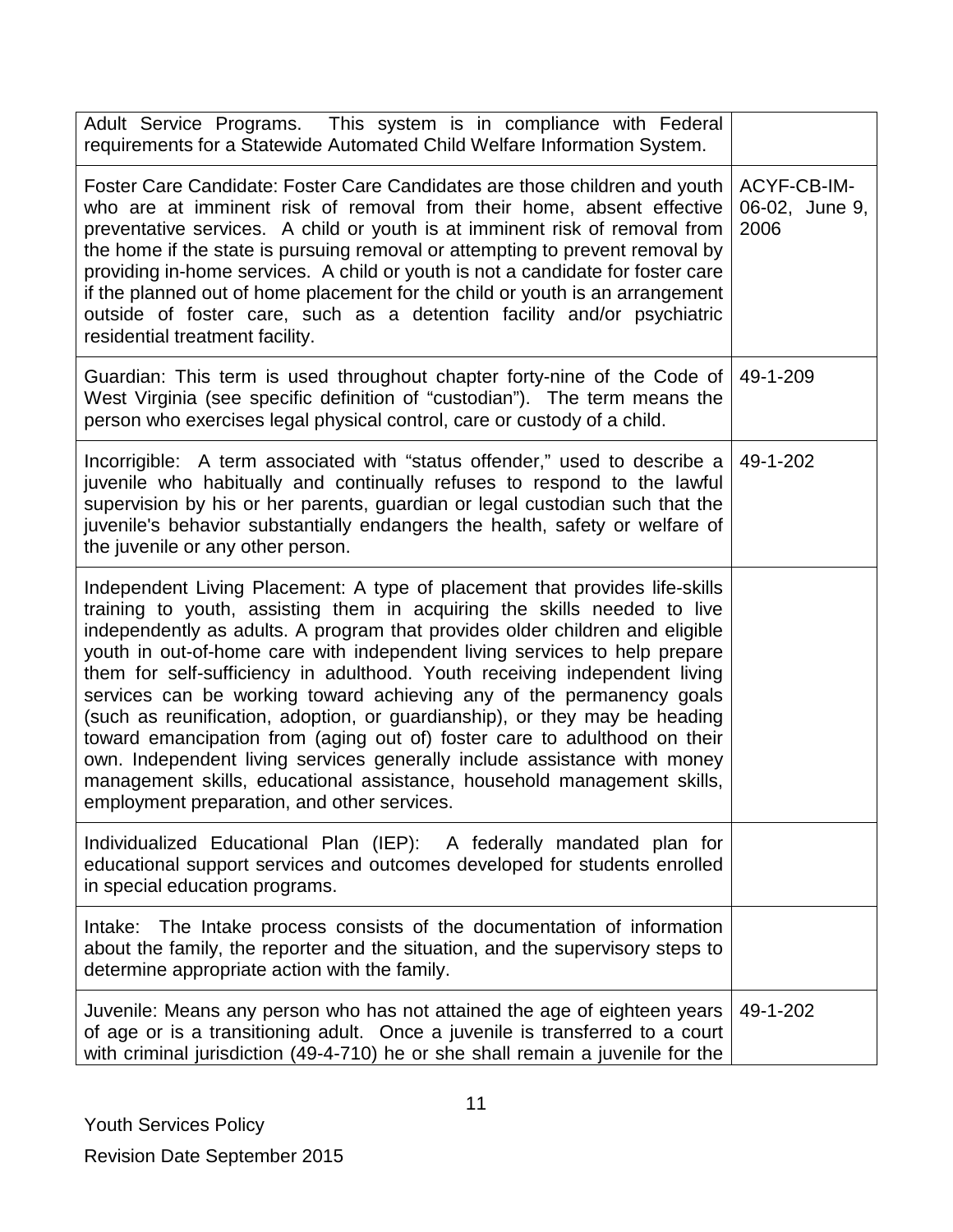| purposes of the applicability of chapter forty-nine of the Code of West<br>Virginia.                                                                                                                                                                                                                                                                                                                                                      |                   |
|-------------------------------------------------------------------------------------------------------------------------------------------------------------------------------------------------------------------------------------------------------------------------------------------------------------------------------------------------------------------------------------------------------------------------------------------|-------------------|
| Juvenile Delinquent: Means a juvenile who has been adjudicated as one<br>who commits an act which would be a crime under state law or a municipal<br>ordinance if it were committed by an adult.                                                                                                                                                                                                                                          | 49-1-202          |
| The Juvenile Justice Reform Oversight Committee was created with the<br>Passage in 2015 of Senate Bill 393 to oversee the implementation of reform<br>measures intended to improve the state's juvenile justice system. The<br>Secretary of the Department of Health and Human Resources, or his or her<br>designee serves on this Committee.                                                                                             | $49 - 2 - 913(a)$ |
| Multidisciplinary Treatment Team: Means the juvenile, the juvenile's case<br>manager (DJS and/or DHHR), juvenile's parent or parents, guardian or<br>guardians or custodial relatives, juvenile's attorney, prosecuting attorney,<br>school official, domestic violence advocate, probation officer, or any other<br>person or agency who may assist in providing recommendations for the<br>particular needs of the juvenile and family. | 49-4-406          |
| Non-secure facility: Means any public or private residential facility not 49-1-206<br>characterized by construction fixtures designed to physically restrict the<br>movements and activities of individuals held in lawful custody in that facility<br>and which provides access to the surrounding community with supervision<br>for juveniles.                                                                                          |                   |
| "Nonviolent misdemeanor offense" means a misdemeanor offense that does<br>not include any of the following:                                                                                                                                                                                                                                                                                                                               | 49-1-206          |
| (A) An act resulting in bodily injury or death;                                                                                                                                                                                                                                                                                                                                                                                           |                   |
| (B) The use of a weapon in the commission of the offense;                                                                                                                                                                                                                                                                                                                                                                                 |                   |
| (C) A domestic abuse offense involving a significant or likely risk of<br>harm to a family member or household member;                                                                                                                                                                                                                                                                                                                    |                   |
| (D) A criminal sexual conduct offense; or                                                                                                                                                                                                                                                                                                                                                                                                 |                   |
| (E) Any offense for driving under the influence of alcohol or drugs.                                                                                                                                                                                                                                                                                                                                                                      |                   |
| "Out-of-home placement" means a post-adjudication placement in a foster<br>family home, group home, non-secure facility, emergency shelter, hospital,<br>psychiatric residential treatment facility, staff-secure facility, hardware secure<br>facility, detention facility or other residential placement other than placement<br>in the home of a parent, custodian or guardian.                                                        | 49-1-206          |
| "Pre-adjudicatory community supervision" means supervision provided to a<br>youth prior to adjudication, a period of supervision up to one year for an                                                                                                                                                                                                                                                                                    |                   |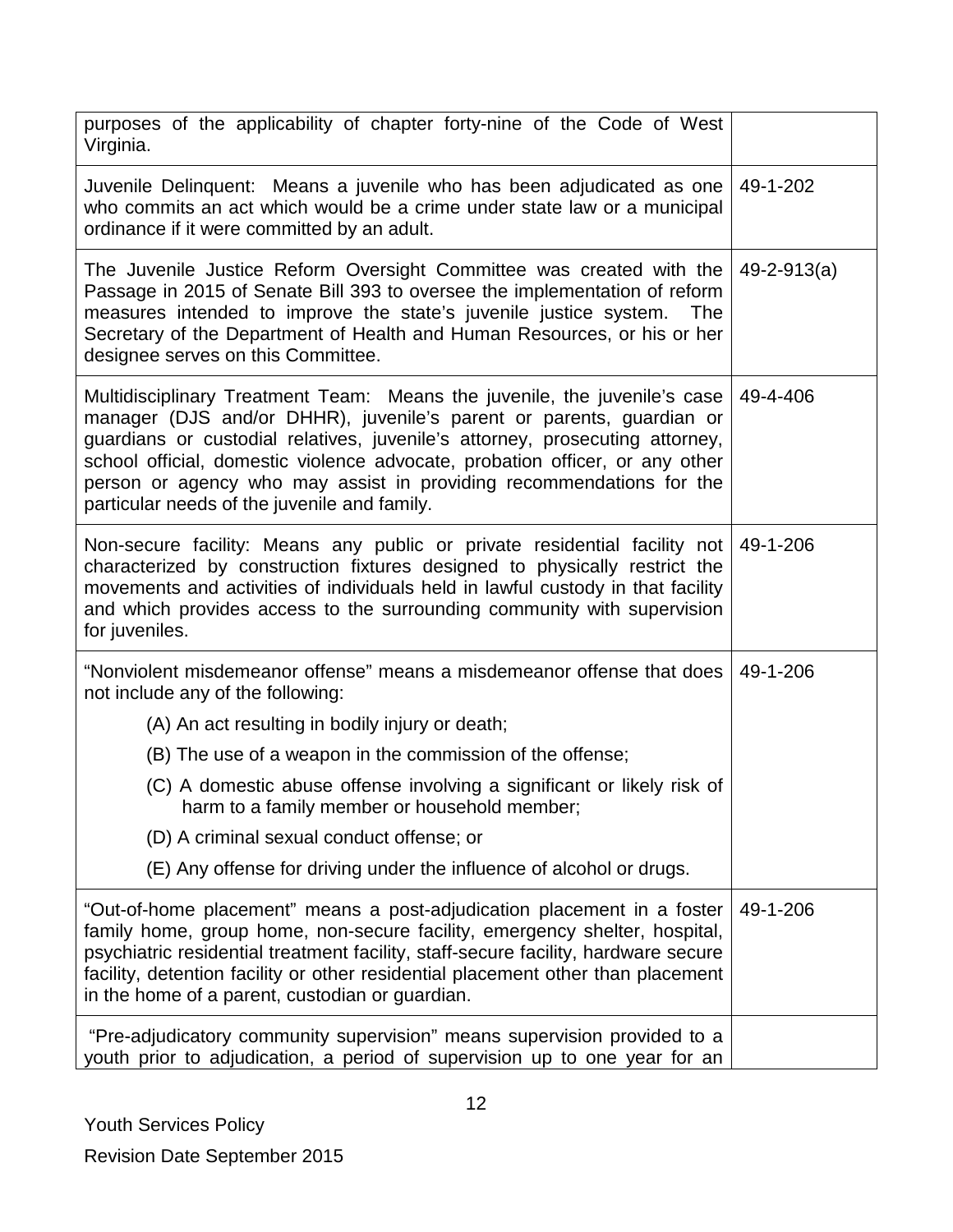| alleged status or delinquency offense.                                                                                                                                                                                                                                                                                                                                                                                                                                                                                                                                                                                                                                                                                                                                                                                                                                                                                      |          |
|-----------------------------------------------------------------------------------------------------------------------------------------------------------------------------------------------------------------------------------------------------------------------------------------------------------------------------------------------------------------------------------------------------------------------------------------------------------------------------------------------------------------------------------------------------------------------------------------------------------------------------------------------------------------------------------------------------------------------------------------------------------------------------------------------------------------------------------------------------------------------------------------------------------------------------|----------|
| Quarterly Review: For each child who remains in foster care as a result of a<br>juvenile proceeding or as a result of a child abuse and neglect proceeding,<br>the circuit court with the assistance of the multidisciplinary treatment team<br>shall conduct quarterly status reviews in order to determine the safety of the<br>child, the continuing necessity for and appropriateness of the placement, the<br>extent of compliance case plan, and the extent of progress which has been<br>made toward alleviating or mitigating the causes necessitating placement in<br>foster care, and to project a likely date by which the child may be returned to<br>and safety maintained in the home or placed for adoption or legal<br>guardianship. Quarterly status reviews shall commence three months after<br>the entry of the placement order. The permanency hearing may be<br>considered a quarterly status review. | 49-1-206 |
| Reasonable and Prudent Parent standard: Means the standard characterized<br>by careful and sensible parental decisions that maintain the health, safety,<br>and best interests of a child while at the same time encouraging the<br>emotional and developmental growth of the child, that a caregiver shall use<br>when determining whether to allow a child in foster care under the<br>responsibility of the State/Tribe to participate in extracurricular, enrichment,<br>cultural, and social activities. In this context, 'caregiver' means a foster<br>parent with whom a child in foster care has been placed or a designated<br>official for a child care institution in which a child in foster care has been<br>placed.                                                                                                                                                                                           | 49-4-110 |
| Recurrent Referrals: The term "recurrent referrals" means that more than one<br>report has been received involving the same youth.                                                                                                                                                                                                                                                                                                                                                                                                                                                                                                                                                                                                                                                                                                                                                                                          |          |
| Res gestae: Means a spontaneous declaration made by a person<br>immediately after an event and before the person has had an opportunity to<br>conjure a falsehood.                                                                                                                                                                                                                                                                                                                                                                                                                                                                                                                                                                                                                                                                                                                                                          |          |
| "Residential services" means child care which includes the provision of<br>nighttime shelter and the personal discipline and supervision of a child by<br>guardians, custodians or other persons or entities on a continuing or<br>temporary basis. It may include care and/or treatment for transitioning adults.<br>Residential services does not include or apply to any juvenile detention<br>facility or juvenile correctional facility operated by the Division of Juvenile<br>Services, created pursuant to this chapter, for the secure housing or holding<br>of juveniles committed to its custody.                                                                                                                                                                                                                                                                                                                | 49-1-207 |
| Reunification: A process of reconnecting children in foster care (or substitute<br>care) with their families. When children can be safely reunified, this goal                                                                                                                                                                                                                                                                                                                                                                                                                                                                                                                                                                                                                                                                                                                                                              | 49-1-206 |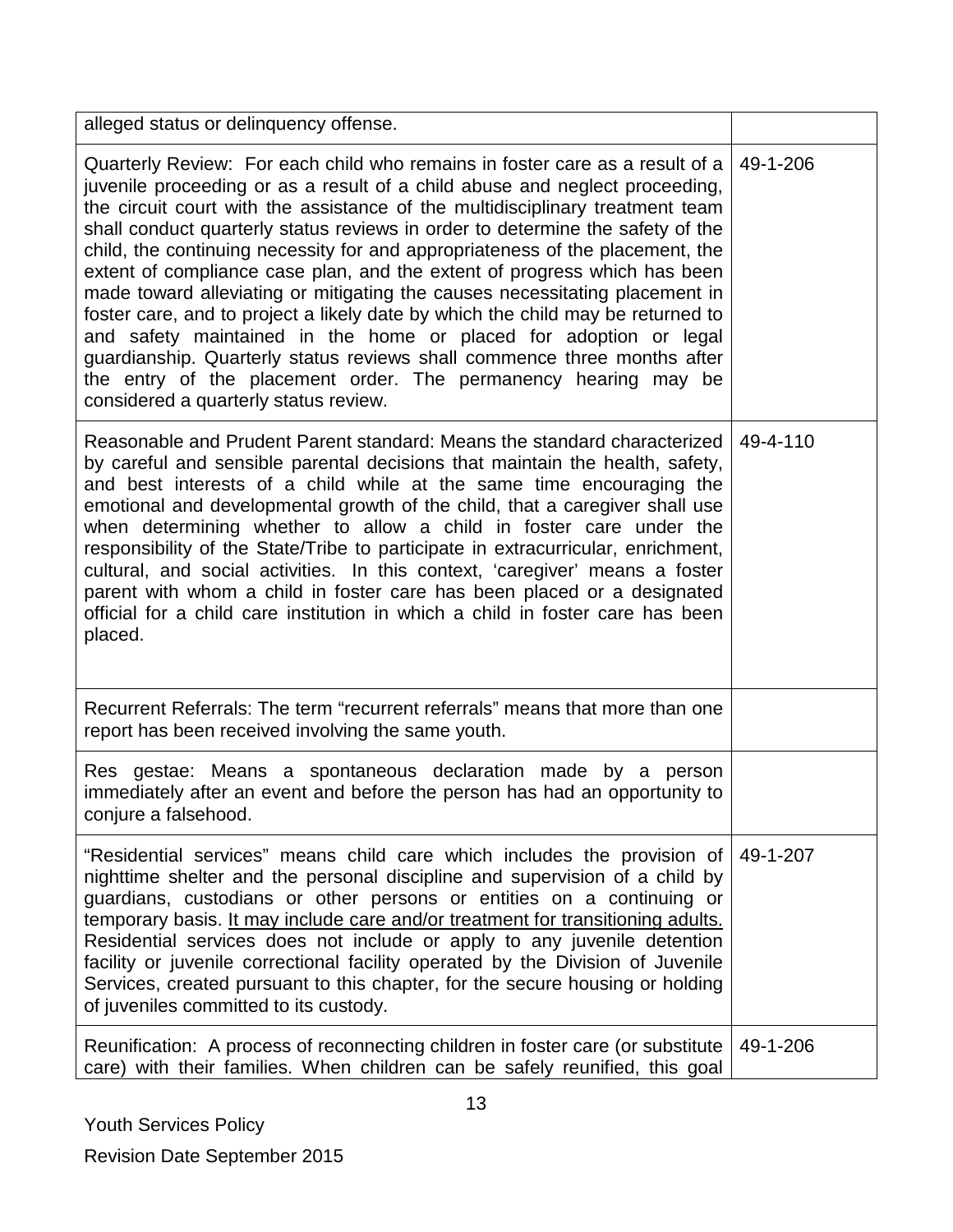| should be achieved in a timely manner, but without increasing the chance of<br>re-entry into placement.                                                                                                                                                                                                                                                                                                                 |          |
|-------------------------------------------------------------------------------------------------------------------------------------------------------------------------------------------------------------------------------------------------------------------------------------------------------------------------------------------------------------------------------------------------------------------------|----------|
| Reunification Services: In cases where children have been removed from<br>their families, such time-limited services to the children and the families so as<br>to reunify those children with their families or some portion thereof.                                                                                                                                                                                   |          |
| "Risk and needs assessment" means a validated, standardized actuarial tool<br>which identifies specific risk factors that increase the likelihood of reoffending<br>and the factors that, when properly addressed, can reduce the likelihood of<br>reoffending.                                                                                                                                                         | 49-1-201 |
| Runaway: A term associated with "status offender," used to describe a<br>juvenile who has left the care of his or her parents, guardian or custodian<br>without the consent of that person or without good cause.                                                                                                                                                                                                       | 49-1-206 |
| Secretary: Means the Secretary of the Department of Health and Human<br>Resources (also Department of Health and Human Resources Cabinet<br>Secretary).                                                                                                                                                                                                                                                                 | 49-1-202 |
| Secure facility: Means any public or private residential facility which includes<br>construction fixtures designed to physically restrict the movements and<br>activities of children or other individuals held in lawful custody in that facility.                                                                                                                                                                     | 49-1-208 |
| Sex trafficking victim: Means a victim of;                                                                                                                                                                                                                                                                                                                                                                              | 49-1-206 |
| (A) sex trafficking (as defined in section 103(10) of the Trafficking Victims<br>Protection Act of 2000); or                                                                                                                                                                                                                                                                                                            |          |
| a severe form of trafficking in persons described in section 103(9)(A) of such<br>Act.                                                                                                                                                                                                                                                                                                                                  |          |
| (B) Staff-secure Facility: Means any public or private residential facility<br>characterized by staff restrictions of the movements and activities of<br>individuals held in lawful custody in that facility and which limits its<br>residents' access to the surrounding community, but is not<br>characterized by construction fixtures designed to physically restrict<br>the movements and activities of residents. |          |
| Status offender: A juvenile who has been adjudicated as one:                                                                                                                                                                                                                                                                                                                                                            | 49-1-206 |
| (A) Who habitually and continually refuses to respond to the lawful<br>supervision by his or her parents, guardian or legal custodian such that the<br>juvenile's behavior substantially endangers the health, safety or welfare of<br>the juvenile or any other person (see also incorrigible);                                                                                                                        |          |
| (B) Who has left the care of his or her parents, guardian or custodian without                                                                                                                                                                                                                                                                                                                                          |          |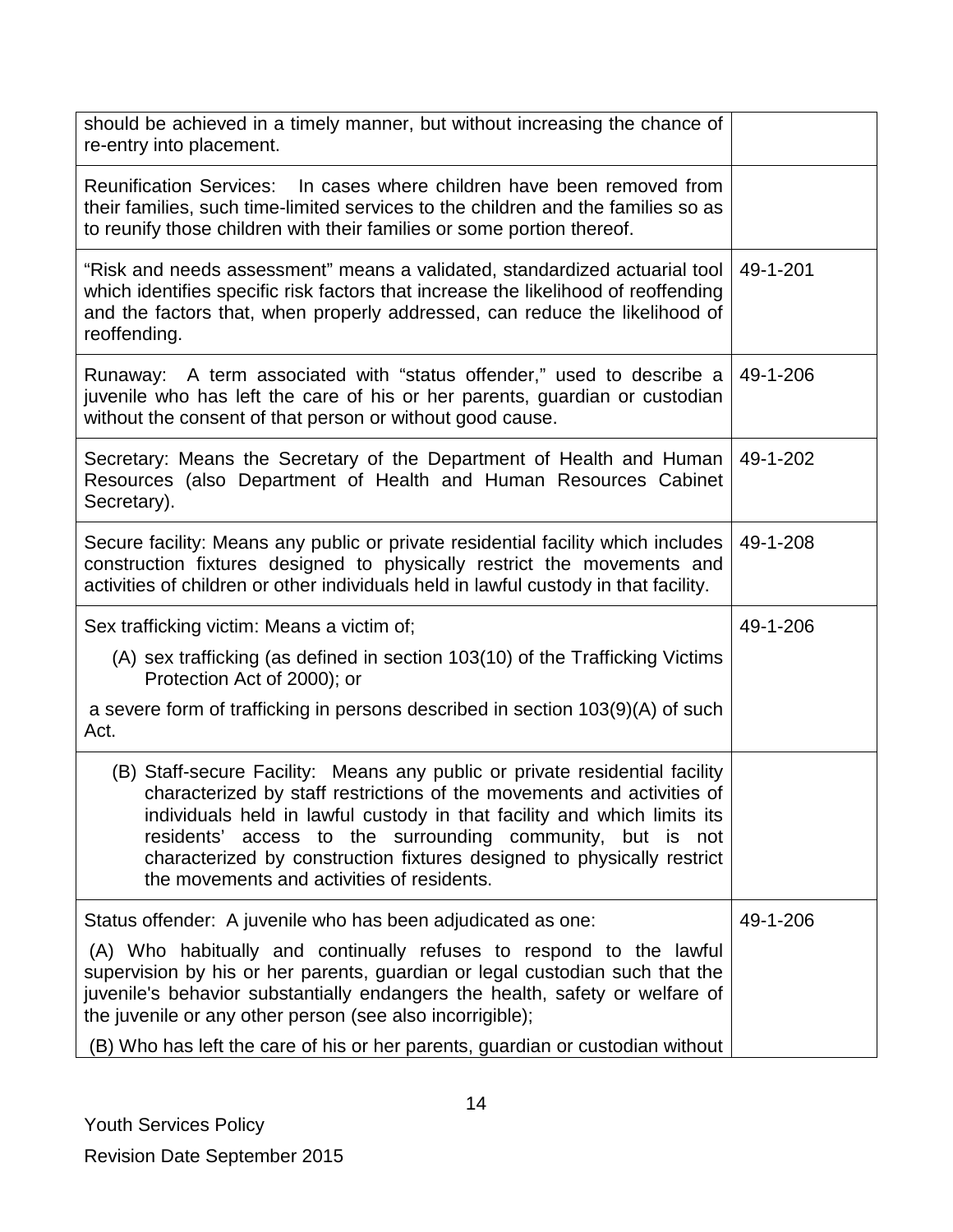| the consent of such person or without good cause (see also runaway); or                                                                                                                                                                                                                                                                                                                                                                                                                                                                                                                                                                                                                                                                                                                                                                                                                                                                                                                                                       |            |
|-------------------------------------------------------------------------------------------------------------------------------------------------------------------------------------------------------------------------------------------------------------------------------------------------------------------------------------------------------------------------------------------------------------------------------------------------------------------------------------------------------------------------------------------------------------------------------------------------------------------------------------------------------------------------------------------------------------------------------------------------------------------------------------------------------------------------------------------------------------------------------------------------------------------------------------------------------------------------------------------------------------------------------|------------|
| (C) Who is habitually absent from school without good cause (see also<br>truant).                                                                                                                                                                                                                                                                                                                                                                                                                                                                                                                                                                                                                                                                                                                                                                                                                                                                                                                                             |            |
| "Standardized screener" means a brief, validated non-diagnostic inventory or<br>questionnaire designed to identify juveniles in need of further assessment for<br>substance abuse, emotional, psychological, behavioral,<br>medical,<br>or<br>educational issues, or other conditions.                                                                                                                                                                                                                                                                                                                                                                                                                                                                                                                                                                                                                                                                                                                                        | 49-1-202   |
| Within Division of Juvenile Justice including the Youth Report Centers,<br>the Standardized Screener is the MAYSI-2.<br>Within the Bureau for Children and Families the Standardized<br>$\bullet$<br>Screener is the CANS.                                                                                                                                                                                                                                                                                                                                                                                                                                                                                                                                                                                                                                                                                                                                                                                                    |            |
| Technical violation means an act that violates the terms or conditions of<br>probation or a court order that does not constitute a new delinquent offense.                                                                                                                                                                                                                                                                                                                                                                                                                                                                                                                                                                                                                                                                                                                                                                                                                                                                    | 49-1-206   |
| Time-limited reunification services: Means individual, group and family<br>counseling, inpatient, residential or outpatient substance abuse treatment<br>services, mental health services, assistance to address domestic violence,<br>services designed to provide temporary child care and therapeutic services<br>for families, including crisis nurseries and transportation to or from any such<br>services, provided during fifteen of the most recent twenty-two months a child<br>or juvenile has been in foster care, as determined by the earlier date of the<br>first judicial finding that the child is subjected to abuse or neglect, or the date<br>which is sixty days after the child or juvenile is removed from home.                                                                                                                                                                                                                                                                                       | 49-1-206   |
| Transitioning Adult – Means an individual with a transfer plan to move to an<br>adult setting who meets one of the following conditions: (1) Is eighteen years<br>of age but under twenty-one years of age, was in custody of the Department<br>of Health and Human Resources upon reaching eighteen years of age and<br>committed an act of delinquency before reaching eighteen years of age,<br>remains under the jurisdiction of the juvenile court, and requires supervision<br>and care to complete an education and or treatment program which was<br>initiated prior to the eighteenth birthday. (2) Is eighteen years of age but<br>under twenty-one years of age, was adjudicated abused, neglected, or in<br>custody of the Department of Health and Human Resources upon reaching<br>eighteen years of age and enters into a contract with the Department of<br>Health and Human Resources to continue in an educational, training, or<br>treatment program which was initiated prior to the eighteenth birthday. | 49-1-206   |
| Transitional programs are programs designed to assist juveniles who are in<br>the custody of the state upon reaching the age of eighteen years.                                                                                                                                                                                                                                                                                                                                                                                                                                                                                                                                                                                                                                                                                                                                                                                                                                                                               | 49-1-202   |
| Truant: A term associated with "status offender," used to describe a juvenile                                                                                                                                                                                                                                                                                                                                                                                                                                                                                                                                                                                                                                                                                                                                                                                                                                                                                                                                                 | $49 - 2 -$ |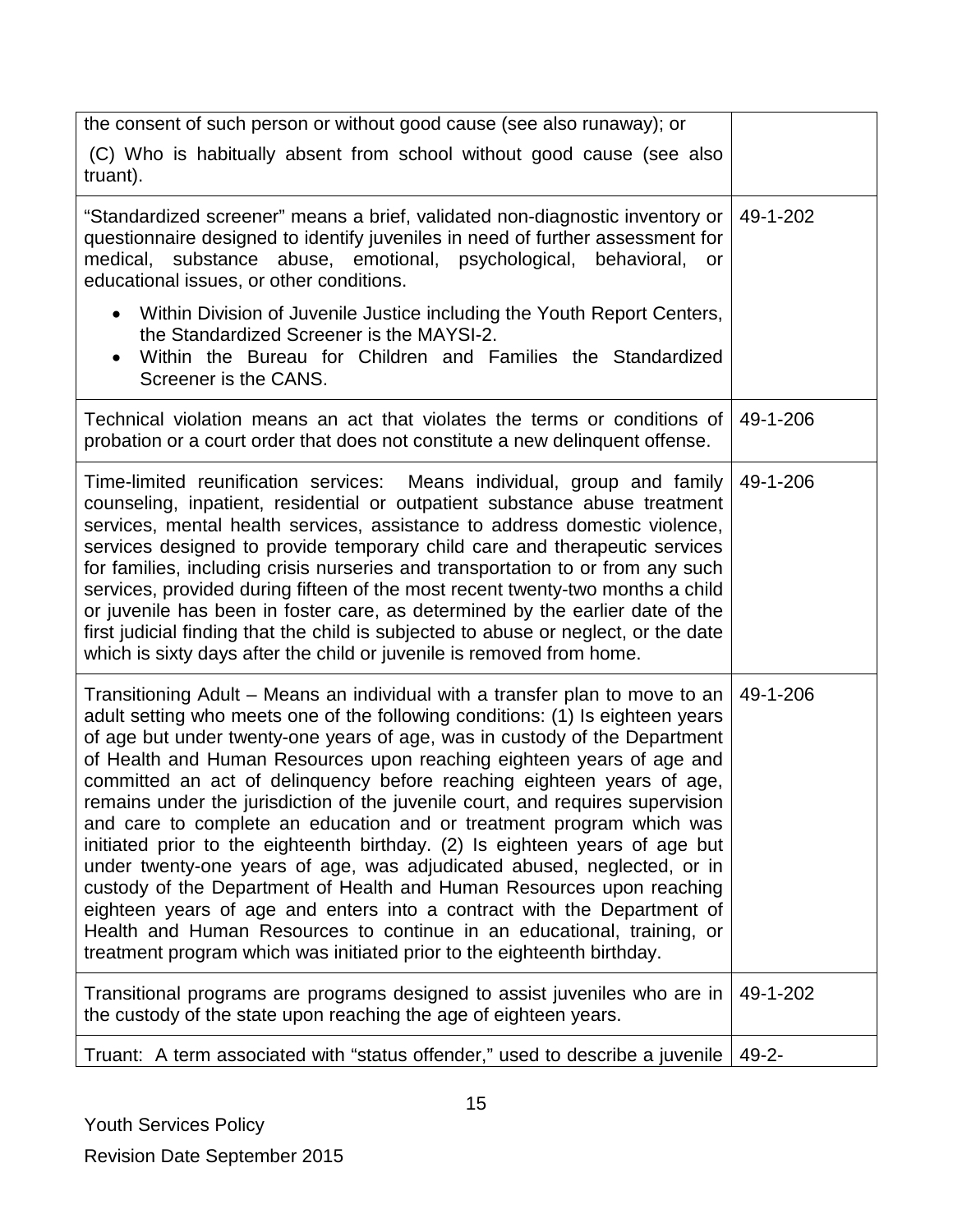| who is habitually absent from school without good cause.                                                                                                                                                                                                                                                                                                                              | 1002(a)(9)   |
|---------------------------------------------------------------------------------------------------------------------------------------------------------------------------------------------------------------------------------------------------------------------------------------------------------------------------------------------------------------------------------------|--------------|
| "Truancy diversion specialist" means a school based probation officer or<br>truancy social worker within a school or schools who, among other<br>responsibilities, identifies truants and the causes of the truant behavior, and<br>assists in developing a plan to reduce the truant behavior prior to court<br>involvement.                                                         | 49-1-202     |
| Truancy Petition: In the case of ten total unexcused absences of a student   49-1-206<br>during a school year, the attendance director or assistant shall make<br>complaint against the parent, guardian or custodian before a magistrate of<br>the county.                                                                                                                           |              |
| Valid court order: Means an order issued by a court of competent jurisdiction<br>relating to a child brought before the court and who is the subject of that<br>order. Prior to the entry of the order the child shall have received the full due<br>process rights guaranteed to that child or juvenile by the Constitutions of the<br>United States and the State of West Virginia. | $18 - 8 - 4$ |
| Violation of a Traffic Law of West Virginia: Means a violation of any provision<br>of § 17 (A), (B), (C), or (D), § 17C-4-1 & 17C-4-2 (hit & run) or § 17C-5-1<br>(negligent homicide), § 17C-5-2, (driving under the influence of alcohol,<br>controlled substance or drugs), or § 17C-5-3, (reckless driving).                                                                      | 49-1-207     |
| Youth: a person who has not attained the age of eighteen years. Youth may<br>also be referred to as teens, young people or young adults.                                                                                                                                                                                                                                              | 49-1-207     |
|                                                                                                                                                                                                                                                                                                                                                                                       |              |

### <span id="page-15-0"></span>**1.8 Target Population**

The target population for Youth Services includes juveniles under the age of eighteen (18) years of age or between the ages of 18 of 21 if under the jurisdiction of the court beyond age eighteen, and one of the following applies:

- The youth/juvenile is experiencing problems in the home, school, and/or the community to such an extent that the resulting behavior has the potential to become the basis for status offense or delinquency proceedings and intervention has been requested by the parent(s), guardian(s), custodian(s) or by the court to resolve the problem(s) without formal involvement in the juvenile justice system;
- The youth/juvenile is under the auspices of the juvenile justice system (i.e. awaiting adjudication as a status offender or delinquent, adjudicated as a status offender, awaiting disposition as a delinquent, on probation, etc.) and has been referred to the Department for services;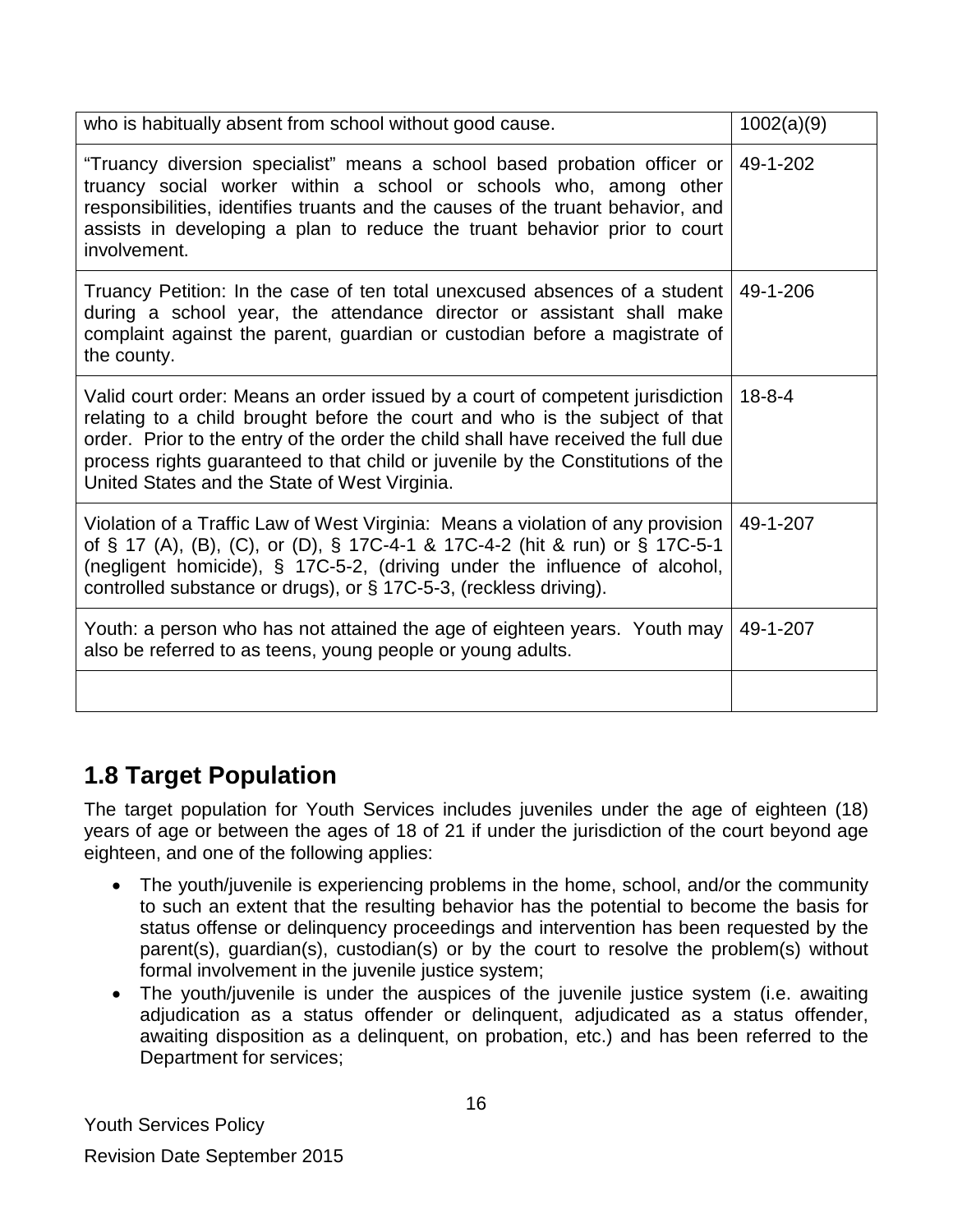- The youth/juvenile is an alleged status offender and has been detained because there is a risk of immediate serious harm to the youth/juvenile and/or a responsible caretaker cannot be found, in which case it is required that the youth/juvenile be placed in the Department's custody and the Department be notified immediately;
- The youth/juvenile is an alleged status offender or delinquent who has been placed in the temporary legal and/or physical custody of the Department as an alternative to detention (Note: if the youth/juvenile is an alleged status offender, placement may only be in a non-secure or staff secure setting);
- The youth/juvenile has been adjudicated as a status offender, which requires that the youth/juvenile be referred to the Department for services, and the court case has not been resolved and dismissed from the court's dock;
- The youth/juvenile has been adjudicated as a delinquent and has been referred by the court to the Department for services, and the court case has not been resolved and dismissed from the court's docket.

# <span id="page-16-0"></span>**1.9 Youth Services Casework Process**

The Youth Services casework process is based on an analytical model for problem solving. This includes an assessment of safety throughout the life of the case, choosing among alternative treatment strategies and continuously evaluating the effectiveness of selected strategies. The process is based on several principles:

- It is sequential, activities are ordered and continuous.
- The process is logical, based on reason and inference.
- It uses a unified, reflective coherence.
- The process is progressive, based on step-by-step procedures.
- There is interconnectedness between the steps of the process based on progression.
- Flexibility is critical due to the dynamic nature of Worker-client interaction.
- Flexibility allows the Worker to respond spontaneously to the clients' needs.

The casework process consists of a number of basic steps. The steps can vary depending on whether or not there is involvement of the court. In general the process will proceed as follows:

- Intake
- Referral acceptance, screen out and refer the family to appropriate resources if necessary
- Completion of the Youth Behavior Evaluation on all accepted referrals
- Completion of the Comprehensive Assessment and Planning evaluation on all cases in which the youth is before the court
- Development of a case plan
- Service provision
- Case evaluation
- Case closure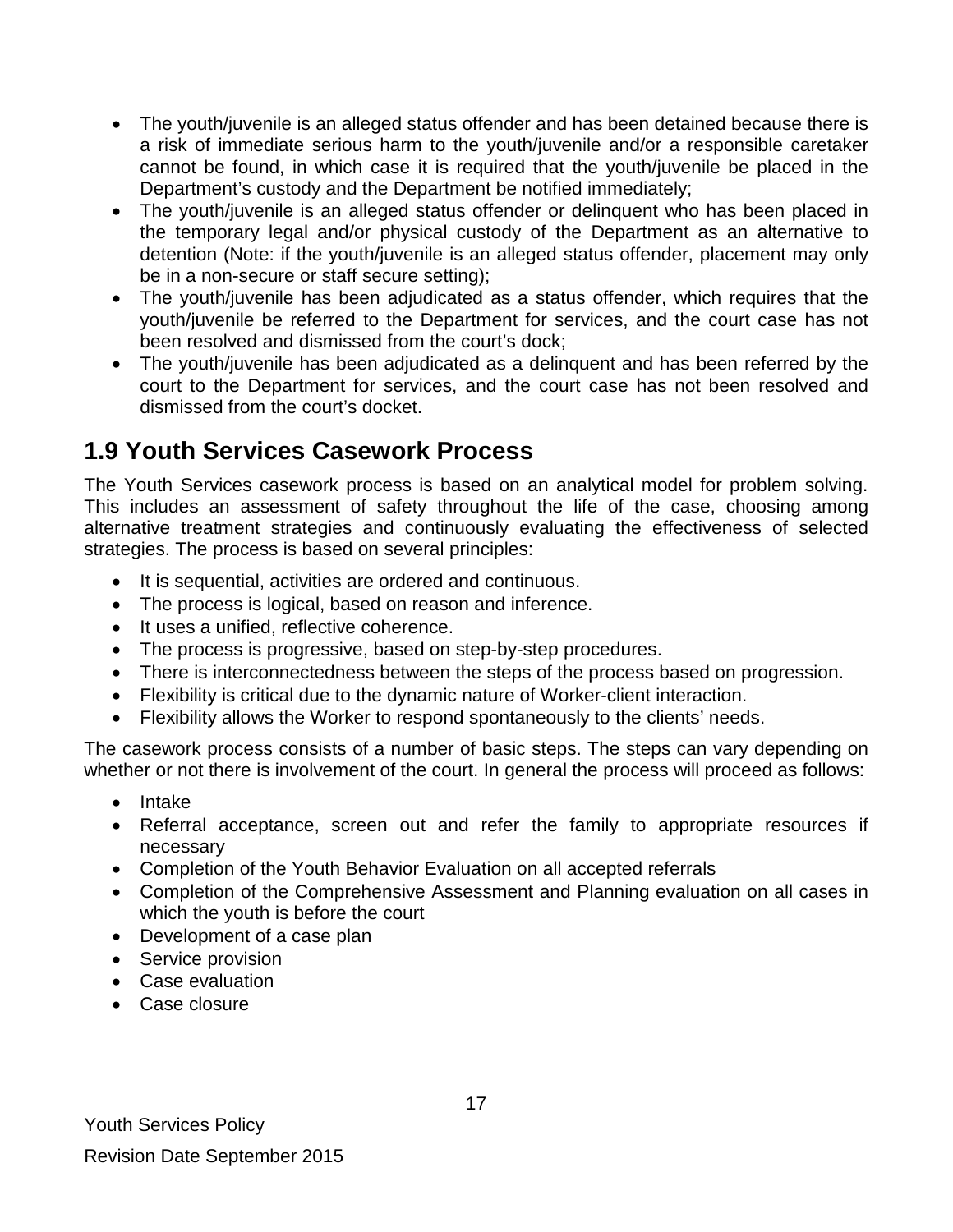# <span id="page-17-0"></span>SECTION 2 - INTAKE

# <span id="page-17-1"></span>**2.1 Intake**

Intake is a distinct step in the Youth Services decision making process. Intake involves all of the activities and functions which led to a decision on how to identify referrals for Youth Services and the determination of what steps should be taken by the Department. The Intake process consists of the documentation of referral information and the supervisory screening of the referral to determine appropriate action. The primary purposes of intake are: to assist the reporter in providing information; to interpret to families and the community what Youth Services are; to evaluate the youth and the youth's family situation to determine whether intervention is warranted; to gather sufficient information to make necessary decisions; and to refer families and children to appropriate agencies/services when indicated.

The primary purpose of intake is to identify cases that require intervention by Youth Services. During this process the Worker will attempt to explore with the reporter, insofar as possible, the allegations being made to determine whether or not Youth Services intervention is warranted.

At the conclusion of the interview of parents if the determination is that Youth Services Intervention is not warranted, the intake process will be terminated.

In some instances, the referral is made by someone other than the parent(s) and the Worker may not interview the parent(s) until after the intake is approved and assigned in FACTS. If, after interviewing the parent(s), a determination is made that Youth Services intervention is not warranted, documentation should be completed in the Intake and then it should be Screened Out.

A reply to the reporter, especially in the case of school Attendance Officers, will be made by fax or telephone. For this reason it is crucial that the Worker completing the intake be as thorough as possible in documenting the referent's information.

### <span id="page-17-2"></span>**2.2 Intake Process**

When gathering information from the referent the Worker, in general will:

- Interview the reporter, probing for information in all areas and clarifying information and attitude conveyed by the reporter and whenever possible, recording exactly what the reporter says.
- Ask the referent questions in a non-leading and open-ended manner.
- Listen closely for tone of voice, voice level, rushed speech, contradictions in information and attitude conveyed by the reporter.
- Elicit information by using appropriate communication techniques including expressing feeling, support, educational and reality-orienting techniques.

When interviewing the referent, the Intake Worker will attempt to specifically gather information in the following areas and record that information accurately.

• Obtain the reporter's name, address, and contact information.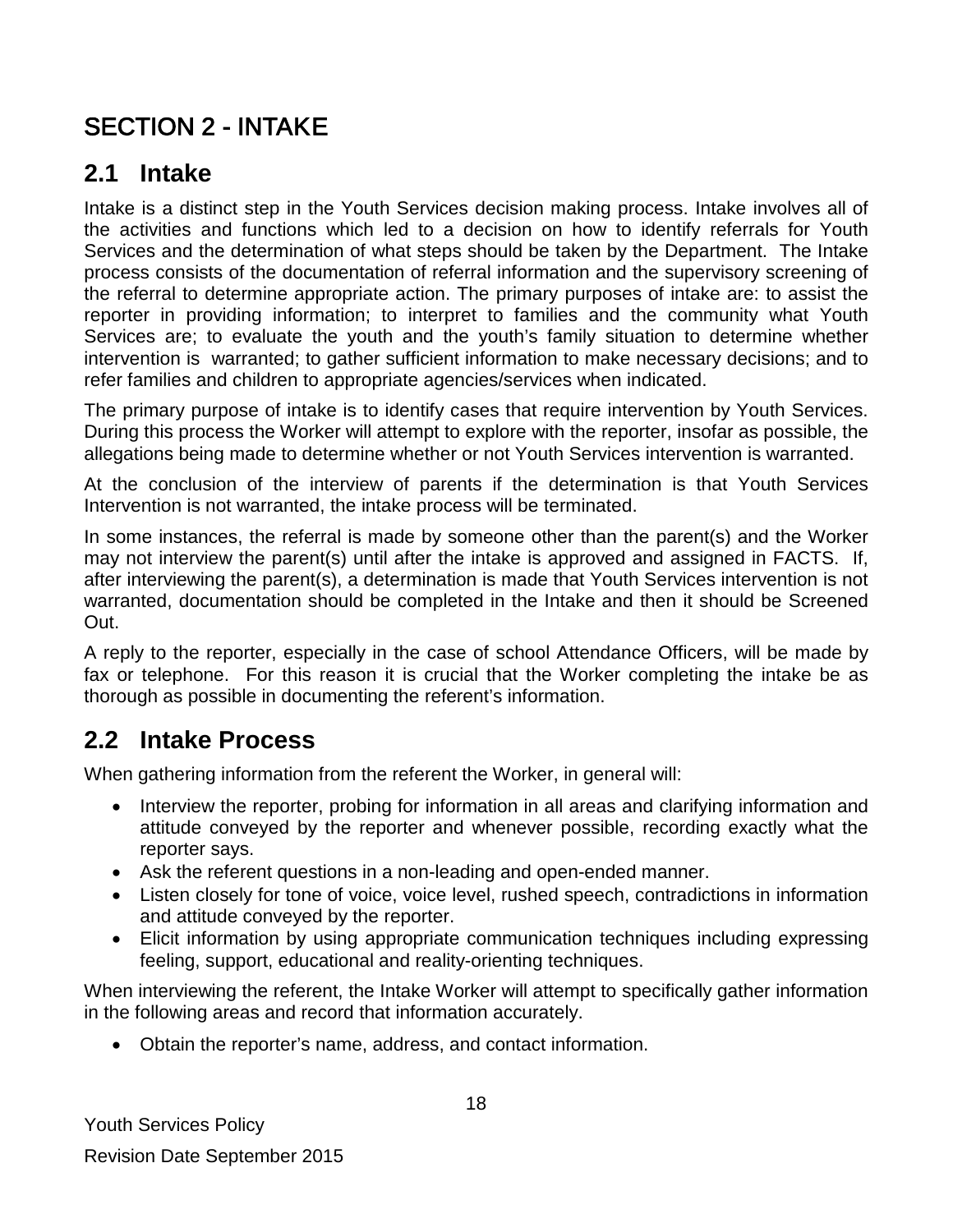- Record relevant demographic information about the youth and the family (names of all members of the household and their relationship to the youth, address and telephone numbers, dates of birth, sex, race, social security numbers; schools, non-custodial parents).
- Record the reporter's relationship to the youth and the family, why the reporter is making a referral at this time, and whether the family knows the report is being made.
- Obtain the concerns of the reporter.
- Clarify the referent's statements whenever necessary.
- Determine other individuals who may be able to contribute further information.
- Determine what may be expected as a result of the referral.
- Determine whether the referent is aware of previous involvement with Youth Services or Child Protective Services.

When gathering information from the reporter the Worker will:

- Enter the Parent or Caregiver as the case name.
- Interview the reporter, probing for information in all areas and clarifying referent's statements whenever necessary.
- Complete all intake screens in FACTS and document where information is incomplete or unavailable.
- Be sure to check the appropriate box for the source of the referral. This is critical when the referral is made by a Juvenile Probation Officer as checking the appropriate box will cause the Notification Date and hearing Screens to become mandatory.
- Note the attitude of the reporter and document the appropriateness of the referent.
- Forward the referral to the Youth Services Supervisor's In-box in FACTS.

### <span id="page-18-0"></span>**2.3 Documentation of the Referral**

After the Worker has completed interviewing the referent then the Worker will complete the screen in FACTS necessary to document the referral and send to their supervisor for review and approval.

### <span id="page-18-1"></span>**2.4 Screening Process**

Screening is the term used to describe the process by which the supervisor reviews the information gathered at intake and decides what actions should be taken in regard to the referral. The actions to be taken may depend in part on who made the referral. For example: a referral from a Juvenile Probation Officer may never be screened out (See G below).

The first step in the screening process is to determine if the information gathered at intake is sufficient. If the information is not sufficient then the Youth Services supervisor may contact the referent personally or direct the Intake Worker to do so.

Once the supervisor has determined that the information gathered at intake is sufficient then the supervisor will make one of the following decisions: screen out the referral, involve child protective services, refer the family to a community services provider, or open a case for youth services.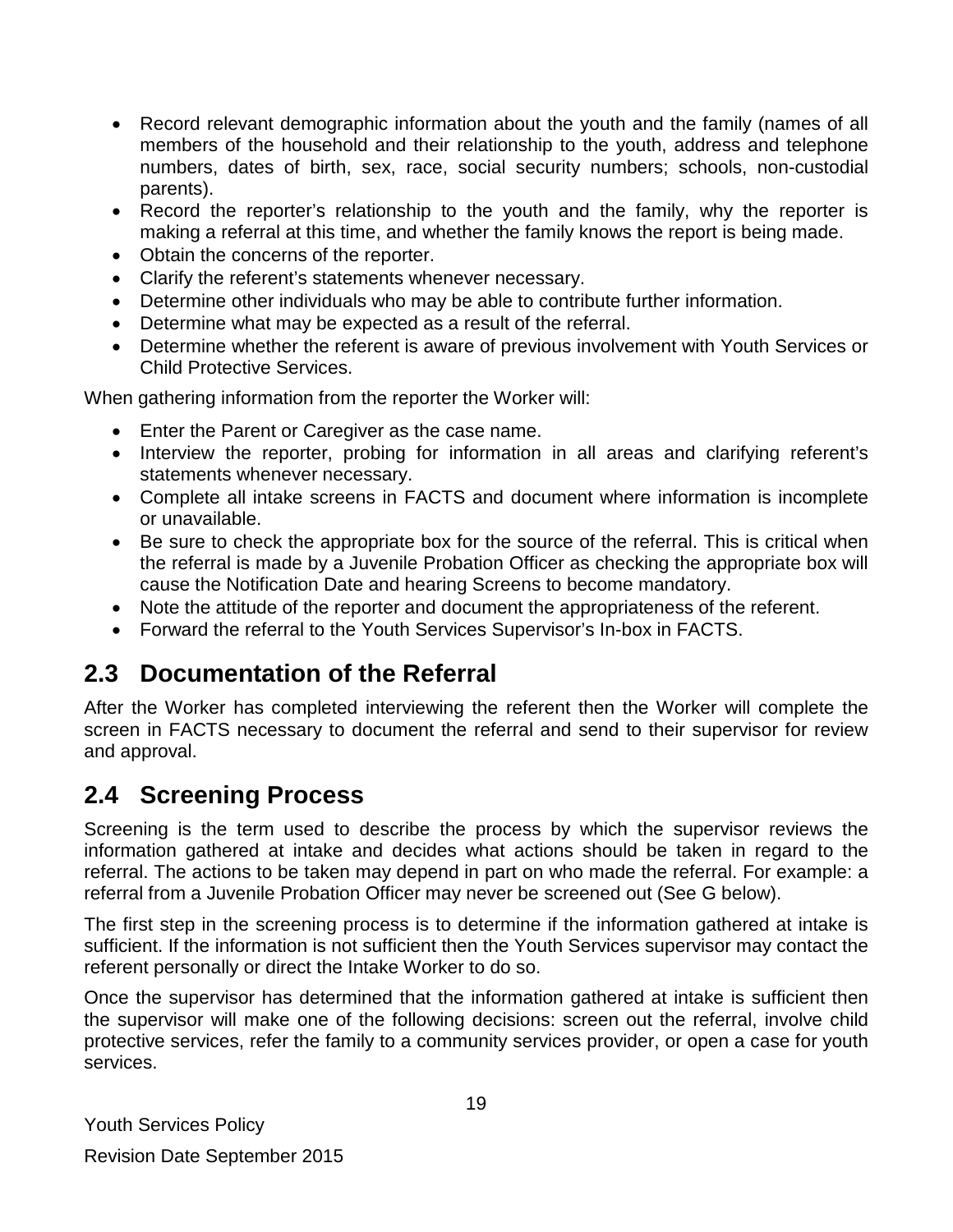### *A. Screen Out the Referral*

A referral for Youth Services may be screened out for the following reasons:

- The report is blatantly false.
- There are no children involved and the youth in question is eighteen or older.
- There is not sufficient information to locate the family.
- The referral is not appropriate for Youth Services but appears to require Child Protective Services involvement only.
- The family does not live in West Virginia.
- Behaviors described are within normal limits for the youth's age and functioning level.
- The report is a duplicate and the case is already being, or has been, appropriately addressed.
- The report is made on a person who does not fall within the target population served by Youth Services.

### *B. Involve Child Protective Services*

When a Youth Services Worker or Supervisor suspects a child is abused or neglected or subject to conditions that are likely to lead to abuse or neglect, a Child Protective Services referral must be made. A [Child Protective Services](http://www.wvdhhr.org/bcf/children_adult/cps/documents/CPSPolicy6-7-12.pdf) referral may be made at any point in the Youth Services Casework Process including upon receipt of the youth services referral, upon initiation of the referral or when the Youth is in Foster Care and the parents are negligent in performing their parental duties. It is possible that a family may be appropriate for both Youth Services and Child Protective Services. If no Youth Services issues exist, then the family will be opened as a Child Protective Services case and assessed by Child Protective Services.

In addition, if there is or has been previous Child Protective Services involvement, then the Youth Services Supervisor will consult with the appropriate Child Protective Services Supervisor regarding the case.

### *C. Refer the Family to a Community Services Provider*

If in the opinion of the Worker the juvenile is not presenting a risk to himself, his family or his community then the Worker may recommend that a referral be made to a non-paid community provider. (A community services provider is an agency that provides services that could address the issues raised in the referral at no cost to the family. Some examples may be a Family Resource Center, Big Brothers /Big Sisters, the Salvation Army, The YWCA or YMCA and so on.) An appropriate referral may also be made to a provider who accepts Medicaid or private insurance for behavioral/mental health needs.

A review to determine whether community agencies may best serve the family should be made often. The ability of community resources to meet the needs of the family and youth will directly impact involvement of Youth Service staff. In the instance when a courtinvolved Youth has a referral made to a community agency at the dispositional court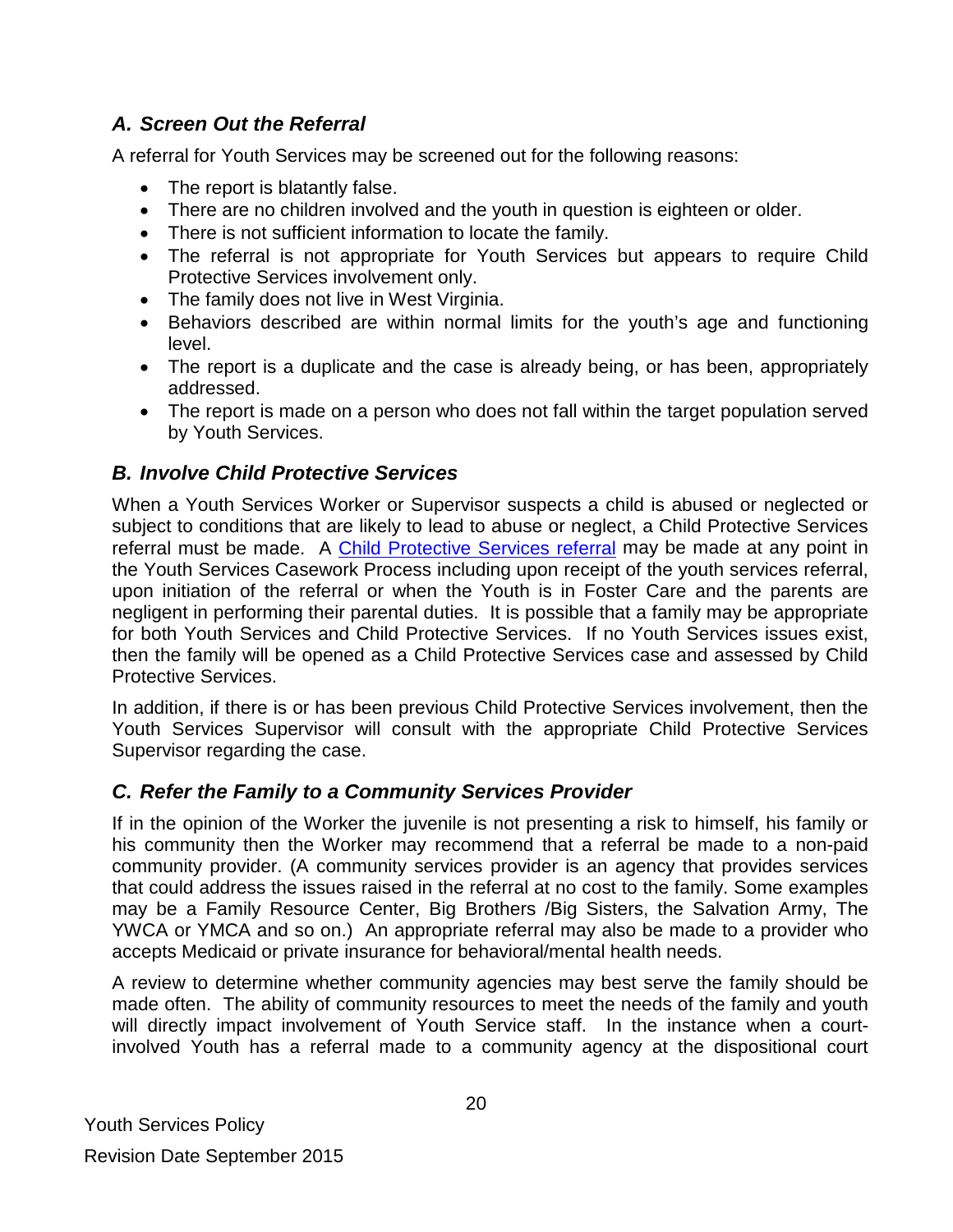proceeding, and the judge deems these services sufficient to meet the needs of the family and Youth, the court may dismiss the proceeding.

To make a recommendation for a referral to a community services provider the Worker will take these actions in FACTS:

- On the Request for Services screen select the Accept/Screen Out tab:
- From the pick list associated with this screen select Screen Out and Refer for Services; and,
- Click on the approval button to send to the supervisor for review.

The supervisor will:

- Review the information from the Request to Receive Services Screens to determine whether sufficient information has been entered to justify the Intake Worker's recommendation;
- If the supervisor agrees with the Worker's recommendation then the supervisor will approve the intake and assign the referral to a Worker.

Upon assignment of the referral the Worker will:

- Contact community services providers in the area to discuss the referral and pick the most appropriate service to match the needs of the family and/or juvenile; and,
- Notify the family and the agency by mail that the referral has been made.

The family may refuse to cooperate with the community based services. The Department cannot require participation. If no Child Protective Services concerns have been reported or discovered, then the case may be closed. However, if it is felt that a child under the age of 18 is subject to conditions where abuse or neglect is likely to occur or behavior control influences are documented, a Child Protective Services referral must be made.

### *D. Open a Case for Youth Services*

If the intake information indicates that there is significant risk to the youth, the youth's family or the community, or that Behavior Control Influences are present, then a case will be opened and assigned to a Worker. Once a case is accepted for services, a Youth Services Worker will be dispatched to the youth's home to complete the Youth Behavior Evaluation (Youth Behavioral Evaluation).

### <span id="page-20-0"></span>**2.4.1 Referral from Juvenile Probation Officers**

Juvenile Probation Officers (JPO) are required by statute to notify the Department when a petition alleging that a child is a status offender or a delinquent is filed and it appears that the Department will become involved in providing services to the juvenile and the juvenile's family, which may include a program of treatment or therapy.

All referrals from Juvenile Probation Officers which meet these criteria will be accepted and assigned to a Worker without exception.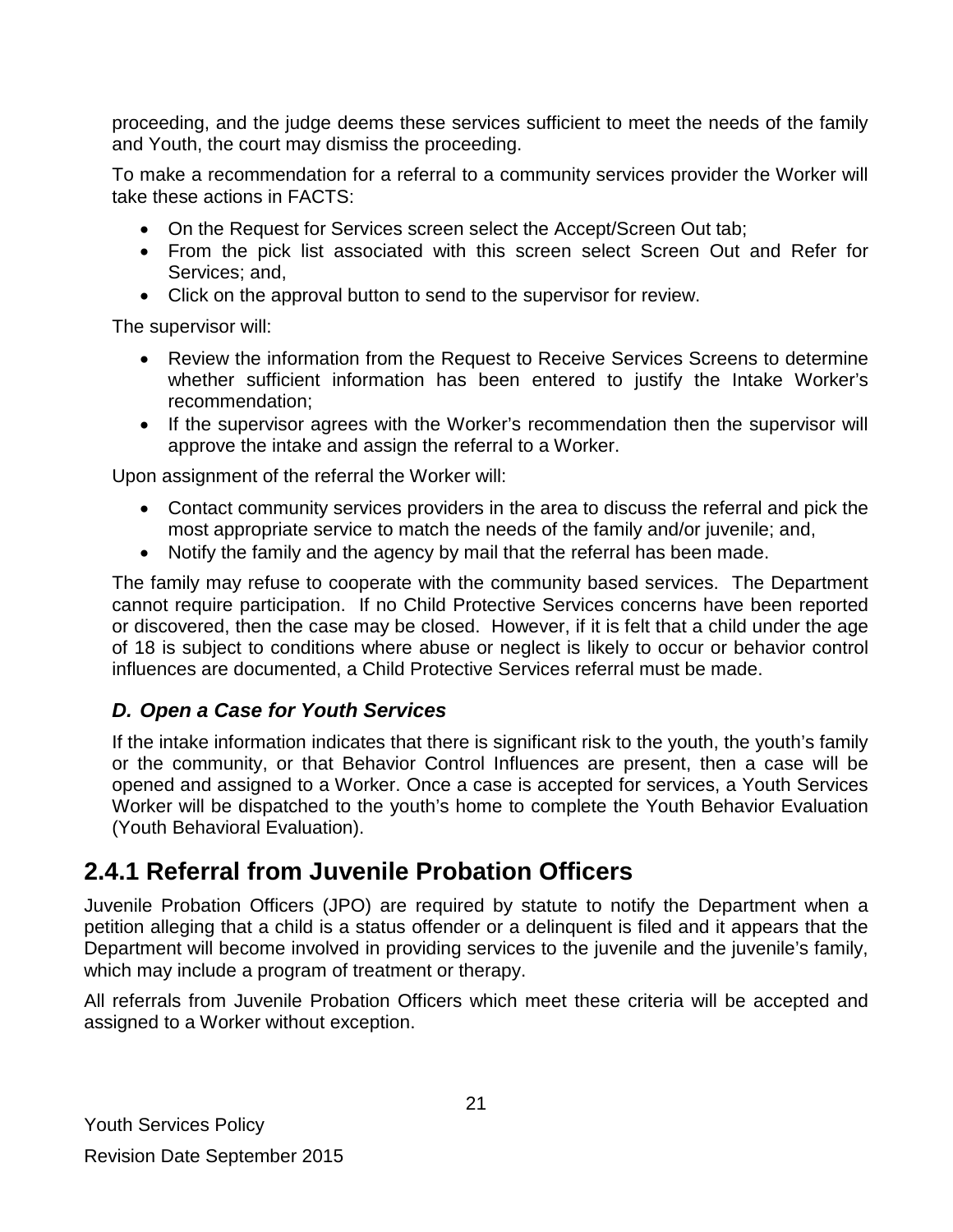*Note: It is important to remember that a JPO or other court official may call and request that a Youth Services Worker be present for a hearing in front of a magistrate or circuit court judge. In these instances the supervisor will direct the Youth Services Worker to attend the hearing even if no advance notice is given. All situations are unique, however according to W. Va. Code § 49-4-714(b) following the adjudication, during the mandated dispositional proceeding, all parties are given an opportunity to be heard. The Youth Service Worker, agency representatives or any other person who may assist in providing recommendations for the particular needs of the family and the juvenile shall be given an opportunity to be heard by the court. If a juvenile is placed in the custody of the Department as a result of a hearing then a case will be opened and assigned.* 

If a juvenile charged with delinquency is transferred to adult jurisdiction, the court order should be documented and the Youth Services intake reviewed for closure.

### <span id="page-21-0"></span>**2.5 Notification of Detention – Status Offenders**

W. Va. Code § 49-4-705(b), allows a law-enforcement officer to take a juvenile into custody absent a court order under certain limited circumstances: 1) grounds exist for the arrest of an adult in identical circumstances; 2) emergency conditions exist which pose imminent danger to the health, safety and welfare of the juvenile; 3) the juvenile is a runaway; 4) the juvenile is a fugitive; 5) the juvenile has been driving under the influence of any amount of alcohol; or 6) the juvenile is a named respondent in an emergency domestic violence petition. If the juvenile is an alleged status offender the law-enforcement officer may notify the Department that the child has been taken into custody and will be detained in a non-secure or staff-secure facility.

Any such notification should be considered a referral for Youth Services unless there is already an open case involving the juvenile. All such referrals should be sent to the supervisor as soon as possible after the information has been entered into FACTS.

### <span id="page-21-1"></span>**2.6 Recurrent Referrals**

The term "recurrent referrals" means that more than one report has been received involving the same youth. Recurrent referrals may come from the same source as the original, adding more information to the first contact, or from a different source.

If the Youth Services Supervisor, after reviewing the initial report, decides that the information did not appear to meet the criteria for opening a Youth Services case, then the case most likely would have been screened out. However, if the supervisor receives more than one referral from a concerned individual, or individuals, related to the same youth then the Youth Services Supervisor should consider the new information and make a decision on whether it has merit and meets the eligibility criteria. The Youth Services Supervisor will decide whether to assign the case to a Youth Services Worker for follow up. If the Youth Services Supervisor remains undecided, after reviewing and evaluating multiple referrals, then the Youth Services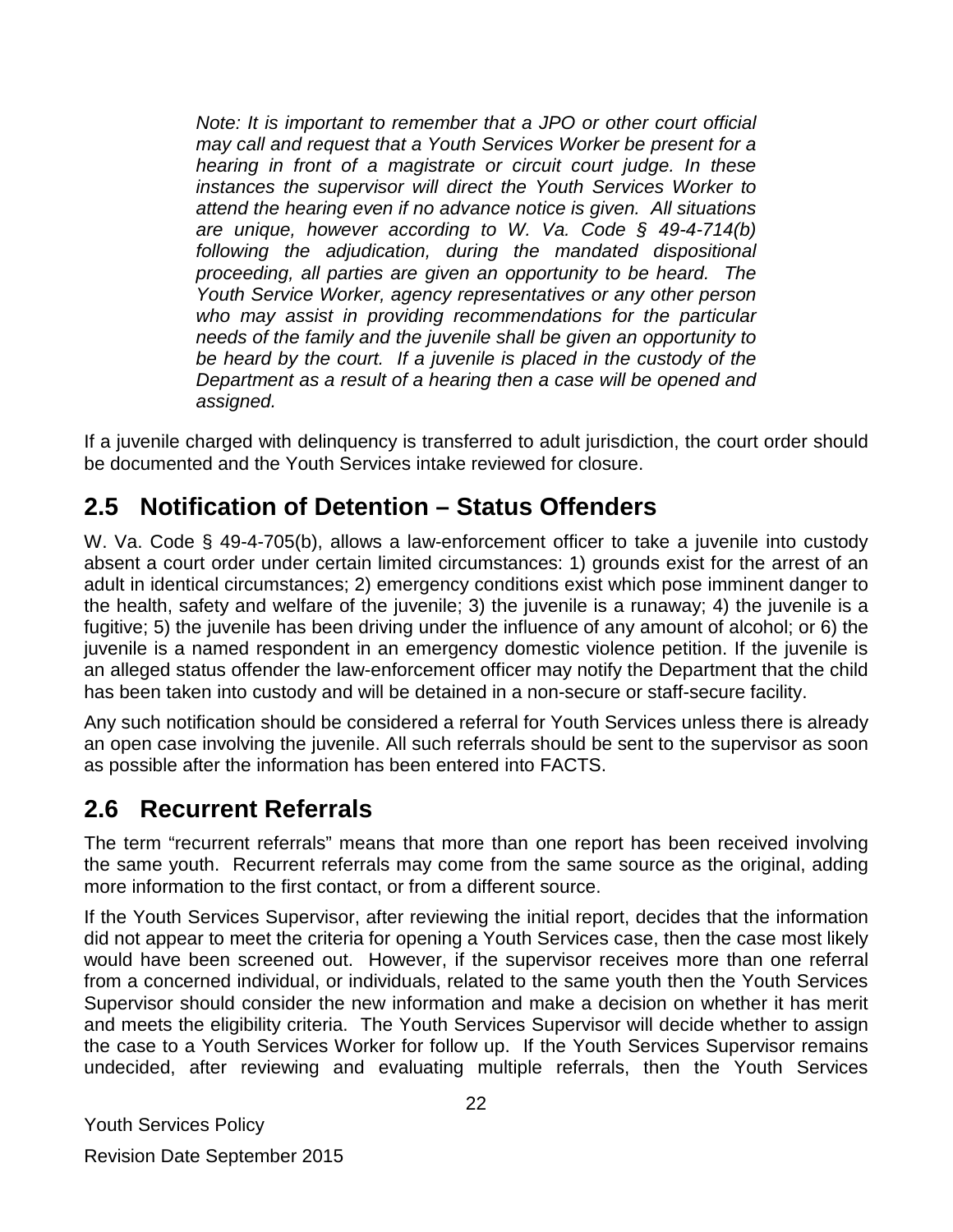Supervisor should consult with the Community Services Manager or Program Manager in his or her district for direction on how to proceed.

# <span id="page-22-0"></span>**2.7 Response Times**

The Youth Behavioral Evaluation, which is critical to the case process, will be completed within 15 days on all referrals. The probation officer shall notify the Department at least fifteen working days before the court proceeding in order to allow the Department sufficient time to convene and develop an individualized service plan for the juvenile. These referrals from Juvenile Probation Officers will need to be assigned immediately and the Youth Behavioral Evaluation completed within 15 working days.

Should the court order services to the family, the Worker will provision these in FACTS through the Service Log. The case process for court involved cases and non-court cases will follow the same workflow and be bound by the same response times.

Workers and supervisors should feel comfortable with self-regulation of referral processing within a fifteen-day timeframe.

# <span id="page-22-1"></span>**2.8 Juvenile Petitions**

W. Va. Code § 49-4-704(e) requires the circuit clerk to notify the Department whenever a petition alleging that a child is a status offender or a juvenile delinquent is filed in circuit court. Another form of petition may result from a domestic violence petition filed pursuant to West Virginia Code § 48-27-403 by or on behalf of the juvenile's parent, legal guardian or other person with whom the juvenile resides that results in the issuance of an emergency protective order naming the juvenile as the respondent shall be treated as a petition arising under W. Va. Code § 49 Article 4 Part VII, alleging the juvenile is a juvenile delinquent. The statutes do not specify the form that the notification must take. It is assumed that practice may vary from circuit to circuit. For example: In some circuits a copy of all juvenile petitions may be sent to the Community Services Manager or to another person in the Community Services District. In some circuits a list of all petitions may be sent to the CSM or another staff person.

Each Community Services district is responsible for developing a protocol for storing the information in a confidential manner and for keeping track of the petitions that have been filed. It is recommended that a spread sheet format be developed to keep track of the petitions. The information contained in the spread sheet: petition date; county where the petition was filed; youth's name; parent(s)' name; case number (if applicable); physical location of paper petition; and, whether or not the petition is for a status offense or delinquency.

# <span id="page-22-2"></span>**2.9 Notification to Referents**

The Youth Services Referral Feedback Form is generated from FACTS, advising the referent that appropriate action is being taken to address the concerns reported. The letter will be mailed to the referent within 72 hours of receipt of the referral.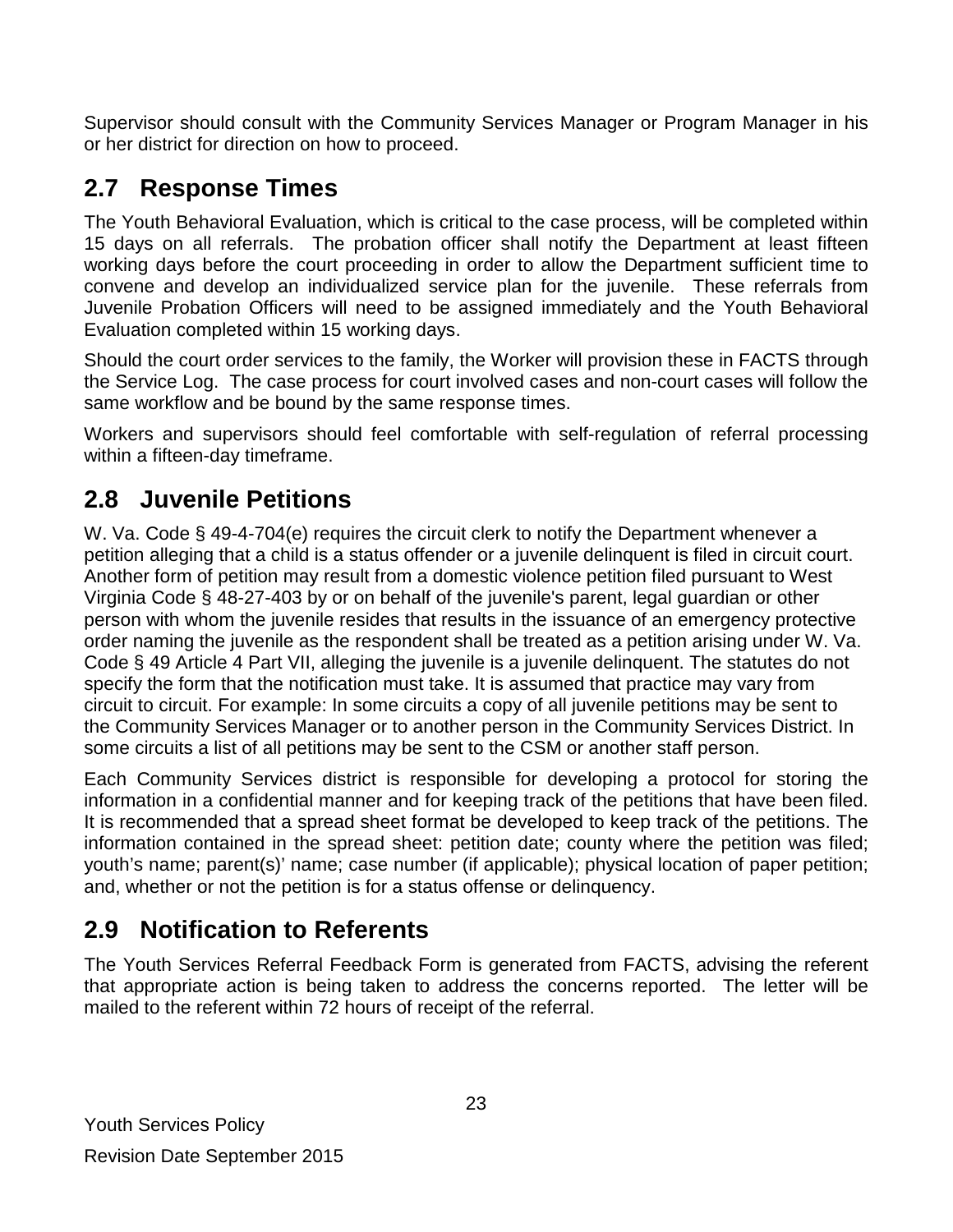# <span id="page-23-0"></span>SECTION 3 – FAMILY ENGAGEMENT

# <span id="page-23-1"></span>**3.1 Importance of Family Engagement in Youth Services**

The importance of engaging the entire family to understand and solve the problems which have brought the youth to the attention of Youth Services cannot be understated. Truancy, incorrigibility, breaking curfew, and running behaviors are all symptoms of problems the youth is experiencing. Those problems affect the family unit, and must be addressed by the entire family. Additionally, diligent efforts of the Youth Services Social Worker to identify and locate all relatives and fictive-kin at the earliest contact with the family will be extremely helpful if the youth's behaviors or not controllable by the parent(s) or guardian(s). Utilizing a fit and willing relative or other supportive adult for short respite out-of-home interventions are preferred to placement of the youth in a foster care setting.

The Youth Services Social Worker should use tools such as booklets, videos and brochures, to educate the family on court and child welfare processes. Great care must be taken to ensure family members understand the traumatic and financial impact foster care placement will have on everyone involved.

# <span id="page-23-2"></span>**3.2 Referral for Family Assistance**

Stressors on families can come from many sources. Alleviation of some of those stressors may be achieved through addressing the financial, medical and legal needs of the family through referrals for family assistance (TANF, SNAP, etc.), linkage to Affordable Care Act medical insurance or Medicaid, and referral to legal aid or public defenders. Providing this information to families demonstrates compassionate understanding of the larger issues which impact relationships and communication dynamics in the family unit.

# <span id="page-23-3"></span>**3.3 Foster Care Candidacy**

In 2006 the definition of who qualifies as a foster care candidate was narrowed, as well as the documentation requirements pertaining to those children. The Administration for Children Youth and Families (ACYF) issued the following policy, ACYF-CB-IM-06-02, dated June 9, 2006, which states: "New section 472(i)… permits a State to claim Federal reimbursement for allowable administrative costs for a potentially title IV-E eligible child who is at imminent risk of removal from the home if: reasonable efforts are being made to prevent the removal of the child from the home or, if necessary, to pursue the removal, and the State agency has made, at least every six months, a determination or redetermination that the child remains at imminent risk of removal from the home."

The Family Service Plan Section 7 states, "Foster Care Candidates are those children and youth who are at imminent risk of removal from their home, absent effective preventative services. A child or youth is at imminent risk of removal from the home if the state is pursuing removal or attempting to prevent removal by providing in-home services. A child or youth is not a candidate for foster care if the planned out of home placement for the child or youth is an arrangement outside of foster care, such as a detention facility or psychiatric residential facility.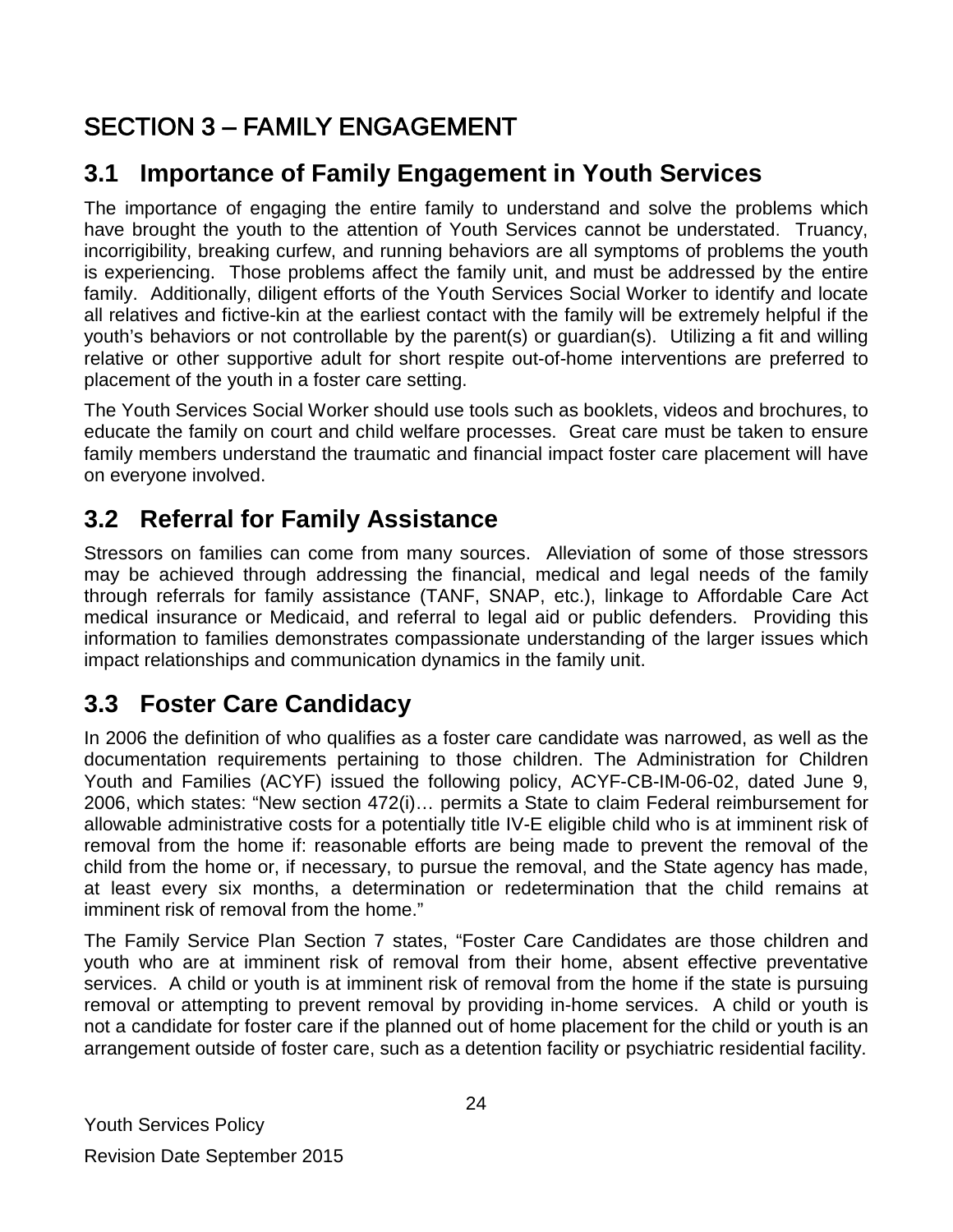The Youth Services Social Worker will print the names of those children who are at imminent risk of removal from the home on the Family Service Plan, under the statement on the form "Identify the child(ren) or youth who are at imminent risk of foster care placement if the preventative services outlined in the case plan are not provided."

The parent(s) and caregiver(s) in the home will sign the Family Service Plan, acknowledging that they understand that should the family not be able to comply with the service plan and meet the goals laid out in it, their child(ren) may be removed from the home.

# <span id="page-24-0"></span>SECTION 4 - YOUTH BEHAVIORAL EVALUATION

# <span id="page-24-1"></span>**4.1 Introduction**

The assessment of a request for Youth Services or the referral for Youth Services from the court sets the stage for the problem validation, service provision and the establishment of a helping relationship. The assessment process includes information gathering and analysis to determine safety needs.

While the process of assessment is occurring the supervisor will conduct regular supervisory meetings with the Youth Services Worker to provide support, guidance and case consultation and to regulate the quality of casework practice.

### <span id="page-24-2"></span>**4.2 Assessment Instruments and Processes**

The Department has chosen to use the Youth Behavioral Evaluation (YBE) as the assessment instrument in all Youth Services cases, which is completed first in the process and must be done within 15 days Services of the referral.

In addition, the Department has chosen to use the Comprehensive Assessment Planning System (CAPS) process for those Youth Services cases in which a juvenile is involved with the court. Any juvenile and the juvenile's family who are receiving Youth Services can, if circumstances warrant, receive a CAPS assessment. (See Comprehensive Assessment and Planning Process (CAPS) policy for more information)

# <span id="page-24-3"></span>**4.3 Youth Behavioral Evaluation (Youth Behavioral Evaluation)**

The Youth Behavioral Evaluation is the first assessment tool utilized in Youth Services to determine the level of risk; and the presence of behavior control influences presented by the youth completed within 15 days of the referral.

# <span id="page-24-4"></span>**4.4 Youth Behavioral Evaluation Assessment Protocol**

With the passage of Senate Bill 393 during the 2015 legislative session, the Youth Behavior Evaluation must be completed for every youth to determine the risk of reoffending. Upon assignment of a referral the Youth Services Worker will: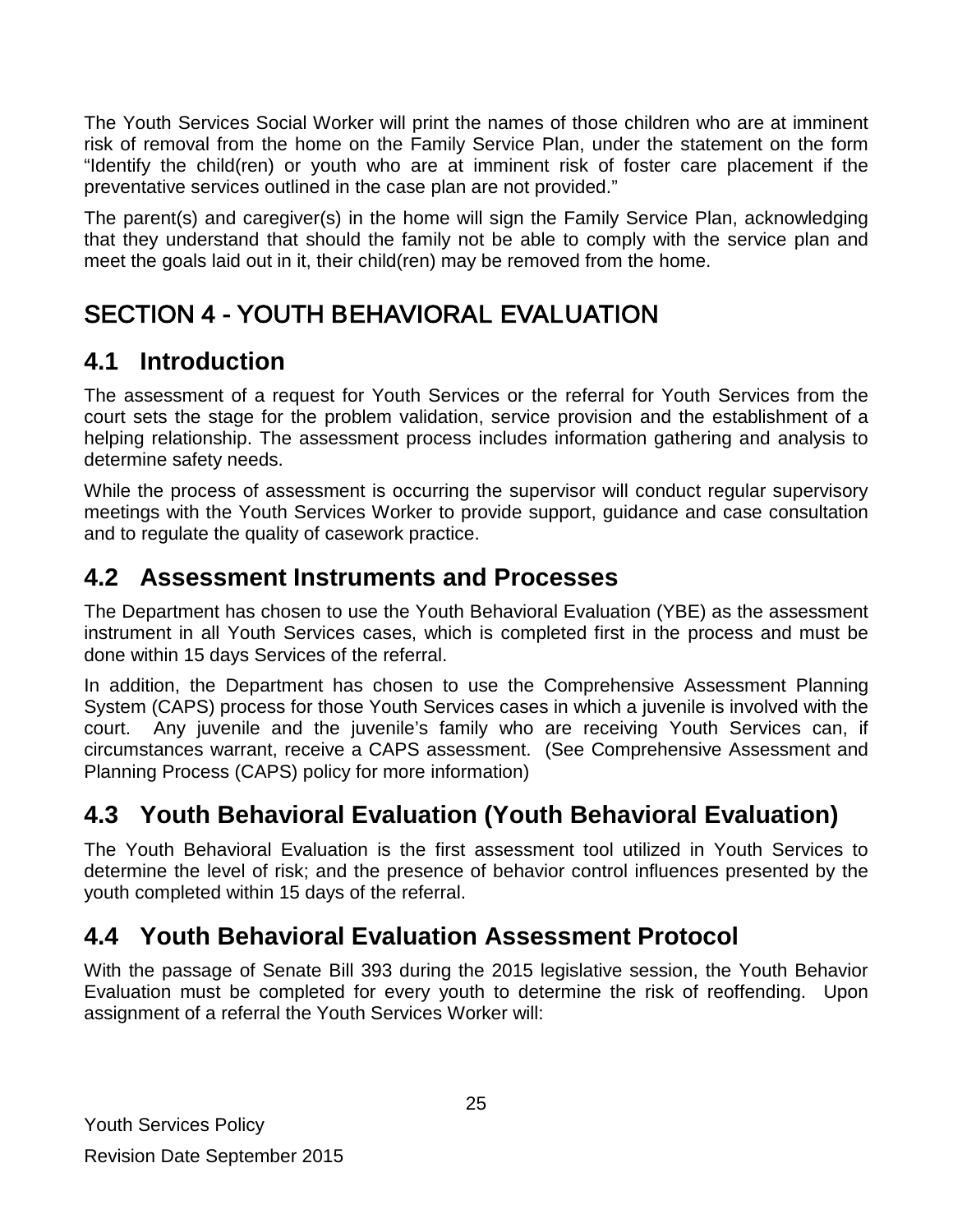- Review the report and all other Youth Services and Child Protective Services cases/reports in FACTS, hard files and any other available documentation concerning the family and child;
- Develop a plan for completion of the Youth Behavioral Evaluation taking into account the response times including whether or not the referral was made in conjunction with a court proceeding. The preferable site for interviewing the juvenile and other family members is the juvenile's home. Sometimes this is not possible, or due to the emergent nature of the referral it is preferable to interview the juvenile in another site such as at school.
- Consult with the appropriate Child Protective Services Supervisor or Child Protective Services Worker if the initial referral indicates that there are potential Child Protective Services issues or if there is a history of Child Protective Services involvement;
- Contact the family to set a time and date for the home visit.

# <span id="page-25-0"></span>**4.5 Components of the Youth Behavioral Evaluation**

As stated in the preceding section, the Youth Behavioral Evaluation is used to assess the presence of or absence of risk and behavioral control influences. The Youth Behavioral Evaluation consists of a set of questions in each of eleven categories. Those categories are:

- Youth's behavior
- Youth's relationships
- Youth's self-perception
- Youth's mental health
- Youth's academic status
- History and socialization
- Parent//caretaker attitude
- Family history
- Family functioning/management
- Community status
- Neighborhood attachment

Behavioral control influences are those conditions which are currently present in the home and pose a threat to the safety of the juvenile or the juvenile's family or the community. Behavioral control influences include:

- Youth refuses to live at home or is a runaway and has no established residence.
- Youth is suicidal.
- Youth is self-destructive.
- Youth is violent, physically aggressive, or out of control.
- Youth abuses alcohol, drugs, or other dangerous substances.
- Youth inflicts intentional harm to a person, animal, or property without remorse.
- Youth's peer relationships reinforce or promote unacceptable behaviors.
- Youth's parent refuses to let youth live at home and youth has no permanent "appropriate" place to reside.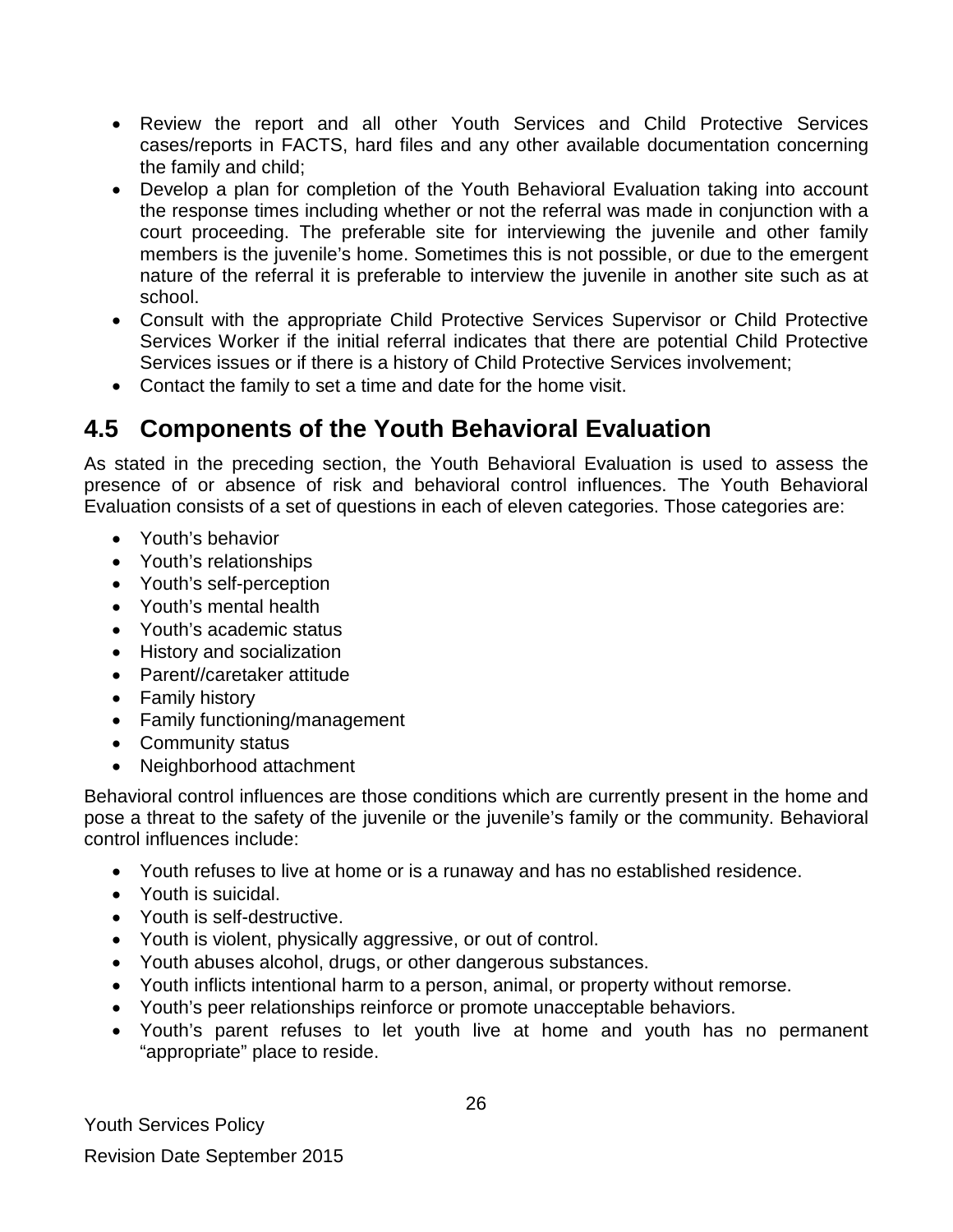- Parents do not function in parental role specifically related to controlling a youth's unacceptable or negative behavior and the youth's behavior is a threat to the community or the youth.
- Family members are violent to each other.
- Youth's behavior provokes a serious reaction from others.
- Parent encourages youth to commit delinquent acts.
- Parents request placement because of youth's behavior and their inability to control it.

### <span id="page-26-0"></span>**4.6 Purposes**

Youth Services is statutorily charged with the responsibility to make a reasonable effort to prevent placement of youth. A thorough Youth Behavior Evaluation with detailed documentation is integral to that responsibility. The purposes of the Youth Behavioral Evaluation are:

- To determine whether the information gathered through the intake/referral process is accurate;
- To assess the presence of or absence of behavioral control influences which could affect the safety of the youth, the youth's family or the community;
- To secure safety as indicated; and,
- To assure that the parent/caregiver understands the Department's role in providing services to address issues relating to troubled youth.

# <span id="page-26-1"></span>**4.7 Decisions**

The decisions that must be made during the administration of the Youth Behavioral Evaluation are:

- Is this a case that warrants Youth Services intervention?
- What is the level of risk to the child?
- What behavioral control influences, if any exist, affect safety?
- If behavioral control influences are present how can safety be assured?
- What is the family's potential for participation with Youth services?

### <span id="page-26-2"></span>**4.8 Interviews**

The Youth Services Worker will interview all members of the household, including the parents/caregivers and other children. It may be useful to speak with collateral contacts such as school personnel, a JPO, community service providers, Child Protective Services Workers or other individuals who have knowledge of the youth's situation. In completing the Youth behavior Evaluation, the Worker will:

- Make face to face contact with family members in the family's home, within the specified time frames set forth in this policy.
- Identify him/herself as a Youth Service Worker with the WV Department of Health and Human Resources. Display state employee identification to all family members and any other individuals to be interviewed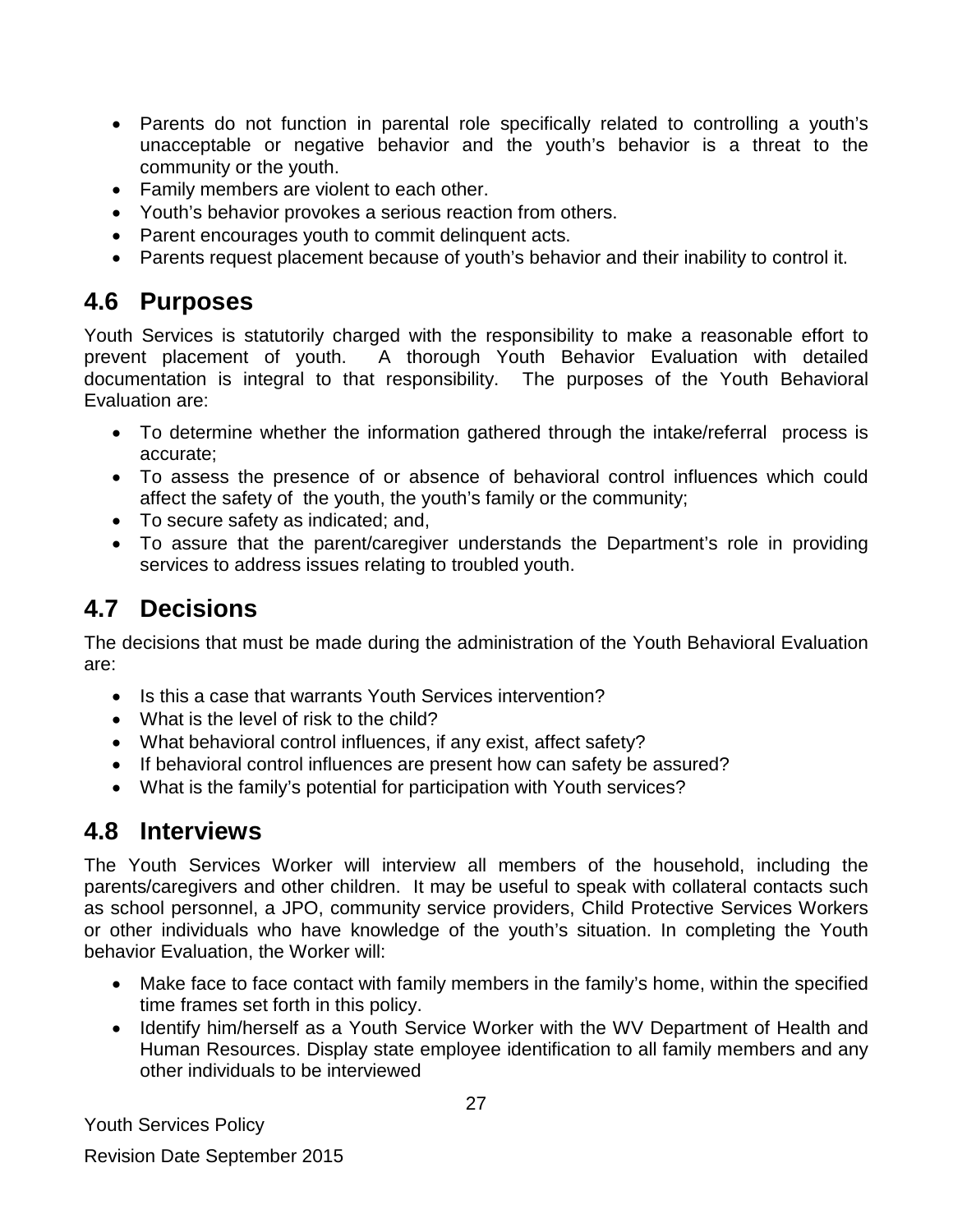• Inform the parent/caregiver of the reason for the visit, giving a brief description of the concerns which have resulted in a visit to the home. Explain that the reason for the visit is that someone has expressed concerns about the youth's behavior and/or safety. Advise the parent/caregiver that the purpose for the visit it to verify whether there is any validity to the referral information received by the Department, and to identify any risk or safety concerns present.

If permission to conduct the investigation is declined by the parent/caregiver, then the Youth Services Worker will explain to the parent/caregiver that s/he, the Youth Services Worker, must discuss the refusal with the Youth Services Supervisor who will provide direction on how to follow up. Document any refusal to cooperate by the family in FACTS.

Provide the parent with the Youth Services Handbook, outlining the Youth Services Program and what we hope to accomplish through intervention. Briefly explain the contents of the booklet and assure the parent/caregiver that, if s/he has any questions regarding the material, then the parent/caregiver is welcome to call the DHHR at the contact information provided and request explanation/clarification. As a part of this explanation the Worker should point out to the family their rights including the right to decide not to receive services, the right to request services and the grievance process.

The Youth Services Worker will provide the parent/caregiver with contact information.

The Youth Services Worker will interview each member of the household separately, if possible. (Some parents may prefer to be present when younger siblings are being interviewed and should be allowed to do so.)

Interview all family members in the following sequence, if at all possible:

- Parent/caregiver
- Youth's siblings
- Identified youth
- Collaterals, as appropriate

If unable to complete all interviews at all or in this order, document the reasons in FACTS.

Make arrangements to interview those individuals not present at a later date, even though this may require returning after regular working hours, to accommodate work schedules of other household members.

Upon completion of the interviews, the Youth Services Worker will reconvene with the parent/caregiver. The Youth Services Worker will share a verbal summary with the parent/caregiver and will summarize the Youth Behavioral Evaluation findings.

If the Youth Services Worker finds that there is a need for safety services, then a Behavior Control Plan will be designed in cooperation with the youth and the parent/caregiver.

### <span id="page-27-0"></span>**4.9 Completion of the Youth Behavioral Evaluation**

The Youth Behavioral Evaluation will be completed at the time when sufficient information has been collected and/or at any point in time during the life of the case where a new request for or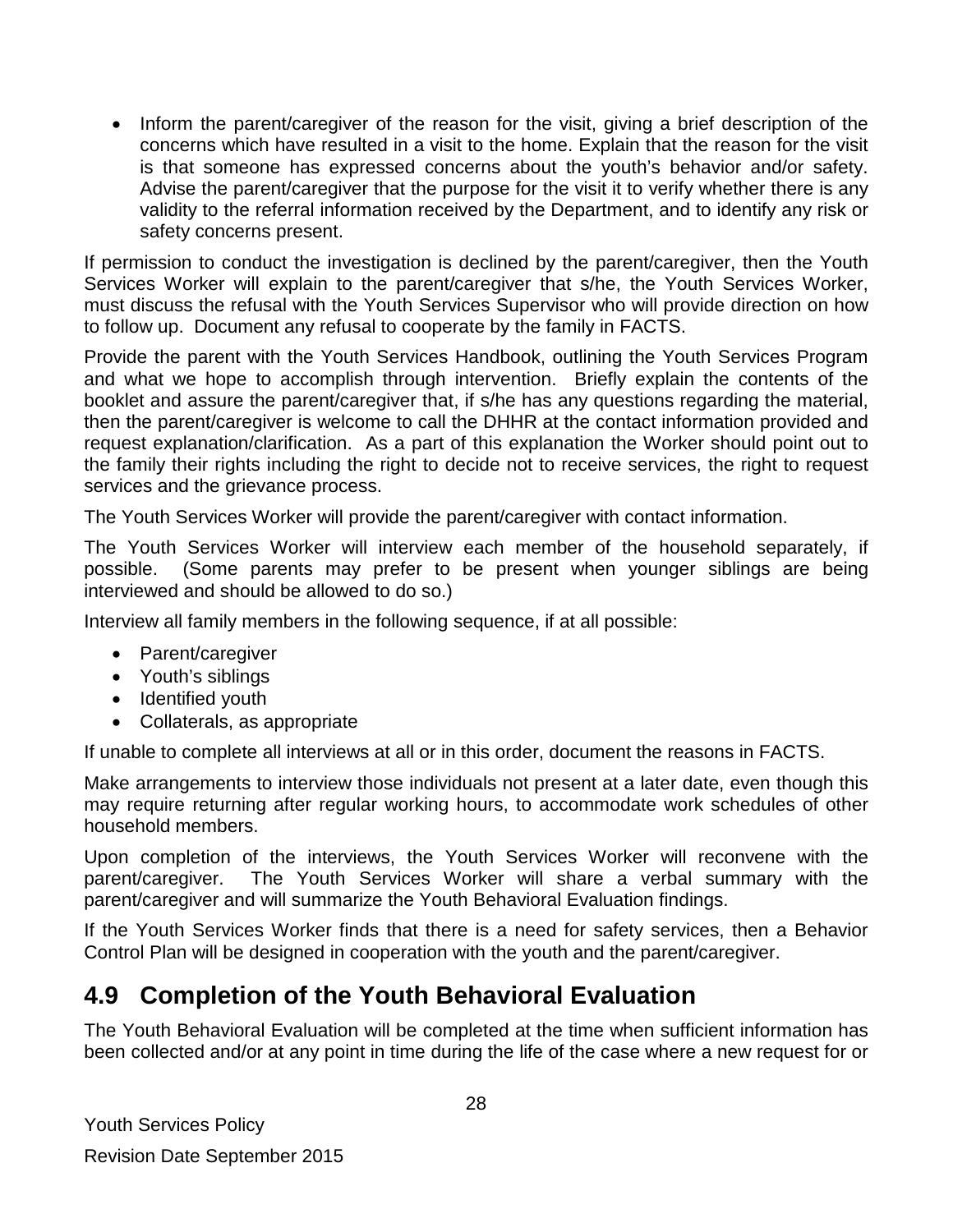referral for Youth Services is received and the new information is sufficient enough to suggest that a new assessment is required. The completion of the Youth Behavioral Evaluation within 15 days of the referral requires the Worker to take the following actions.

### *A. Identifying Risk*

The Worker will document the information about risk in FACTS. When weighing information to complete the risk assessment component of the Youth Behavioral Evaluation the Worker will:

- Document the information in FACTS on the screens for the Youth Behavioral Evaluation;
- Document the appropriate information in the narrative section for each of the categories. If the Worker is unable to obtain information about one of the categories then the narrative screen for that category should be left blank.
- Include both positive and negative information for each category.

Place a check mark next to the appropriate risk rating for each category. (The risk rating screen is mandatory if information is entered into the narrative box.) The risk ratings are ranked in order of severity. The Worker should examine the description of the risk ratings and choose the one that mostly closely corresponds to the description entered into the narrative screen. In choosing a risk rating it is not necessary that all of the elements in a particular category be present. The Worker should choose the rating that most closely resembles the majority of the conditions that are usually present.

<span id="page-28-0"></span>OVERALL RISK RATING as calculated by the evaluation process determines:

| High risk of future status offense/ delinquency        | 32 to 44   |
|--------------------------------------------------------|------------|
| Significant risk of future status offense/ delinquency | 24 to 31   |
| Moderate risk of future status offense/ delinguency    | 16 to 23   |
| Low risk of future status offense/ delinquency         | 9 to 15    |
| No risk of future status offense/ delinquency          | $0$ to $8$ |

According to W. Va. Code § 49-2-907 (a) should a juvenile be adjudicated delinquent, and the risk rating from the YLS/CMI or the YBE determine the juvenile to be high risk (YBE 32- 44 Overall Risk Rating) or who has committed an act or acts of violence, the court may order the juvenile to be delivered into the custody of the Division of Juvenile Services, for transfer to a juvenile diagnostic center for a period not to exceed thirty days. During this period, the juvenile will undergo examination, diagnosis, classification and a complete medical examination and shall at all times be kept apart from the general juvenile inmate population.

### *B. Identifying Behavioral Control Influences*

The Worker will enter information about Behavioral control Influences. When weighing information to complete the Behavioral Influences Component of the Youth Behavioral Evaluation the Worker will: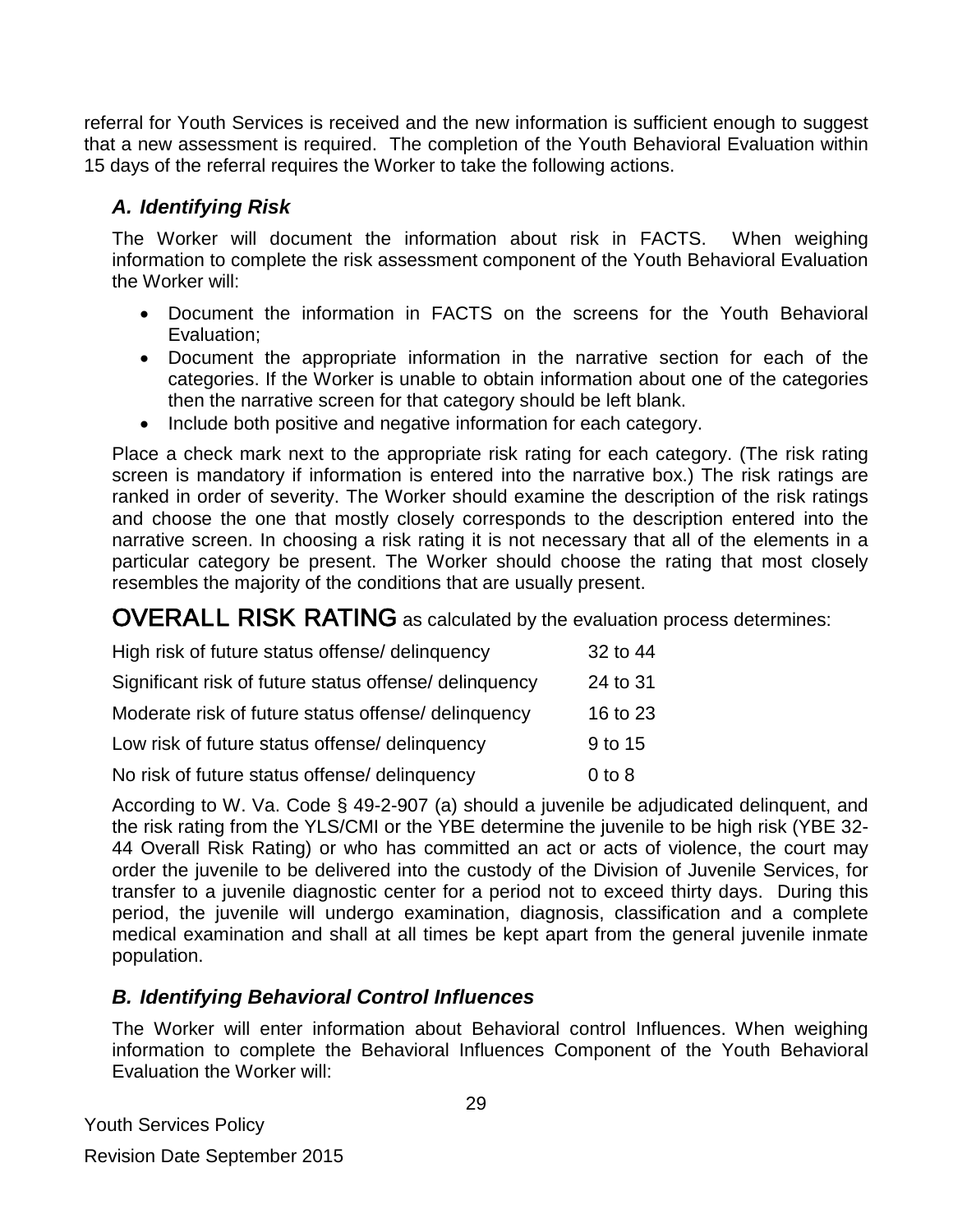Determine the presence or absence of any Behavioral Control Influences;

- Identify the Influence or Influences that are present in each category by making the appropriate selection on the FACTS screen. Some categories contain more than one Behavioral Control Influence and the Worker should check all that apply; and,
- If any Behavioral control Influences are present then the Worker must enter the information on the screen to indicate whether an In-Home Behavioral Control Plan will work in this home.

*Note: The Behavioral Control Influence screens are not enabled if there is no information entered into the corresponding narrative screen.* 

### *C. Request Approval*

After entering the information necessary to complete the documentation of the Youth Behavioral Evaluation the Worker will:

- Review all of the screens to make sure that the information is complete and accurate; and,
- Send the Youth Behavioral Evaluation to the supervisor's in-box for review and approval.

### <span id="page-29-0"></span>**4.10 Supervisor Actions**

The supervisor will review the Youth Behavioral Evaluation to determine if the information is complete and accurate. If the supervisor has any questions about the information he or she will discuss them with the Worker.

Once the supervisor has determined that the information is complete the supervisor will take the appropriate action to address the Worker's findings.

### <span id="page-29-1"></span>**4.11 Incomplete Assessment**

There may be occasions when it is not possible to complete the Youth Behavioral Evaluation. In these instances the supervisor should indicate on the Conclusion Screen that this is an incomplete assessment and select the reason which reflects why the assessment is incomplete. The supervisor can also enter any comments about the assessment in the comments box if they choose to make an explanation of the reasons why the assessment was incomplete.

The supervisor may decide, based on the results of the Youth Behavioral Evaluation, to close the case. This decision can be made when there are no Behavioral Control Influences present and the risk rating indicates that there little or no risk of future status offenses or delinquency.

### <span id="page-29-2"></span>**4.12 Refer to Community Service Provider**

The supervisor may decide in some cases of low to moderate risk that the family does not require continued Youth Service intervention but could benefit from a referral to a local service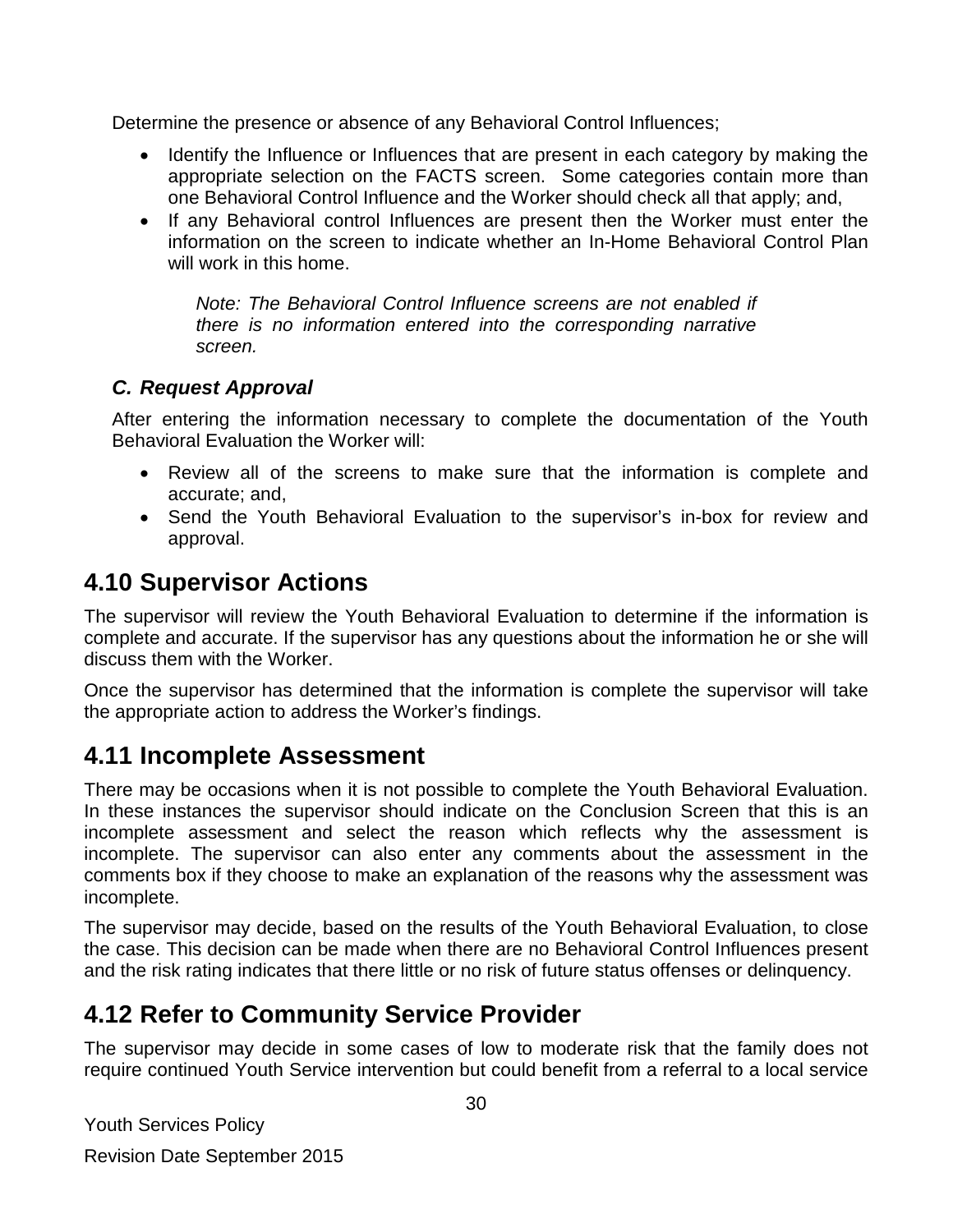provider. If there is a community service provider who will provide assistance to the family at no charge then the supervisor can choose this option and close the referral or case as appropriate.

### <span id="page-30-0"></span>**4.13 Proceed to Service/Case Planning**

The supervisor may decide to direct the Worker to proceed with service or case planning depending on the results of the Youth Behavioral Evaluation for non-court cases. The supervisor will direct the Worker to proceed with case planning if the juvenile is involved in court proceedings.

### <span id="page-30-1"></span>**4.14 Proceed to a CAPS Assessment**

If the juvenile is not the subject of a court proceeding then the supervisor should consider whether or not a CAPS assessment is necessary to determine the service needs of the juvenile and the juvenile's family. In general, it is strongly recommended that a CAPS referral be made in the following situations:

- Cases in which Behavioral Control Influences are present;
- Cases with a significant or high risk rating but no Behavioral Control Influences; and,
- Cases in which the juvenile and/or the juvenile's family have previously received noncustodial counseling , Family Support Services or services from a non-paid provider and the services were not effective

### <span id="page-30-2"></span>**4.15 Behavioral Control Plan**

### *A. Introduction*

The Behavioral Control Plan is a short term in-home plan that is developed to control those Behavioral Control Influences which pose a threat to the safety of the juvenile, the juvenile's family or the community. The Plan should take into account each identified Influence and specifically address how these Influences will be controlled. In order to fully engage the family in the planning, time should be taken to review assessment results that have been completed thus far. Family members should be encouraged to plan steps that each member can take to immediately impact the influences that lead to the youth's inappropriate behaviors. The family members' involvement in the casework process begins with helping everyone to understand how the Influences pose a threat so that they can gain acceptance and ownership of the Plan.

There is no single model for a Behavioral Control Plan. Each Plan is designed to meet the specific circumstance of an individual juvenile and the juvenile's family. Services may include paid (e.g. safety services) and unpaid providers. These services can be delivered by agencies approved to provide Socially Necessary Services, by agencies which do not charge a fee for services or by friends and relatives.

The Behavioral Control Plan is not intended to alter the conditions which pose a threat to safety but to control them. In order to address the conditions which pose a threat to safety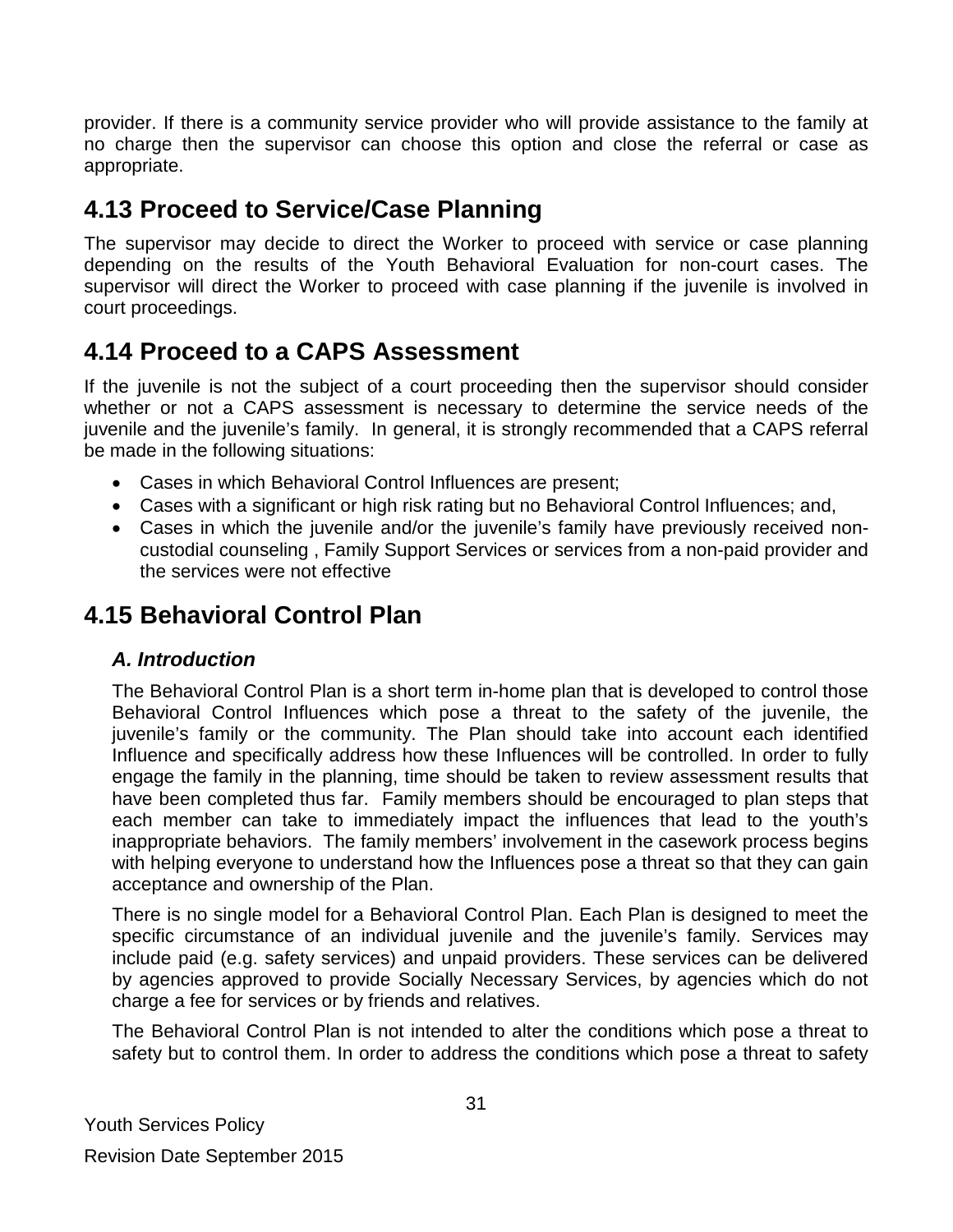there must be an assessment of the juvenile and the juvenile's family. This information will usually be obtained through a CAPS assessment.

### *B. Worker Actions*

To complete the Behavioral Control Plan the Worker will:

- Create the plan in FACTS;
- Review the identified Behavioral Control Influences and determine which provider(s) are most suited to address them. Providers can be paid or non -paid persons or agencies;
- If the decision is to use Socially Necessary Services such as safety services initiate the referral for these services through FACTS;
- Consider issuing a special medical card if behavioral health services are needed and the family does not receive Medicaid or does not have private insurance which can be used to secure the service (Desk Guide for Special Medical Card can be found at <http://intranet.wvdhhr.org/bcf/pdfs/cf/DESKGUIDE.pdf> and,
	- Send the completed plan to the supervisor for review and approval.

After the supervisor has approved the Behavioral Control Plan (BCP) the Worker will print the completed BCP from FACTS and return to the home to discuss it with the juvenile and the juvenile's family.

### *C. Temporary Placement with Relatives, Friends or Neighbors*

In order to provide the parents and child with time apart so that they can calm down and tensions can be deescalated the Worker can explore a temporary alternate caretaking arrangement. If there are relatives or friends of the family who will provide temporary lodging and care for the child then the family may wish to choose this option.

The Worker will need to discuss the arrangements with the family, the child and the alternate caretakers so that everyone is clear about their responsibilities, the conditions surrounding these arrangements including time frames and the conditions under which the arrangement will be terminated.

This placement option is voluntary on the part of the parents and does not involve a transfer of custody to the Department.

### *D. Temporary Placement in Emergency Shelter Care*

In some instances it may be advisable to place the child in Emergency Shelter Care for a period of time until the home situation is calm enough for the implementation of an In-Home Behavioral Control Plan. If such a placement becomes necessary then the family can enter into a Voluntary Placement Agreement with the Department through the execution of an FC-4. In completing the Voluntary Placement Agreement the Worker and the family must carefully consider the responsibilities of the caretakers during the time the agreement is in place including the time limits for the agreement and the conditions under which it can be ended. Within ninety days of signing a voluntary placement agreement (FC-4) and receipt of physical custody of the child, the State Department of Health and Human Resources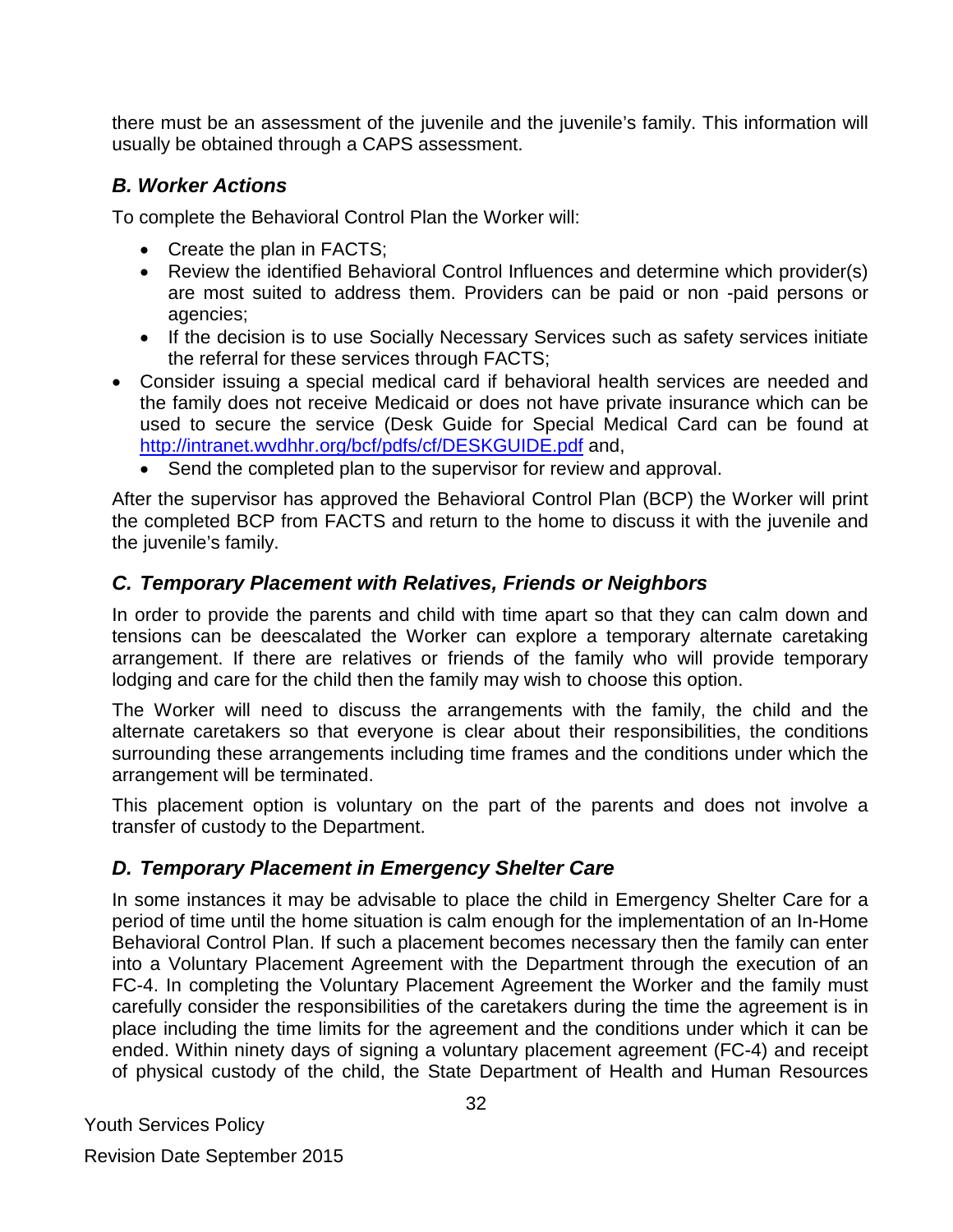shall file with the court a petition for review of the placement, stating the child's situation and the circumstance that gives rise to the voluntary placement.

It may be helpful to use a Voluntary placement Agreement until a CAPS evaluation can be completed and an In-Home Behavioral Control Plan implemented.

### *E. Filing a Petition*

Depending on the needs and behaviors of the child the Worker may choose to discuss with the parents the filing a petition. The parents can choose this option and include in the petition a request that their child be detained prior to adjudication and placed in an appropriate detention facility.

### *F. Court Ordered Placements*

Depending upon the circumstances of the Petition the court may place the juvenile in temporary foster care with the Department. In this instance, the Youth Services supervisor and Worker should refer to [Foster Care Policy](http://www.wvdhhr.org/bcf/children_adult/foster/documents/fostercarepolicy1-12.pdf) regarding placement procedures. Additionally, the Youth Services Worker will notify the Office of Child Support Enforcement and the Office of Family Support of the child's placement in foster care. The Bureau for Child Support Enforcement is required, by law, to help obtain child support if a child has been placed in Foster Care. Application information and other details on obtaining child support may be found at the [Bureau for Child Support Enforcement web site.](http://www.dhhr.wv.gov/bcse/application/Pages/default.aspx)

# <span id="page-32-0"></span>SECTION 5 - FAMILY SERVICES PLAN

### <span id="page-32-1"></span>**5.1 Introduction**

The family service planning process in Youth Services should be purposeful and planned. Family service planning assures purposeful, logical intervention. Service planning is a deliberate, reasonable, mutually agreed upon strategy to reduce the risk and contributing influences which require Youth Services intervention. Family service planning involves planned action to support a family and its members toward a desired and prescribed outcome. The outcome, if achieved, will reduce the risk which required Youth Services intervention. The likelihood of achieving outcomes is directly related to the appropriateness of family service planning. The most critical and difficult aspect of service planning is agreement and the second is goal setting. Service plans must be client plans, rather than Worker plans. Plans will not work if clients are not invested in them. Clients must be involved if change is to occur.

### *A. Purposes*

The primary purposes of the family service plan are:

- To provide accountability for the Worker to the family and the Department;
- To provide structure for the Worker and the family to follow;
- To serve as the framework for decision making;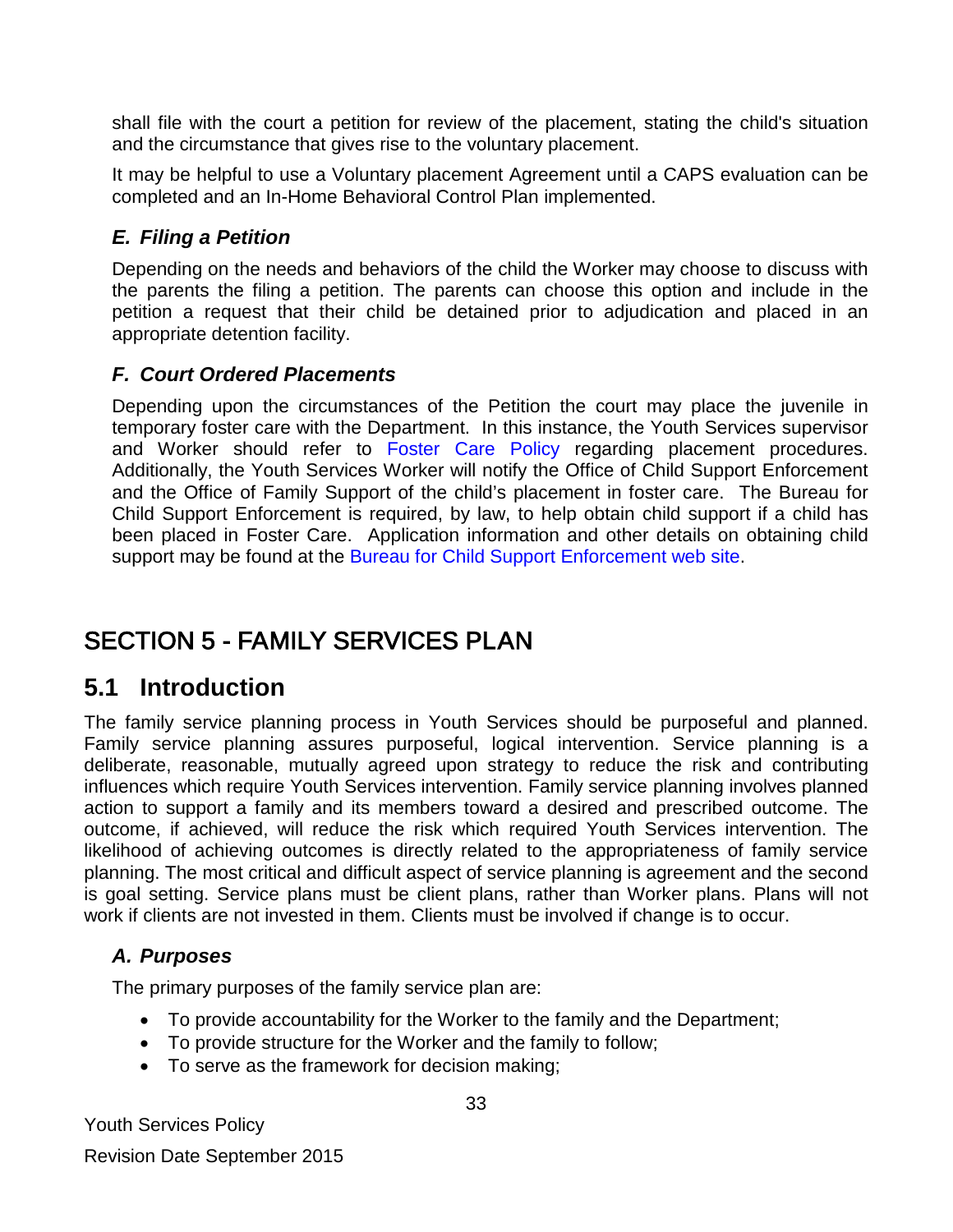- To provide a benchmark for measuring client progress;
- To provide a format for communication with the family;
- To assure a professional approach to helping.

### *B. Decisions*

The decisions that must be made during service planning are:

- Is the plan realistic, specific, creative and manageable;
- Does the plan take into account client capacity and willingness;
- Is the plan founded on information from the Youth Behavioral Evaluation or CAPS;
- Does the plan consider family change and progress;
- Does the plan benefit the family in the most efficient and expeditious manner.

# <span id="page-33-0"></span>**5.2 Involving the Family in Developing the Family Services Plan**

In developing the Family Services plan the Worker will:

- Meet with all family members in a planned approach which may include a combination of meetings with individual family members as well as the family as a whole. The order of the interviews is flexible and depends on the particular family and the issues to be addressed.
- Involve the family consistently throughout the planning process. Questions such as "what do you think?" or "how do you feel?" convey interest in their involvement.
- Contact other collateral parties, such as teachers, counselors and other service providers who have information to share that is relevant to service planning; and ask the family what is wanted and needed. A family will likely tell you either directly or through implication.

# <span id="page-33-1"></span>**5.3 The Family Services Plan**

For those Youth Services cases that do not involve court proceedings, the Department has chosen to use the Family Services plan as the instrument to guide service delivery. The information to complete the Family services plan is based on:

- The information gathered during the completion of the Youth Behavioral Evaluation and the results of the Youth Behavioral Evaluation; or,
- The information gathered during the completion of the Youth Behavioral Evaluation, the results of the Youth Behavioral Evaluation and the results of the CAPS assessment in those cases in which a CAPS assessment was completed.

The Family Services plan is embedded in FACTS and consists of the following items:

- A statement of the reason or reasons that the Department is involved with the family;
- A description of the strengths of the individual family members;
- A description of the family member's needs;
- A listing of the goals in priority for the members of the family; and,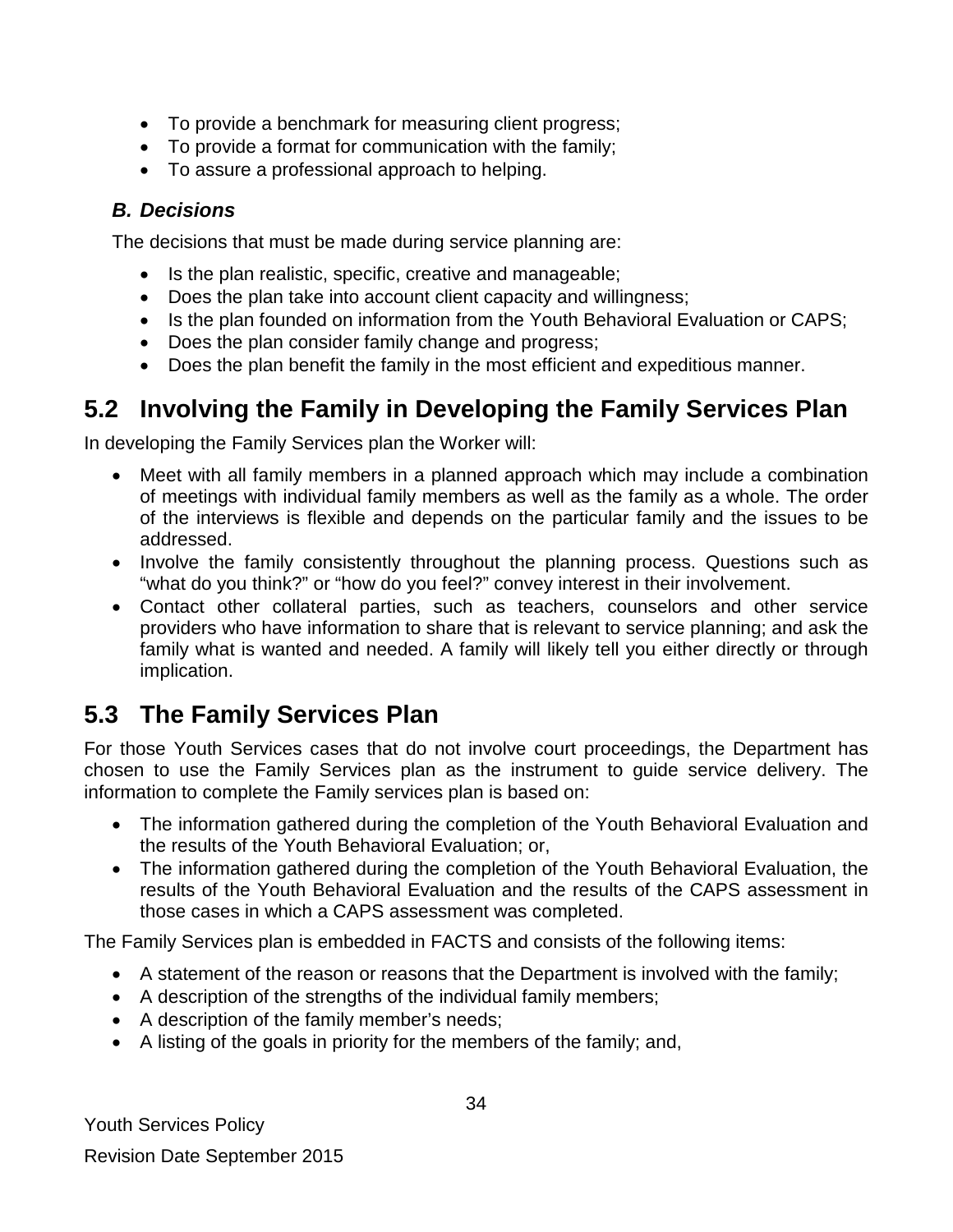• Information about the services to be provided including the provider type, the specific services or services that the provider will deliver, the start date of the services , the frequency of the service and the estimated completion date.

### *A. Developing the Family Service Plan*

In completing the Family Service Plan the Worker will meet with all family members as a group to discuss the information to be entered into the plan. The Worker will involve the family in deciding upon the words that will be used in the sections of the plan. The language should be specific so that the meaning of each section is clear to the family and the Worker. Technical terms and phrases which may be familiar to the Worker but not the family should be avoided. Whenever possible, the Worker should phrase the information in the family's words. In facilitating the discussion of the plan the Worker should assist the family to address the following:

1. Reason DHHR Is Involved With Your Family

The reason that the DHHR is involved with the family should be directly related to the referral, the results of the Youth Behavioral Evaluation and the results of the CAPS assessment if one has been completed. The Worker should assist the family to frame a statement or statements that describe as specifically as possible the reasons which necessitate the involvement of Youth Services.

The statement(s) should not be used to identify one person as the guilty party or to place blame on one family member for the involvement of the Youth Services.

2. What Must Happen for DHHR to No Longer be involved with Your Family

The family should first be encouraged to reflect upon the conditions that were identified in the Youth Behavioral Evaluation and the CAPS assessment if one were completed. Once the family has discussed these findings then the Worker can help the family frame the statements of what must happen. It may be helpful to suggest the family that they develop statements that are change oriented.

The statements of what must happen (change) should be directly related to the reason(s) why Youth Services is involved with this family. The statement must be realistic, within the ability of the family to accomplish, and should be limited in number.

The family must understand that it is not necessary nor are we suggesting that they try to change everything that they do or that we are suggesting that they become a model family. The purpose of the planning process is to identify ways to address those conditions which result in increased risk for the juvenile, family and community.

3. Individual Family Members Strengths

Each family member should be encouraged to identify their strengths. This is helpful in building self-esteem. It is also recognition that each family member has positive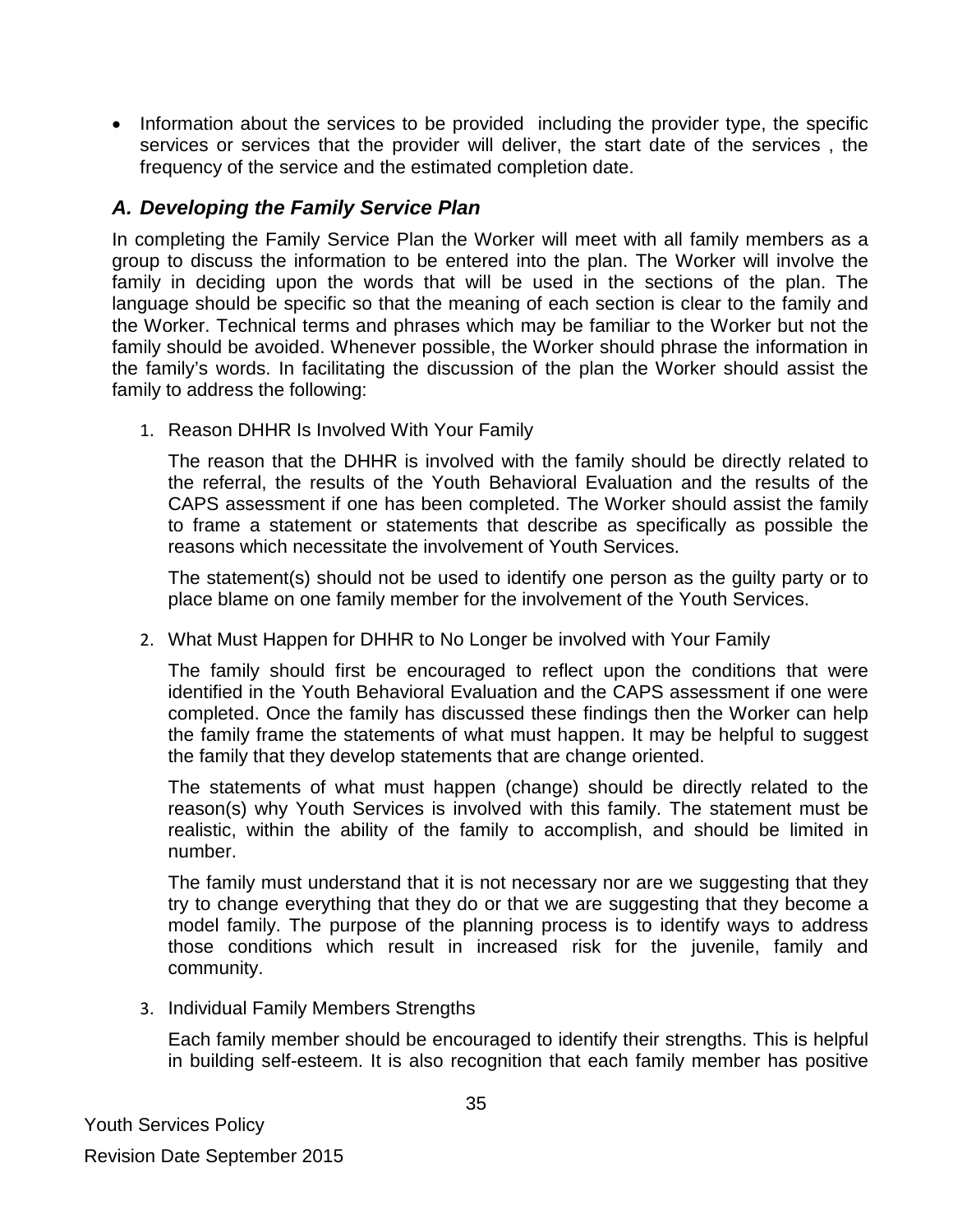qualities and attributes. Listing these strengths provides the basis for a realistic belief that family members have the potential to change.

The Worker can assist the family members in identifying their strengths by reviewing with them the information from the Youth Behavioral Evaluation and the CAPS assessment if one were completed.

#### *4.* Individual Family Members Needs

Each family member should be encouraged to identify their needs. The Worker should assist the family members to be realistic in describing their needs. The Worker should assist the family members to be specific and forthright. The needs described should be related to the reasons why Youth Services is involved and what needs to happen to end the Department's involvement.

The Worker can assist the family members in identifying their need by reviewing with them the information from the Youth behavioral Evaluation and the CAPS assessment if one were completed.

#### 5. Prioritized Goals

The Worker should assist the family to develop a list of goals to be achieved. The goals must be related to the conditions which are the basis for Youth Services involvement. The goals should be in order of priority with the most important first, then the second most important, and so forth.

The goals should be as specific as possible and written in behavioral terms which will facilitate evaluating whether or not they are being achieved. For example: in a case of a juvenile who is truant the goals may include, no unexcused absences for the next six week grading period.

The goals should be realistic and limited in number. By this it is meant that the goals should be ones which the family can achieve on their own or with the provision of appropriate services. In addition, the goals should be limited so that the family is not overwhelmed by attempting to meet too many expectations.

#### 6. Services

The Worker will assist the family to consider which services are most suitable for helping them to achieve their goals. Services can be provided by: community agencies that do not charge a fee; agencies or individuals approved to deliver Socially Necessary Services; by informal providers such as extended family members or friends; and, by the Worker who will periodically meet with them to offer assistance as necessary.

The Worker and the family will discuss and decide who will make the arrangements for service provision. In some instances it may be beneficial for the family to initiate the provision of certain services. For example: if the juvenile needs tutoring or other education services then the parents can make the arrangements to discuss these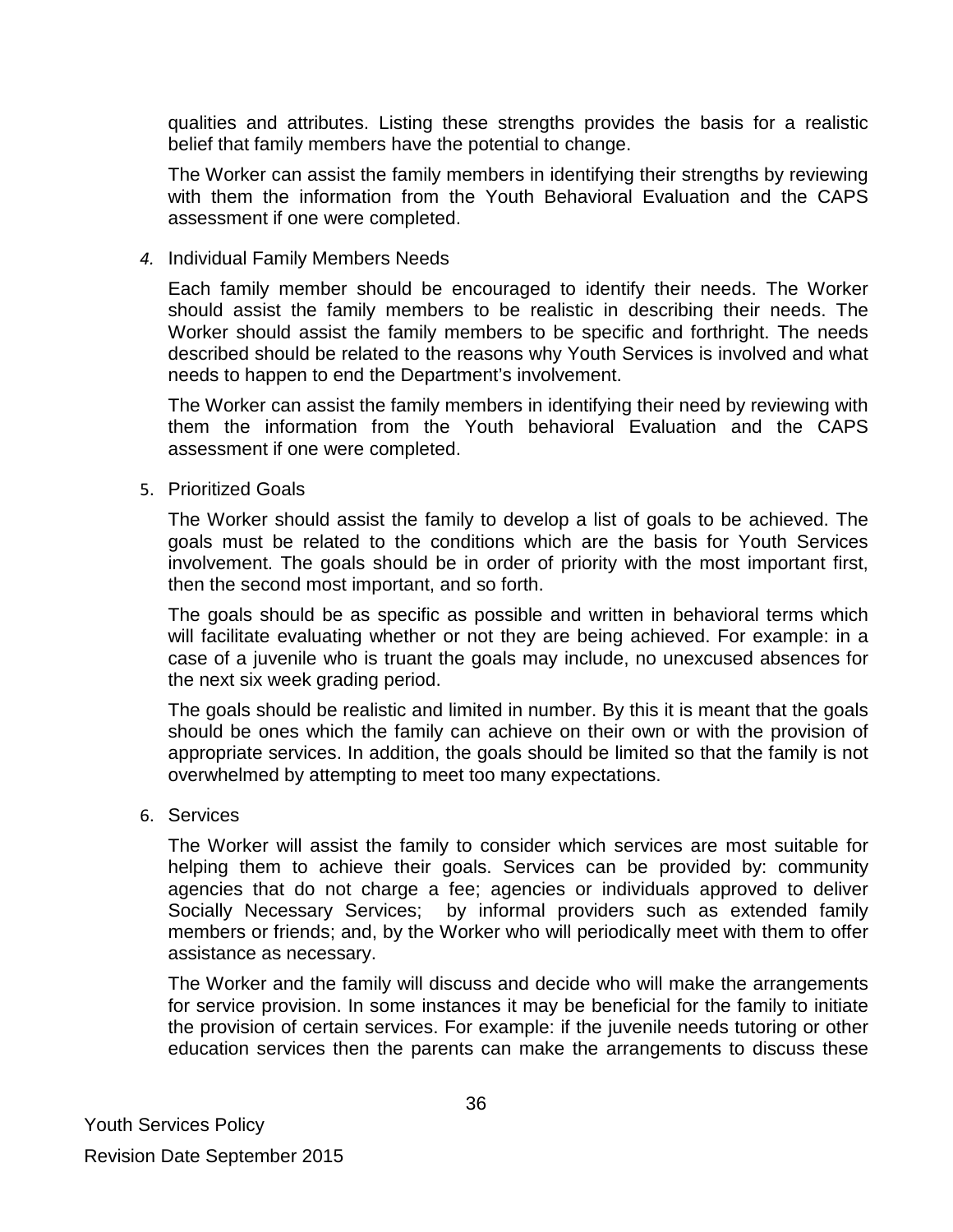needs with the school officials. It may be that the parents need the school to consider the development of an individual education plan.

The Worker can assist the parents by role playing the interviews that they may experience when requesting services from a provider.

7. Worker Contact

The Worker should meet with the family and the juvenile at least once every thirty days from the initiation of the Service Plan until the time for review of that plan. Contacts may be more frequent and should be mutually agreed upon by the family and the Worker. The Worker may meet with the family as a whole or may find it helpful to meet individually with the caretakers and the juvenile.

The schedule for Worker contact should be documented on the Service Plan as a service. While it may appear unusual to do so, the Workers involvement with the family during the implementation of the Plan is a valuable service. The Worker can use the contacts to provide support and encouragement of the family during the implementation of the Plan. The Worker can also use the contacts to determine if the family requires assistance in securing services. The Worker should also use the contacts to determine if risk has escalated or de-escalated and if previously identified Behavior Control Influences are either no longer a problem or if others have surfaced.

8. Foster Care Candidacy

The Youth Services Social Worker will thoroughly explain that should the family not be able to comply with the service plan and meet the goals laid out in it, their child(ren) may be removed from the home.

The Worker will print the names of those children who are at imminent risk of removal from the home on the Family Service Plan, under the statement on the form "Identify the child(ren) or youth who are at imminent risk of foster care placement if the preventative services outlined in the case plan are not provided." The parent(s) and caregiver(s) in the home will sign the Family Service Plan, acknowledging that they understand that should the family not be able to comply with the service plan and meet the goals laid out in it, their child(ren) may be removed from the home.

### *B. Completing the Family Services Plan*

After the terms of the Family Services plan have been agree upon the Worker will:

- Enter the information in FACTS to record the Family Case Plan;
- Contact the service providers to initiate a discussion about the provision of services;
- For those providers who will be delivering services enter the information in the plan;
- Initiate any referrals for Socially Necessary Services by entering the referral information in FACTS; and,
- Print a copy of the plan for the family.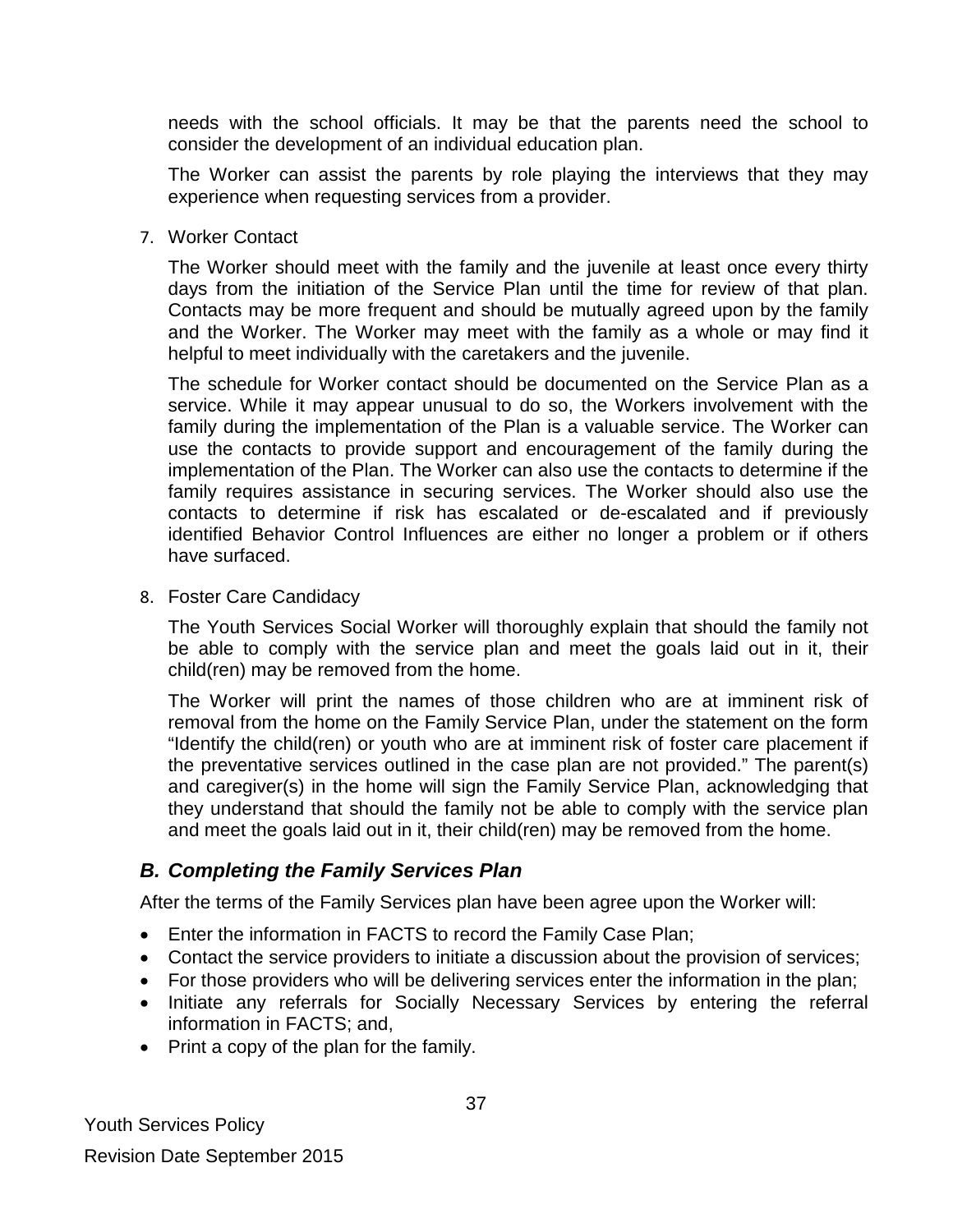The Worker should present the copy of the plan to the family in person. This provides one more opportunity to be sure that each family member understands the plan and what is expected of them during the life of the plan. It also provides an opportunity to clarify any questions the family may have.

# <span id="page-37-0"></span>SECTION 6 - FAMILY SERVICE PLAN EVALUATION REVIEW

### <span id="page-37-1"></span>**6.1 Introduction**

Service plan evaluation is a continuing part of the casework process. The dynamic nature of Youth Services necessitates ongoing review. The service plan review is the point at which the Worker, in conjunction with the family, measures observable results against stated goals, in relation to services. It is a specific activity designed to assess risk reduction and it is the point at which the Worker and family step away from the casework to see if things are working. The service plan review is a decision making point in the casework process. It is not simply a time set for updating FACTS or summarizing contacts. The decision to close a case and disengage Youth Services is reached during the service plan review.

Throughout the life of the case the supervisor will conduct regular supervisor meetings with the Worker to provide support, guidance and case consultation and to regulate the quality of casework practice.

Special consideration must be given by the supervisor so as to be in compliance with the Adoption and Safe Families Act, a petition must be filed or joined by the state as defined in W. Va. Code § 49-4-604 to terminate the parental rights of a child who has been in the custody of the Department for 15 of the most recent twenty-two (22) months. Additional instructions on Termination of Parental Rights for youth may be found in [Foster Care Policy](http://www.wvdhhr.org/bcf/children_adult/foster/documents/fostercarepolicy1-12.pdf) and the [West](http://www.courtswv.gov/legal-community/court-rules/juvenile-procedure/juvenile-rules41-51.html)  Virginia [Rules of Juvenile Procedure, Rule 44.](http://www.courtswv.gov/legal-community/court-rules/juvenile-procedure/juvenile-rules41-51.html)

### *A. Purposes*

The primary purposes of the service plan review are:

- To identify progress and risk reduction;
- To provide feedback to the family and others involved in the case;
- To determine the need for revision of the service plan;
- To examine service provider performance on the cases;
- To measure change in relation to the reasons why Youth Services became involved with the family; and,
- To disengage Youth Services from family involvement.

### *B. Decisions*

The decisions that must be made during the service plan review are:

- Is the services plan appropriate?
- Does anything need adjusting in the service plan?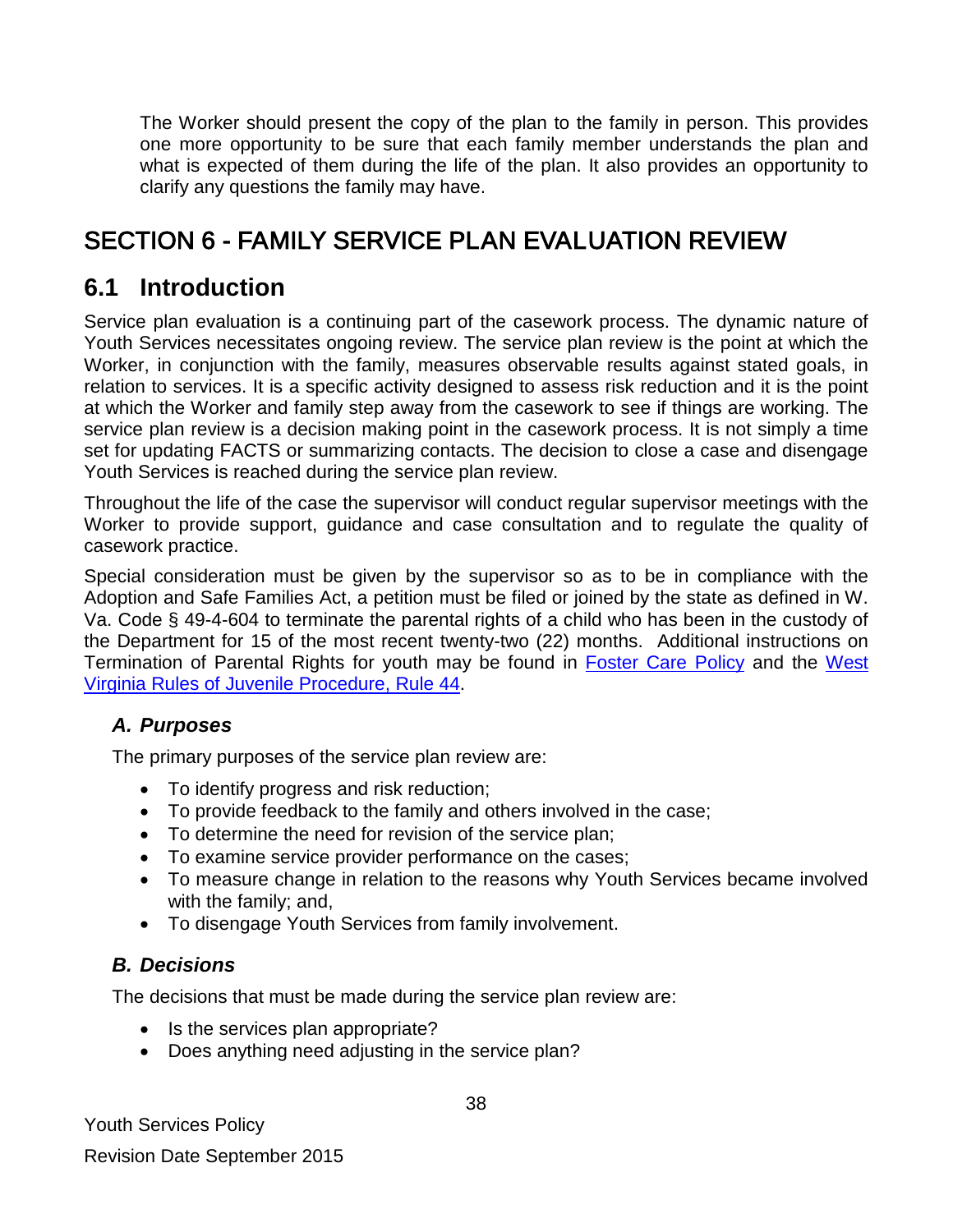- Are services being provided as planned?
- Is progress being made toward the achievement of the goals established in the service plan?
- Is the functioning of the family members changing?
- Is communication among the various persons participating in the service plan up-todate?
- Have the family's goals been met?
- Does a referral for Child Protective Services need to be considered?
- Are there indications that risk has increased and there is a need for a new Youth Behavioral Evaluation?
- Does the family refuse Youth Services and no legal grounds exist for intervention?
- Does the family need to be referred elsewhere?
- Should the case be closed?

### <span id="page-38-0"></span>**6.2 Family Service Plan Evaluation Review Protocol**

The service plan should be reviewed every 90 days from the initiation of the Family Service Plan. If circumstance warrant, the service plan can be reviewed in less than 90 days. However, regular reviews should occur no later that every 90 days.

In completing the service plan review the Worker will:

- Obtain written or verbal input from service providers regarding progress on goals and client involvement in services.
- Meet with all family members to formally review the service plan and evaluate progress towards goal achievement.
- The Youth Services Social Worker will thoroughly explain that should the family not be able to comply with the service plan and meet the goals laid out in it, their child(ren) may be removed from the home.
- Review each goal which was scheduled to be worked on during the period in order to determine progress.
- Document the summary of case activity for the previous 90 day period.
- Document the evaluation of the case activity relative to the service plan for the previous 90 day period.
- Discuss with the family and decide whether the service plan should continue as is, be modified or the case should be closed.

Whenever case closure is being discussed the Worker should consider first completing a new Youth Behavioral Evaluation. The completion of a second Youth Behavioral Evaluation provides the Worker and the family with a means to compare whether there are any Behavioral Control Influences which remain and which must be addressed. Comparing the original Youth Behavioral Evaluation to a second one also allows the family and the Worker to objectively address whether or not risk has been reduced and by how much.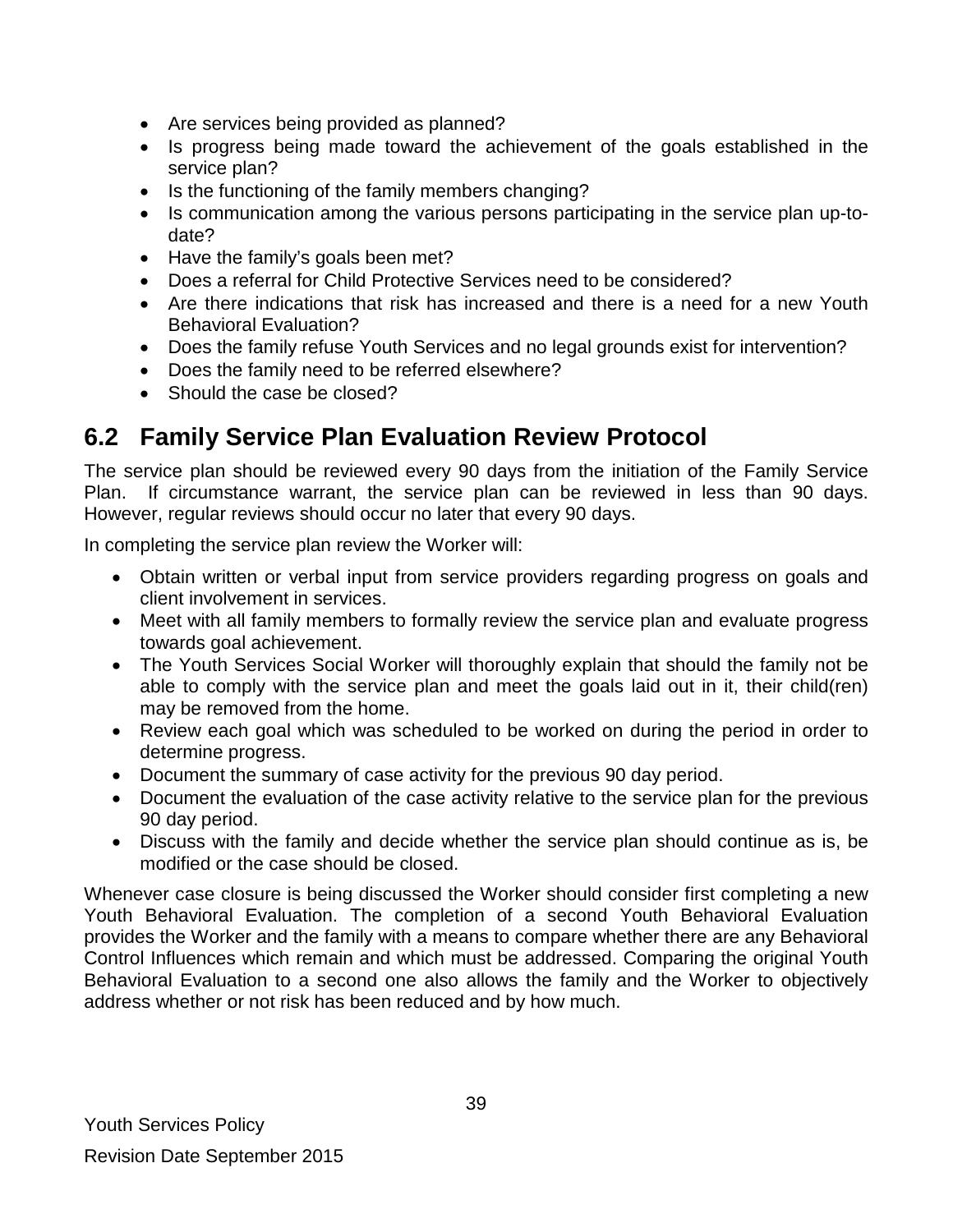# <span id="page-39-0"></span>**6.3 Approval of the Family Service Plan Evaluation Review**

### *A. Worker Actions*

After the service plan review with the family is completed the Worker will:

- Document the information in FACTS to complete the Family Service Plan Review Screens:
- Choose an evaluation decision either to continue or to close the case;
- If the decision is to continue the cases enter the date for the next review; and, send the completed review to the supervisor.

*Note: If the decision is to continue the case then the Worker should complete a new Family Service plan and send it along with the evaluation to the supervisor. This will enable the supervisor to compare and contrast the new service plan with the information in the review to determine if they are compatible.* 

### *B. Supervisor actions*

In deciding whether or not to approve the family service review the supervisor will:

- Check the review for thoroughness and completeness;
- Determine whether all family members were involved in the review;
- Determine whether or not the evaluation of case activity relative to the service plan is adequate;
- Analyze to keep the case open or close the case in relation to progress towards goals;
- If progress has been minimal to none, assure that sufficient evaluation is given to the surrounding issues and that adjustments to the service plan are made;
- Document supervisory consultation and approval within the appropriate screens in FACTS.

# <span id="page-39-1"></span>SECTION 7 - MULTIDISCIPLINARY TREATMENT TEAM

# <span id="page-39-2"></span>**7.1 Introduction and Purpose**

A Multidisciplinary Treatment Team (MDT) is a group of individuals, from different disciplines, who work together with the child(ren) and family to develop a service plan and coordinate services. An MDT becomes the central point for decision making during the life of a case. The Case Plan is developed by the MDT, therefore the child(ren) and family's participation is vital throughout the process. Any person or professional who may contribute to the team's efforts to assist the family and child(ren) must be notified and invited to participate in the MDT, but extra attention must be placed on encouraging the child(ren) and family to participate in the MDT process.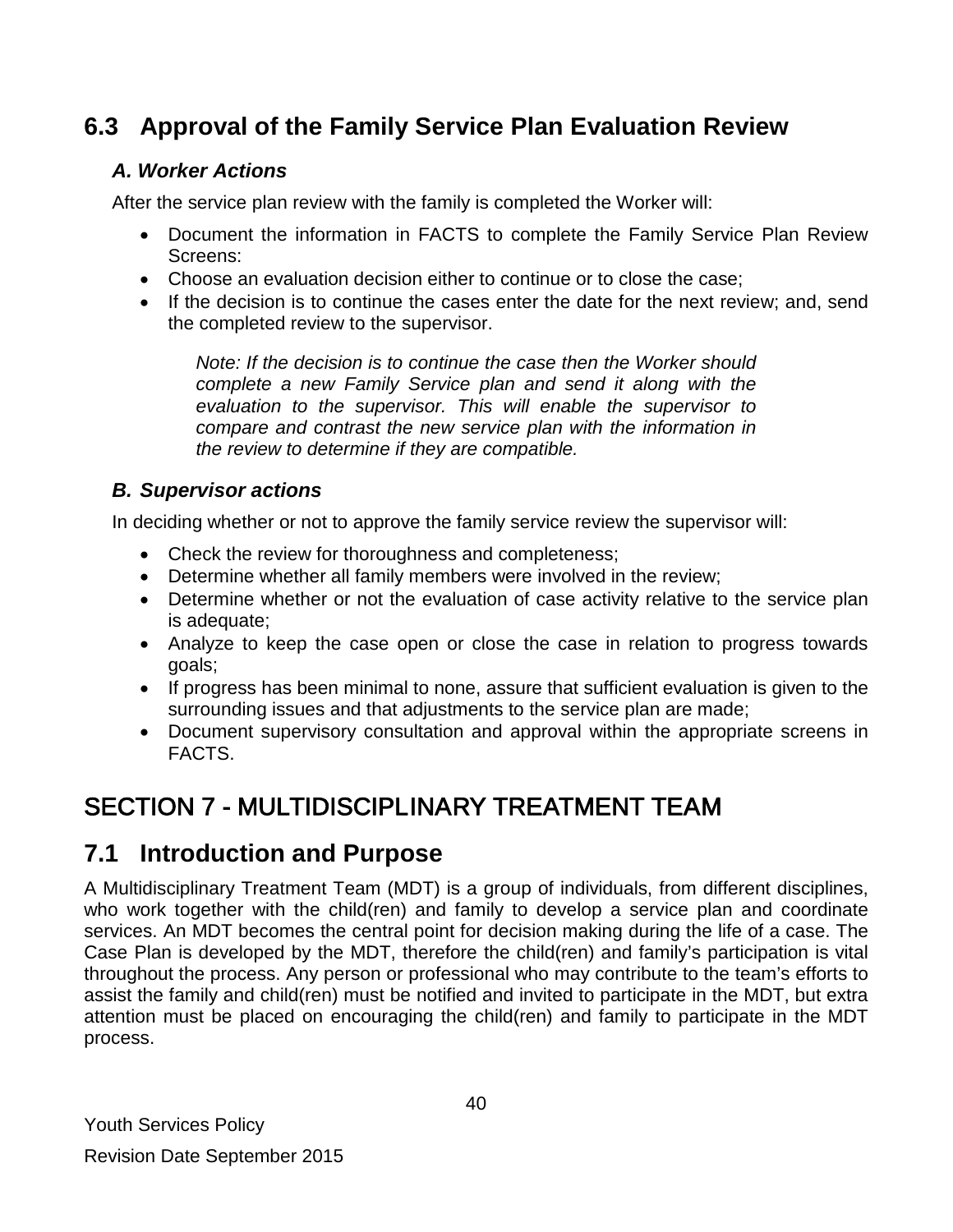State Statute 49-4-401, requires the Department to establish a multidisciplinary screening, advisory and planning system.

The purpose of the multidisciplinary system is to:

a) Provide "a system for evaluation of and coordinated service delivery for children who may be victims of abuse or neglect and children undergoing certain status offense and delinquency proceedings";

b) "assist courts in facilitating permanency planning, following the initiation of judicial proceedings, to recommend alternatives and to coordinate evaluations and in-community services; and"

c) Ensure "children are safe from abuse and neglect and to coordinate investigations of alleged child abuse offenses and competent criminal prosecution of offenders to ensure that safety, as deemed appropriate by the prosecuting attorney."

# <span id="page-40-0"></span>**7.2 When an MDT is required**

49-4-406(a) requires that a multidisciplinary treatment team must be convened whenever: A juvenile has been adjudicated as a status offender in accordance with section seven hundred eleven of the West Virginia code; or, when a juvenile has been adjudicated as a delinquent or has received a pre-adjudicatory period of improvement in accordance with section seven hundred and eight and the court or other party motions the Department to convene such meeting; or, when it is likely that an adjudicated delinquent will be placed in the Department's custody or placed in an out-of-home placement or commitment to a mental health facility for examination and diagnosis at the Department's expense in accordance with section seven hundred fourteen of Chapter 49 of the West Virginia code.

Statute 49-4-403(a)(2) does not require a multidisciplinary team meeting to be held prior to temporarily placing a child or juvenile out-of-home under conditions requiring immediate or emergency action or when court order places a juvenile in a facility operated by the Division of Juvenile Services.

Multidisciplinary Treatment Teams must continue to meet on a continuous basis, at least every 90 days, until permanency has been achieved for the child and/or the case has been removed from the docket of the court.

# <span id="page-40-1"></span>**7.3 Treatment Team Membership**

The statute identifies those persons who are to be included in the multidisciplinary treatment team. In addition to the persons named in the statute other important individuals in the lives of the family and youth should be considered as participants in the MDT meetings.

As provided for in chapter forty-nine of the Code of West Virginia the members shall include:

- The juvenile;
- The juvenile's case manager with the Department of Health and Human Resources and/or with Division of Juvenile Services;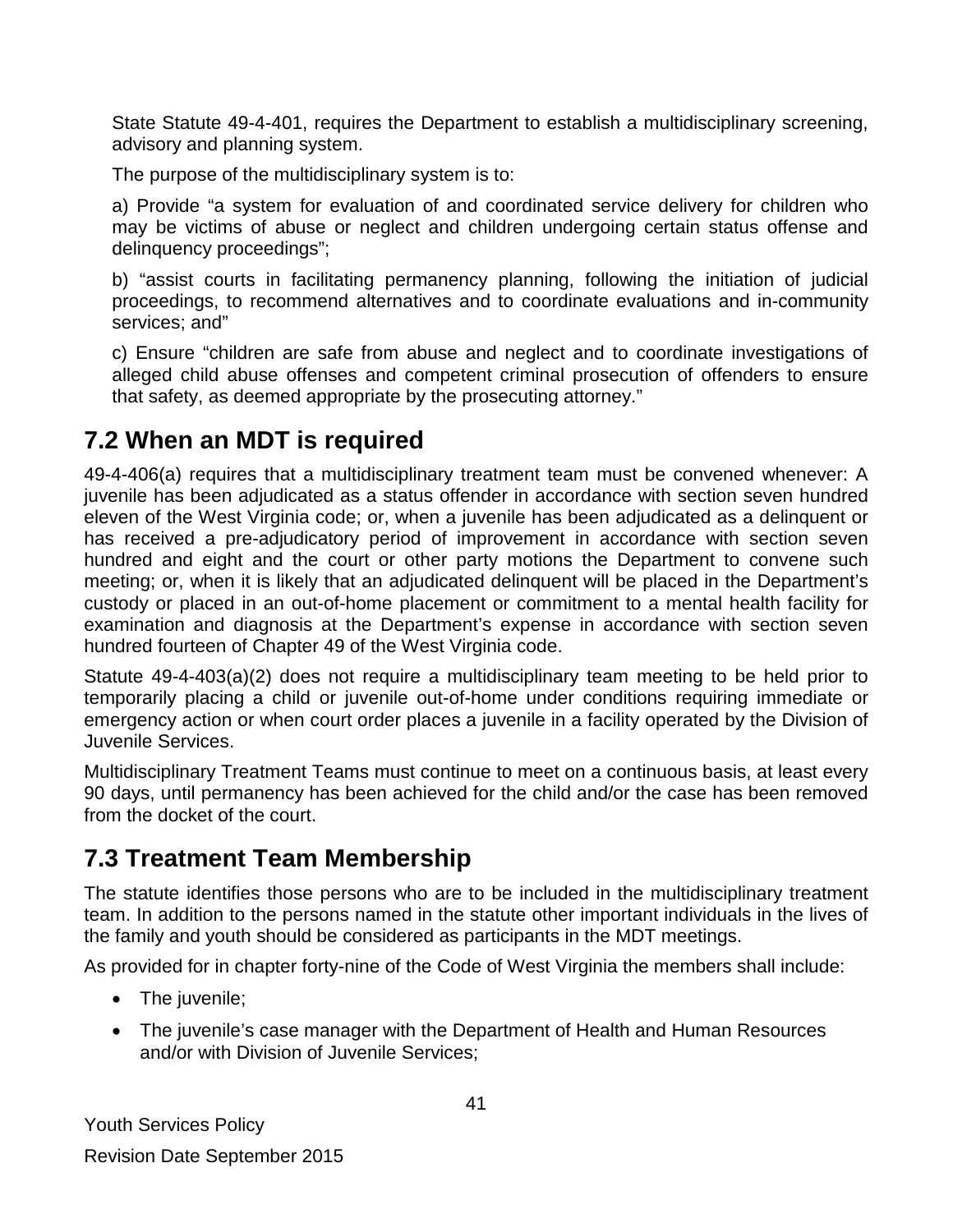- The juvenile's parent(s)/guardian(s), or custodial relatives;
- The juvenile's attorney;
- Any attorney representing any member of the treatment team;
- The prosecuting attorney or his or her designee;
- An appropriate school official; and
- "Any other person or agency representative who may assist in providing recommendations for the particular needs of the juvenile and family, including domestic violence service providers" (49-4-406[d][2][H]).
- In delinquency proceedings, the probation officer shall be a member of a treatment team.

It is also necessary to notify and invite:

- Adult Service staff for all children age seventeen (17) years or older, who meet the eligibility criteria for Adult Protective Service (APS) intervention, as defined in APS policy section 2.10, to plan for continued adult support if necessary.
- Home finding staff when placement options for the child are being discussed.

The treatment team shall coordinate its activities and membership with local family resource networks and coordinate with other local and regional child and family service planning committees, in order to assure the efficient planning and delivery of child and family services on a local and regional level.

# <span id="page-41-0"></span>**7.4 Initiating and Notifying of a MDT**

When a Worker has been requested or required (refer to 1.2) too convene an MDT the Worker should begin scheduling and notifying of the MDT as quickly as possible. When time permits, the Worker should notify team members 15 working days prior to the specified date and time of the meeting.

When circumstances allow, the Worker should receive notification from the juvenile probation officer or circuit clerk at a minimum of 15 working days of the potential involvement of DHHR in a juvenile proceeding. In this instance, MDT must be scheduled and its members must be notified within 24 hours.

Notification may be provided by telephone, fax, or through the U.S. mail. All members should receive a follow up letter of the notification if originally provided by telephone or fax. An MDT notification form should be created through FACTS by filling in required information under the "Notify" tabs in the "courts" screen of FACTS. It can be printed under the "reports" tab in FACTS.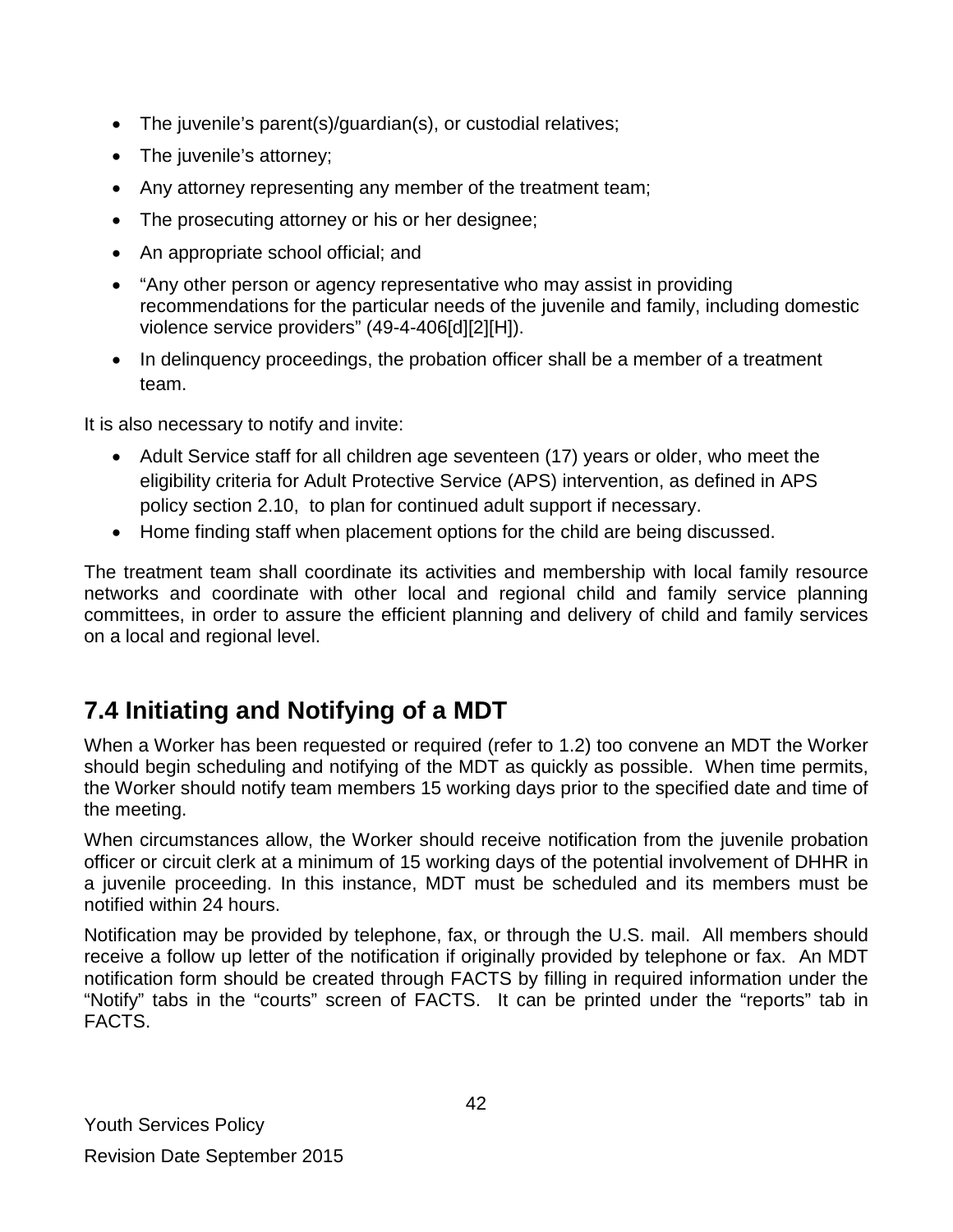### <span id="page-42-0"></span>**7.5 Prior to the MDT**

Because the MDT's role in case planning is so important, it is vital the Worker has as much information about the youth and his/her family as possible before the first MDT, and should include:

- o The completion of the Youth Behavioral Evaluation (refer to Youth Services Policy section 3)
- $\circ$  Collateral contacts with doctors, school, counselors, or any person that may have useful information to convey (some of which will require consents to receive this information)
- o The completion of a CAPS assessment

Due to emergent circumstances, it will not always be possible to obtain all this information. The goal of the case Worker should always be to obtain this information for the MDT, to be provided at subsequent meetings when necessary. The Worker should at the very least complete the Youth Behavioral Evaluation and refer for the CAPS, and inform the MDT of the expected completion date.

# <span id="page-42-1"></span>**7.6 Conducting the initial MDT**

In conducting the MDT the Worker will be responsible for:

- Chairing the MDT and facilitating the discussion of the case.
- Reminding the members that if a juvenile respondent admits the underlying allegations of the case during the multidisciplinary treatment planning process, his or her statements shall not be used in any juvenile or criminal proceedings against the juvenile, except for perjury or false swearing.
- Distributing records and collecting and destroying copies after the meeting.
- Assuring all members understand the rules of confidentiality and sign the confidentiality statement.
- Preparing recommendations of the team for presentation to the court including the Youth Case Plan, or Initial Service Plan.

At the conclusion of the initial meeting the next meeting of the team is scheduled by the Worker chairing the Team. (If the CAPS assessment has not been completed at the time of the first team meeting then the next meeting should be scheduled to coincide with the completion of the CAPS process).

**Note: In those cases in which the Department was not provided fifteen working days' notice of a hearing it will not be possible to develop a detailed plan for presentation to the court. The Worker should prepare an Initial Service Plan to the court which includes: any pertinent information from the Youth Behavioral Evaluation such as services or action necessary to ensure safety; the scheduling of a CAPS assessment and the anticipated date of completion: any other information relevant to the case. The Worker should conclude the report by requesting approval to complete all necessary evaluations and information gathering in order to provide the court with a plan for continued service provision including recommendations about placement if necessary.**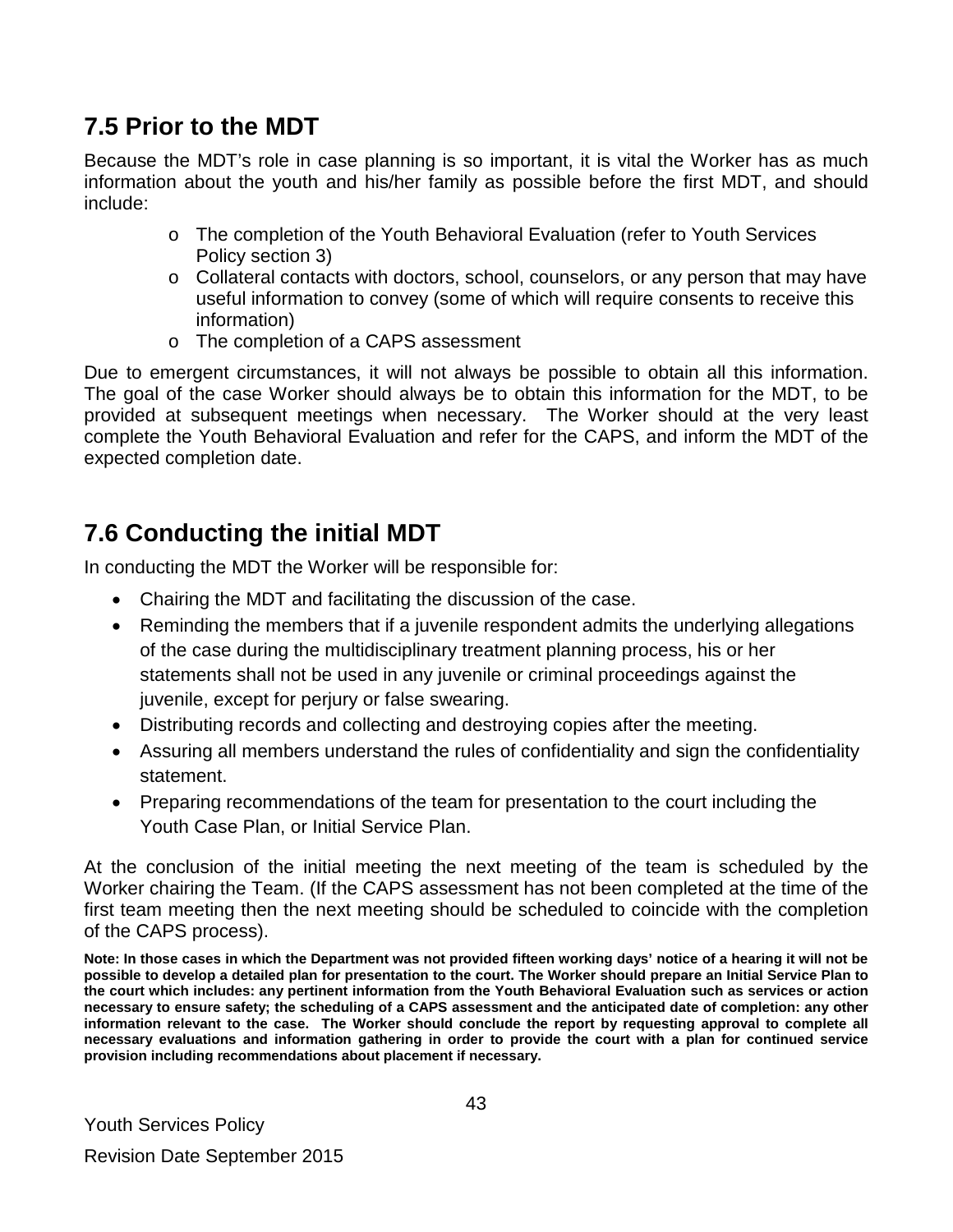**The Initial Service Plan which details that additional assessments and evaluations will result in revisions, can be completed using the Family Service Planning tool and screens in FACTS. The Family Service Plan can be printed from FACTS Reports menu and provided to the court.**

### <span id="page-43-0"></span>**7.7 Recommendations to the Court**

State Statute 49-4-406(d)(3)requires that an MDT report is made to the court prior to the disposition. The MDT report advises the court as to the types of services the team has determined are needed and the type of placement, if any, which will best serve the needs of the child. The court must also review the individualized service plan for the child and family, developed by the MDT, to determine if implementation of the plan is in the child's best interest. If the MDT cannot agree on a plan or the court determines not to adopt the MDT's recommendations, it shall, upon motion, or *sua sponte*, schedule and hold within ten days of such determination, and prior to the entry of an order placing the child in the custody of the Department or in an out-of-home setting, a hearing to consider evidence from the MDT as to its rationale for the proposed service plan.

If the MDT is not in agreement on a plan for the juvenile or if the court does not adopt the MDT's recommended service plan, then the court can hold a hearing to consider evidence from the MDT about their plan. The Regional Attorney General would need to be contacted to file a motion for the hearing to be held.

Regardless of how a family comes to the attention to the Department , the DHHR has identified youth considered appropriate to begin the wraparound process as having :

• Youth, ages 12 to 17 (up to the youth's 17th birthday) with a diagnosis of a severe emotional or behavioral disturbance that impedes his or her daily functioning (according to a standardized diagnostic criteria) currently in out-of-state residential placement and cannot return successfully without extra support, linkage and services provided by wrap-around;

• Youth , ages 12 to 17 (up to the youth's 17th birthday) with a diagnosis of a severe emotional or behavioral disturbance that impedes his or her daily functioning (according to a standardized diagnostic criteria) currently in in-state residential placement and cannot be reunified successfully without extra support, linkage and services provided by wrap-around;

• Youth, ages 12 to 17 (up to the youth's 17th birthday) with a diagnosis of a severe emotional or behavioral disturbance that impedes his or her daily functioning (according to a standardized diagnostic criteria) at risk of out-of-state residential placement and utilization of wrap-around can safely prevent the placement;

• Youth, ages 12 to 17 (up to the age of the youth's 17th birthday) with a diagnosis of a severe emotional or behavioral disturbance that impedes his or her daily functioning (according to a standardized diagnostic criteria) at risk of in-state level 1, 2,3 or PRTF residential placement and they can be safely served at home by utilizing wrap-around;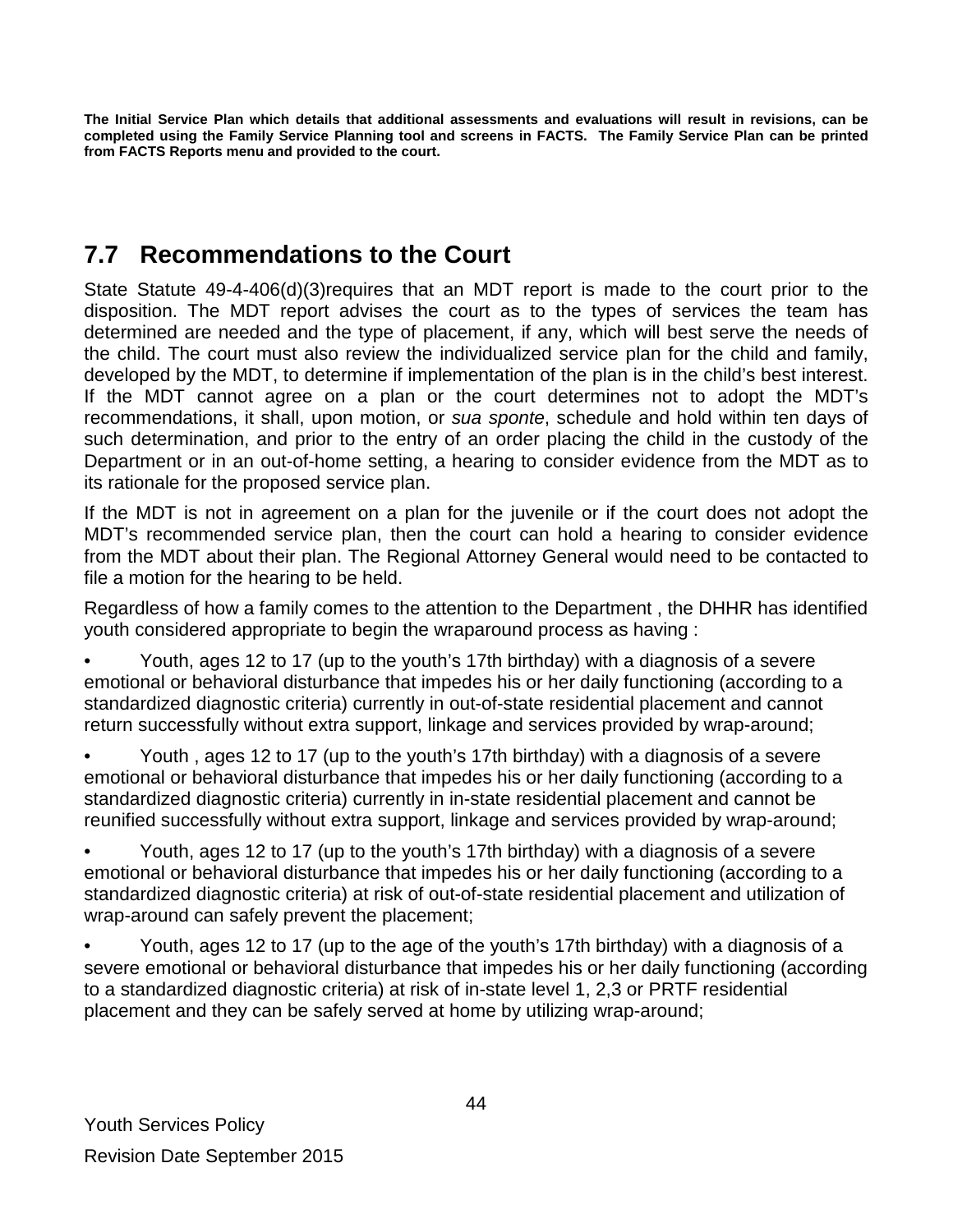After a family has been identified as potentially appropriate for wraparound, the worker should then initiate the referral process. Please refer to Safe at Home, WV wrap around policy.

At the conclusion of the hearing the court should make specific findings as to why the MDT's recommended service plan was not adopted.

# <span id="page-44-0"></span>**7.8 On-going MDT's and Worker actions**

Again, Multidisciplinary Treatment Teams must continue to meet on a continuous basis, at least every 90 days, until permanency has been achieved for the child and/or the case has been removed from the docket of the court. Each completed MDT should be immediately documented in FACTS in the "MDT" tab under the "Courts" section.

For each child who remains in foster care as a result of a juvenile proceeding the circuit court with the assistance of the multidisciplinary treatment team shall conduct quarterly status reviews in order to determine the safety of the child, the continuing necessity for and appropriateness of the placement, the extent of compliance with the case plan, and the extent of progress which has been made toward alleviating or mitigating the causes necessitating placement in foster care, and to project a likely date by which the child may be returned to and safely maintained in the home or placed for adoption or legal guardianship. Quarterly status reviews shall commence three months after the entry of the placement order. The permanency hearing provided for in Foster Care Policy Section 6.3 may be considered a quarterly status review.

For each transitioning adult (see Youth Services policy Section 1) who remains in foster care, the circuit court shall conduct status review hearings once every three months until permanency is achieved. For each child or transitioning adult who continues to remain in foster care, the circuit court shall conduct a permanency hearing no later than twelve months after the date the child or transitioning adult is considered to have entered foster care, and at least once every twelve months thereafter until permanency is achieved. For purposes of permanency planning for transitioning adults, the circuit court shall make factual findings and conclusions of law as to whether the Department made reasonable efforts to finalize a permanency plan to prepare a transitioning adult for emancipation or independence or another approved permanency option such as, but not limited to, adoption or legal guardianship pursuant to the West Virginia Guardianship and Conservatorship Act. Additional direction on permanency planning can be found in Foster Care Policy Section 4.4.

Any person authorized to convene a multidisciplinary team meeting may seek and receive an order of the circuit court setting such meeting and directing attendance. Members of the multidisciplinary team may participate in team meetings by telephone or video conferencing. The treatment team shall coordinate its activities and membership with local family resource networks and coordinate with other local and regional child and family service planning committees to assure the efficient planning and delivery of child and family services on a local and regional level.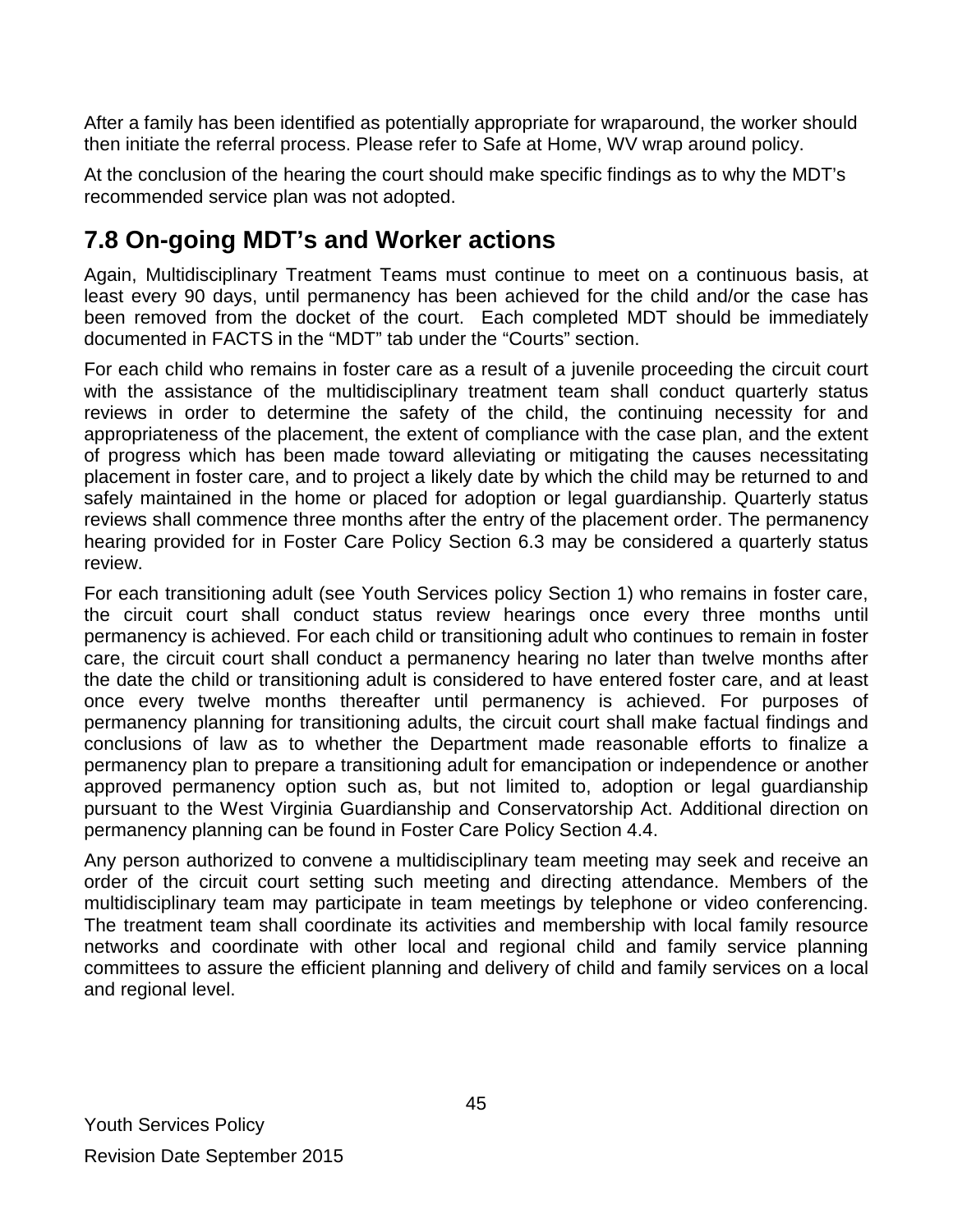### <span id="page-45-0"></span>**7.9 Combining the MDT with Other Review Requirements**

There are requirements both in state statute and in federal regulations requiring the regular review of juveniles who are the subject of an MDT and may or may not be in an out-of-home placement. These statutes and requirements are similar but not identical. The requirements include:

State statute, 49-4-110, which requires a regular review of every case in which a juvenile has been placed outside the home. The statute allows the court to review the case as often as necessary and, at a minimum, must conduct a review once every 90 days.

State statute, 49-4-608, requires an annual review of all children placed in out-of-home care. This provision of the statute is referred to as a permanency review.

Lastly, the federal statutes and regulations require regular reviews of children in foster care every six and twelve months until permanency has been achieved. The six month review is known as the Administrative Review and does not require a court hearing. The twelve month review is known as a Judicial Review and does require a court hearing.

It is possible and it is recommended that MDT meetings and court hearings be combined to meet the various review requirements. By using MDT meetings and court hearings for more than one review process Workers should be better able to manage the casework process.

Some examples of combined meeting include holding an MDT meeting and then immediately following that meeting conduct an Administrative Review. Another example would be to hold the court hearing on the quarterly review of the MDT and then immediately follow that hearing with a Judicial Review or, if all provisions of the requirements can be met, combine the two hearings. In combining meetings the Worker must be careful to be sure that all of the requirements of the different review processes are met.

(The Worker must always apply the Multidisciplinary Team Policy in conjunction with other applicable Foster Care, and Youth Services Policies.)

### <span id="page-45-1"></span>SECTION 8 - COMPREHENSIVE ASSESSMENT PLANNING SYOUTH SERVICESTEM (CAPS)

### <span id="page-45-2"></span>**8.0 Introduction**

.

The importance of a comprehensive assessment for juveniles and their families who have been referred for Youth Services cannot be overstated. The assessment process sets the stage for the problem validation, service provision and the establishment of a helping relationship with both the juvenile and the juvenile's family. The assessment process includes information gathering and analysis to determine treatment needs.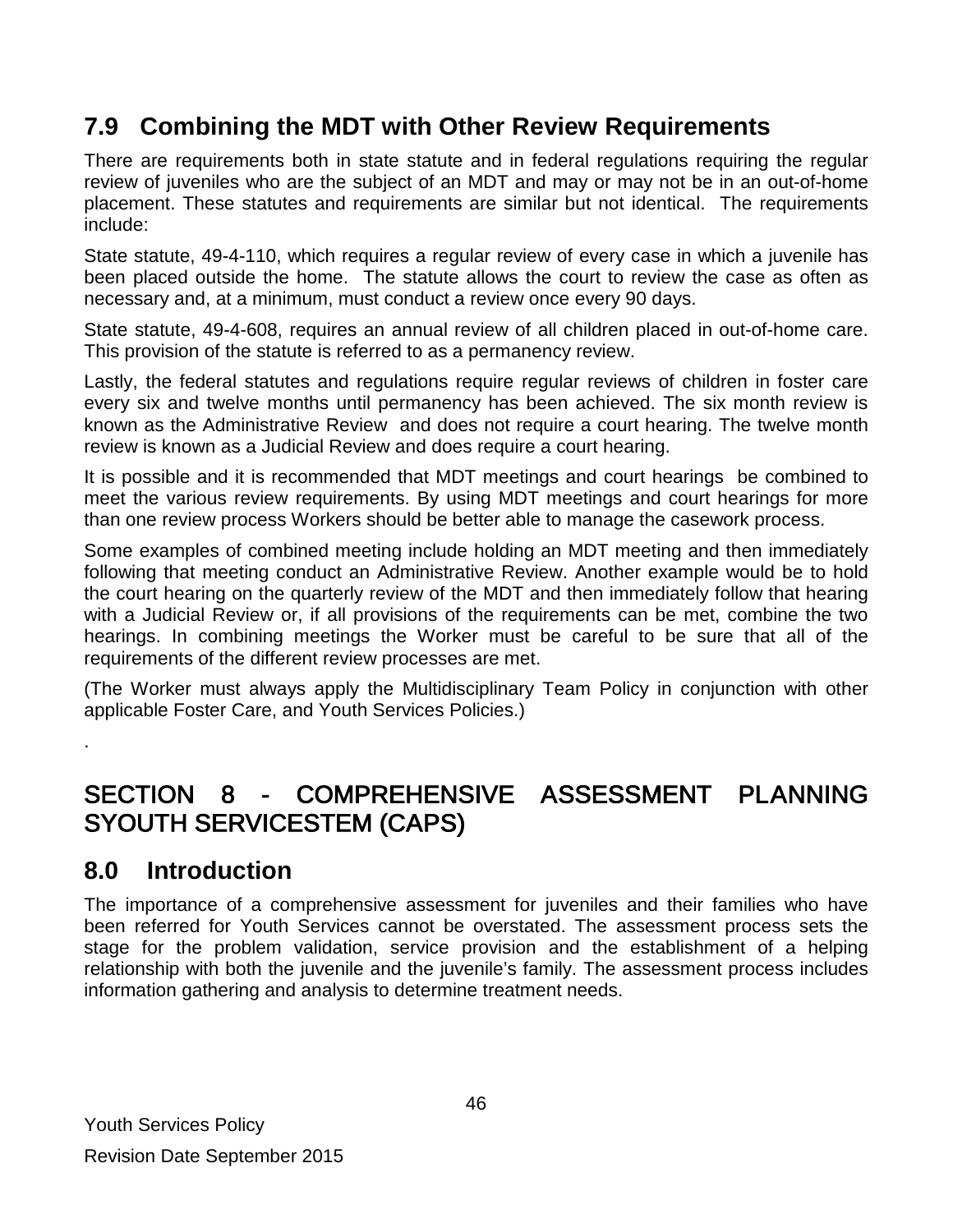### <span id="page-46-0"></span>**8.1 Statutory Requirements**

State statute requires the establishment of a multidisciplinary treatment planning process for certain juveniles who are the subject of a court proceeding. As a part of the planning process the team is required to develop an individualized service plan.

W. Va. Code § 49-4-406 reads in part: "When a juvenile is adjudicated as a status offender the Department of Health and Human Resources shall promptly convene a multidisciplinary treatment team and conduct an assessment, utilizing a standard uniform comprehensive assessment instrument or protocol."

For an explanation of the CAPS Process, please refer to the Comprehensive Assessment Planning System policy.

# <span id="page-46-1"></span>SECTION 9 - INITIAL YOUTH SERVICES COURT CASE PLAN

### <span id="page-46-2"></span>**9.1 Introduction**

Case planning when there is no court involvement is limited, in general, to interactions between the Department, the family and service providers. The processes and procedures for this type of case planning are left to the discretion of the Department.

Case planning for juveniles and their family when there is a court proceeding is a much broader and more structured process. It involves fulfilling a combination of requirements from different sources and the management of a series of meetings, reports, casework processes and legal proceedings. The requirements which govern the case planning process for cases in which there is a legal proceeding include:

- The requirements of various state statutes especially W. Va. Code § 49-4-704, 49-4- 711, 49-4-714 and 49-4-403;
- The federal requirements applicable to foster care;
- The requirements for case management included in FACTS; and,
- The casework standards adopted by the Department.

With the passage in 2015 of Senate Bill 393, the emphasis on the case plan addressing the rehabilitation of the juvenile to prevent recidivism was heightened. Specifically W. Va. Code § 49-2-1002(c)

(1) The Department of Health and Human Resources shall establish an individualized program of rehabilitation for each status offender referred to the department and to each alleged juvenile delinquent referred to the department after being allowed a pre adjudicatory community supervision period by the juvenile court, and for each adjudicated juvenile delinquent who, after adjudication, is referred to the department for investigation or treatment or whose custody is vested in the department.

(2) An individualized program of rehabilitation shall take into account the programs and services to be provided by other public or private agencies or personnel which are available in the community to deal with the circumstances of the particular juvenile.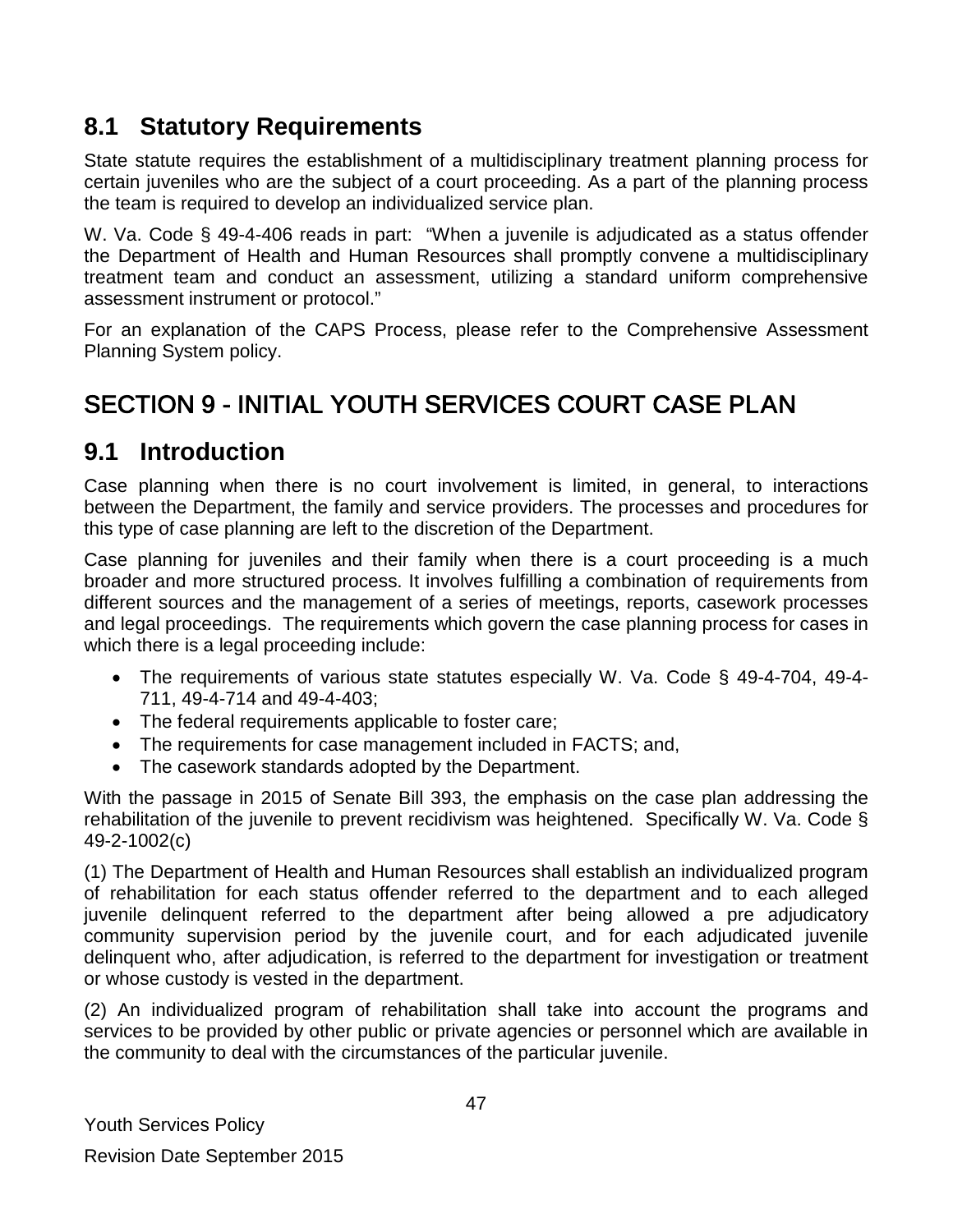(3) For alleged juvenile delinquents and status offenders, an individualized program of rehabilitation shall be furnished to the juvenile court and made available to counsel for the juvenile; it may be modified from time to time at the direction of the department or by order of the juvenile court.

(4) The department may develop an individualized program of rehabilitation for any juvenile referred for noncustodial counseling under section seven hundred two-a, article four of this chapter or for any juvenile upon the request of a public or private agency. As stated in WV Code §49-2-1002(d)

(1) The individualized program of rehabilitation required by the provisions of subsection (c) of this section shall, for any juvenile in out of home placement, include a plan to return the juvenile to his or her home setting and transition the juvenile into community services to continue his or her rehabilitation.

(2) Planning for the transition shall begin upon the juvenile's entry into the residential facility. The transition process shall begin thirty days after admission to the residential facility and conclude no later than three months after admission.

(3) The Department of Health and Human Resources staff shall, during its monthly site visits at contracted residential facilities, ensure that the individualized programs of rehabilitation include a plan for transition in accordance with this subsection.

(4) If further time in residential placement is necessary and the most effective method of attaining the rehabilitation goals identified by the rehabilitation individualized plan created under subsection (c) of this section, then the department shall provide information to the multidisciplinary team to substantiate that further time in a residential facility is necessary. The court, in consultation with the multidisciplinary team, may order an extension of time in residential placement prior to the juvenile's transition to the community if the court finds by clear and convincing evidence that an extension is in the best interest of the child. If the court finds that the evidence does not support an extension, the court shall order that the transition to community services proceed.

§49-2-1002(e) The Department of Health and Human Resources and the Division of Juvenile Services are directed to enter into cooperative arrangements and agreements with each other and with private agencies or with agencies of the state and its political subdivisions to fulfill their respective duties under this article and chapter.

In some instances the requirements such as the state statutes and the federal regulations are similar but not identical. In order to be sure that all applicable provisions of the state statutes and federal regulations are met, the Department has adopted a case planning process which includes all of the possible requirements. This process, however, does not require the Worker to address all of the requirements in every case. Instead, the design allows the Worker to address the requirements on a case by case basis selecting only those which apply.

### <span id="page-47-0"></span>**9.2 The Philosophy of Case Planning for Court Submission**

The service planning process in Youth Services should be purposeful and planned. Service planning assures purposeful, logical intervention. Service planning is a deliberate, reasonable,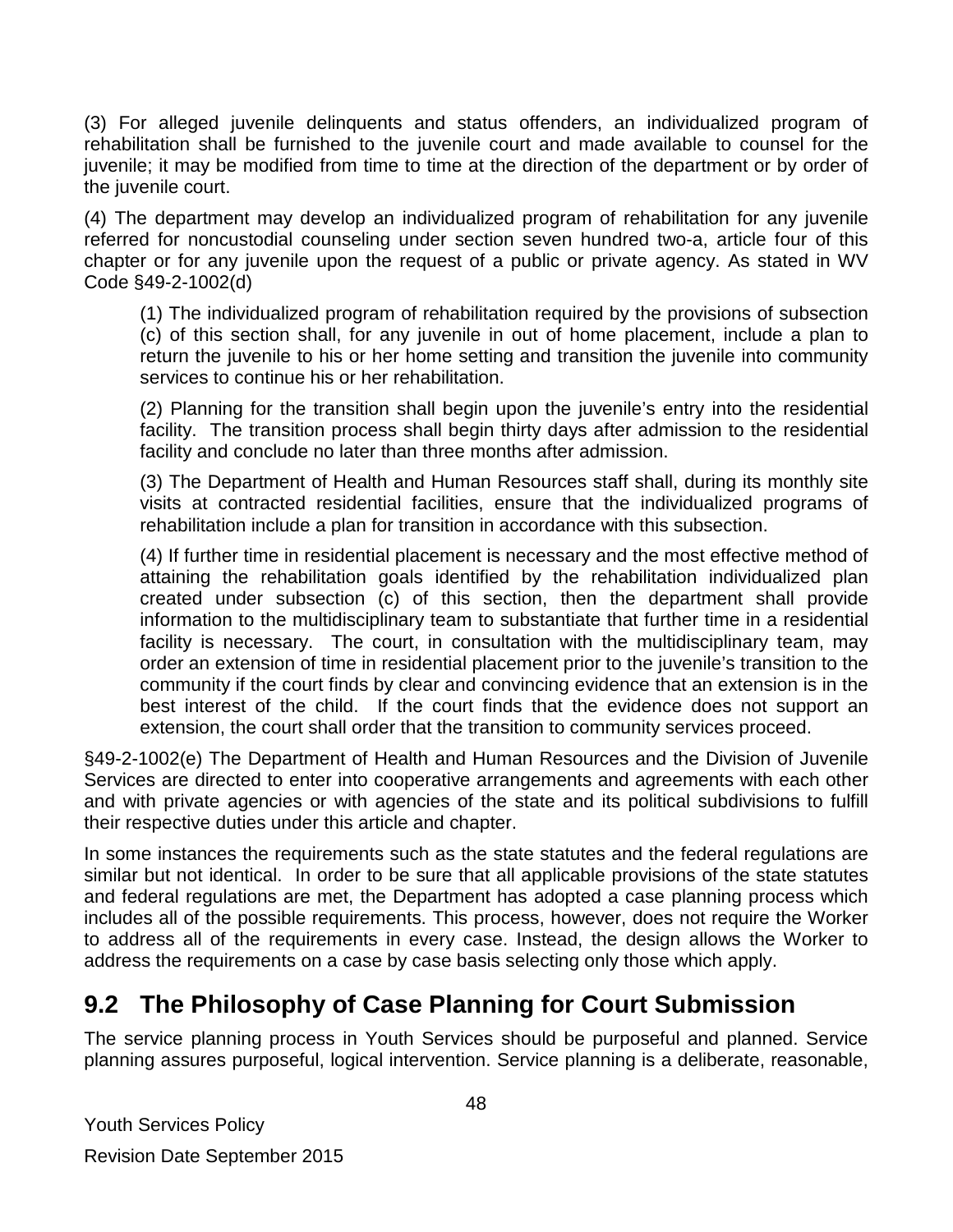mutually agreed upon strategy to reduce the risk and contributing influences which require Youth Services intervention. Case planning for court involved youth must also be informed by the recommendations of Probation and Court officers.

# <span id="page-48-0"></span>**9.3 The Process for Case Planning for Court Submission**

The development of the initial case plan should proceed as follows.

The Department will be notified that a court proceeding has been initiated and it will be necessary to convene a Multidisciplinary Treatment Team.

The Worker assigned to the case will schedule the initial meeting of the MDT and make a referral for a CAPS assessment. (The scheduling of the MDT is one of the responsibilities of the CAPS provider. However, the Department may not be given very much advance notice of the scheduled court proceeding. In such cases the important consideration is to schedule the MDT meeting and it may be quicker if the Worker does so.)

The CAPS provider will furnish the results of the Child and Adolescent Needs and Strengths Assessment within 14 days of the referral, so that this information can be used in Case Planning for Court Submission with the MDT. The MDT meeting is held and the requirements applicable to the juvenile and the juvenile/s family are addressed.

After the MDT meeting the Worker will be responsible for documenting the results in FACTS and developing the case plan.

After the case plan has been completed the Worker will distribute copies to the MDT members and submit the case plan to the court.

# <span id="page-48-1"></span>**9.4 Information Used in Developing the Case Plan**

In developing the case plan the Worker and the members of the MDT should consider using, as appropriate and available, information from the following sources:

- The Youth Behavioral Evaluation including the results of the Youth Behavioral Evaluation;
- The Behavioral Control Plan if one has been implemented;
- The results of the Child and Adolescent Needs and Strengths Assessment;
- The results of the CAPS assessment if one has been completed;
- Department case records if the juvenile and/or the juvenile's family have previously been involved with the Department;
- Information from other agencies or providers such as an IEP (Individual Education Plan) developed by education staff; and,
- The information discussed during the MDT.

### <span id="page-48-2"></span>**9.5 Components of the Case Plan**

The case plan is embedded in FACTS and consists of information derived from these categories: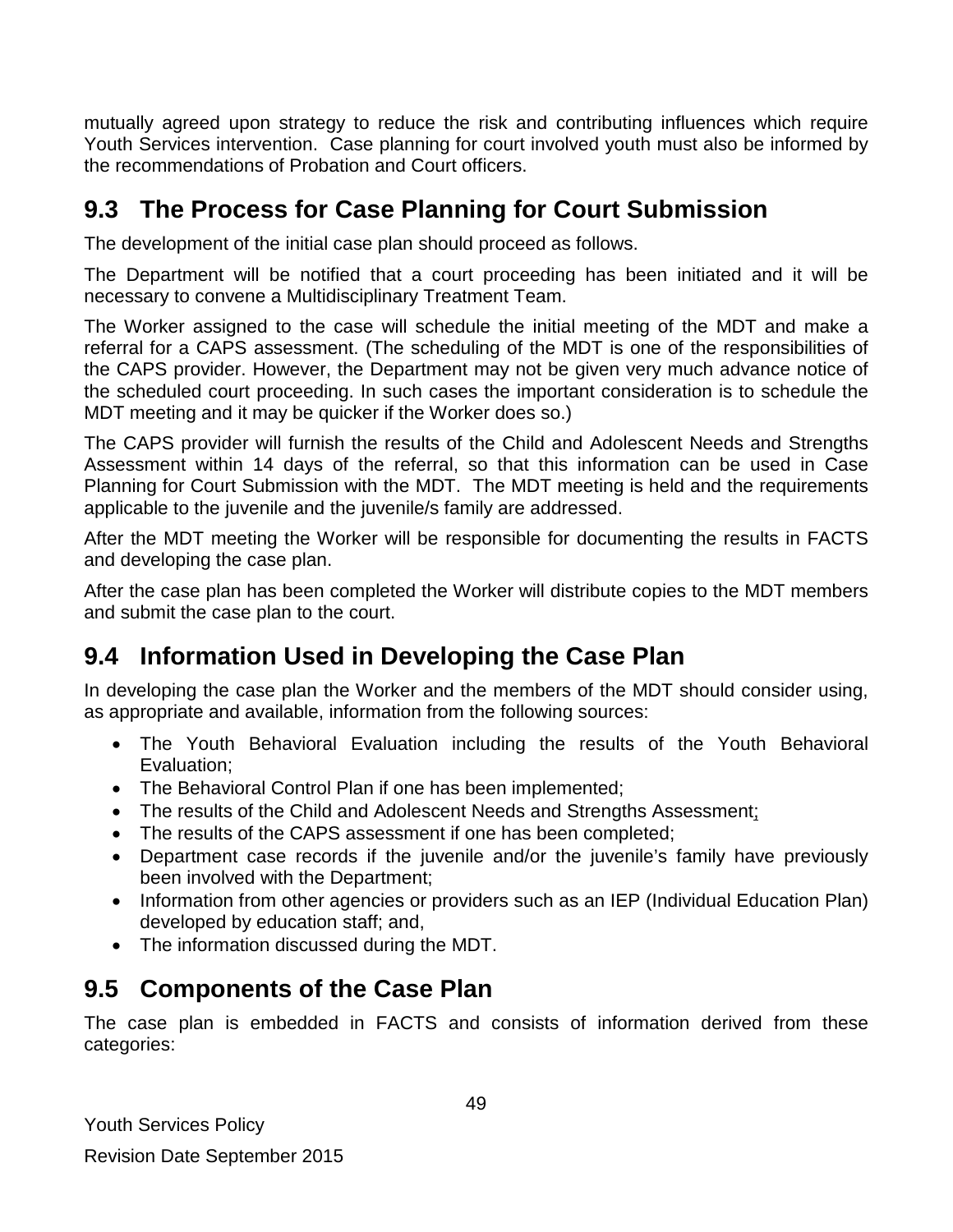- Client information:
- Removal, placement and planning; and,
- Education and medical.

These are broad categories and within each one the Worker and the members of the MDT must consider a number of different items depending on the circumstance of the case.

### <span id="page-49-0"></span>**9.6 Developing the Case Plan**

After the MDT meeting the Worker will complete the case plan. The case plan is embedded in FACTS and consists of a series of screens that allow the Worker to choose which information to enter into the plan. In other words, the Worker can tailor the plan to the individual case under consideration by the MDT.

The case plan is a Dynamic Document Exchange (DDE) instrument. This means that it pulls existing information into a prearranged format. In order to use the instrument as designed, it is necessary for the Worker assigned to the case to complete the screens in FACTS which relate to the categories in the case plan.

The categories and the information which should be considered by the MDT include the following:

- Client Information
- Removal, Placement and Planning
- Removal
- If the juvenile is at home at the time of the initial meeting then the Worker will document that information on the case plan.
- If the juvenile has been removed from his home then the Worker and the MDT must address the circumstance surrounding the removal and whether or not reasonable efforts were made to prevent removal.

#### *A. Placement*

If the juvenile has been removed from his home prior to the MDT, or the MDT is considering recommending removal, then the Worker and team members must:

- Consider if a foster home will be able to meet the needs of the youth, if not;
- Consider the type of facility where the juvenile is placed or the type of facility the MDT is recommending.
- Consider if the recommendation will be to place the juvenile out-of-state, the reason(s) why there are no suitable or available in-state facilities that can meet the needs of the juvenile.
- Consider whether the placement is in close proximity to the juvenile's community.
- Consider whether the placement is least restrictive in light of the juvenile's needs and behaviors.
- Consider why the placement is in the best interests of the juvenile.
- Consider whether the recommended visitation plan is appropriate.
- Consider how the placement will assure the safety of the juvenile.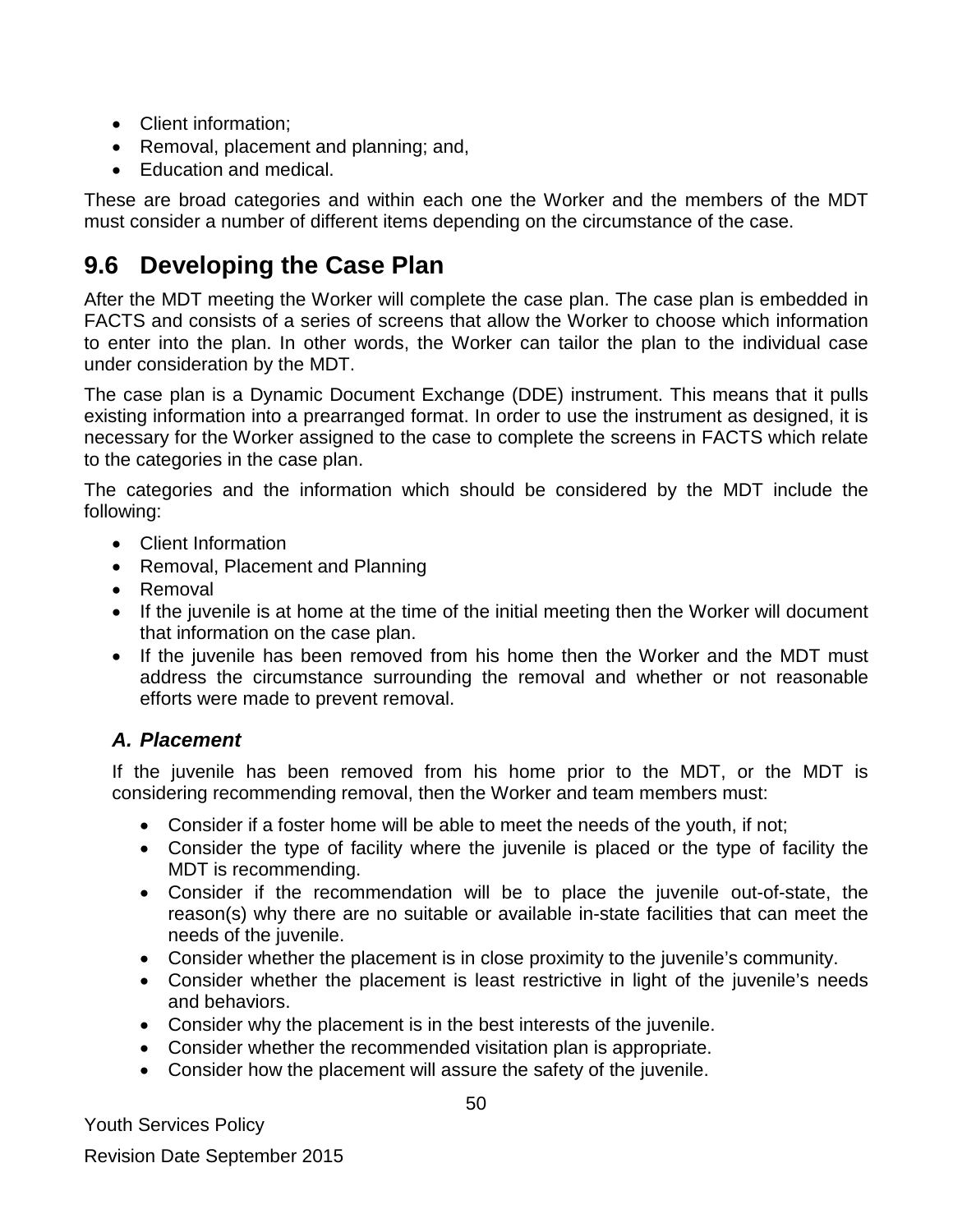• Consider whether the parents/caregiver can contribute to the cost of placement.

After these discussions, the Worker and team members should write an agreed upon recommendation.

### *B. Planning*

In addressing this item the Worker and the MDT members should discuss the:

- Specific services that will be provided to the juvenile and/or the juvenile's parents/caretakers.
- Frequency and duration of services for the juvenile and the juvenile's parents/caretakers.
- Tasks that the Worker or the family will be expected to perform as a part of the case plan.
- Permanency plan if the juvenile is out-of-home or the MDT is recommending placement.
- Concurrent plan for the juvenile.

After these discussions, the Worker and team members should write an agreed upon recommendation.

### *C. Education and Medical*

In developing this part of the plan the Worker and the MDT must discuss the:

- Juvenile's educational progress to date including whether or not the juvenile is achieving satisfactory progress in school.
- Need for additional education services such as the completion of an IEP.
- Results of any medical assessments of the juvenile including a Health Check assessment.
- Results of any behavioral health assessments of the juvenile including a psychological or psychiatric evaluation;
- Results of any medical assessments of the parents; and,
- Results of any behavioral health evaluations of the parents/caregivers including a psychological or psychiatric evaluation.

After these discussions, the Worker and team members should write an agreed upon recommendation.

### *D. Worker Contact*

In developing this part of the plan the Worker and the MDT must discuss the frequency of the contacts between the Worker, the family and the juvenile. At a minimum the Worker should have monthly contact with the family and the juvenile. The frequency could be greater depending on the needs of the family and the juvenile and the services they will be receiving.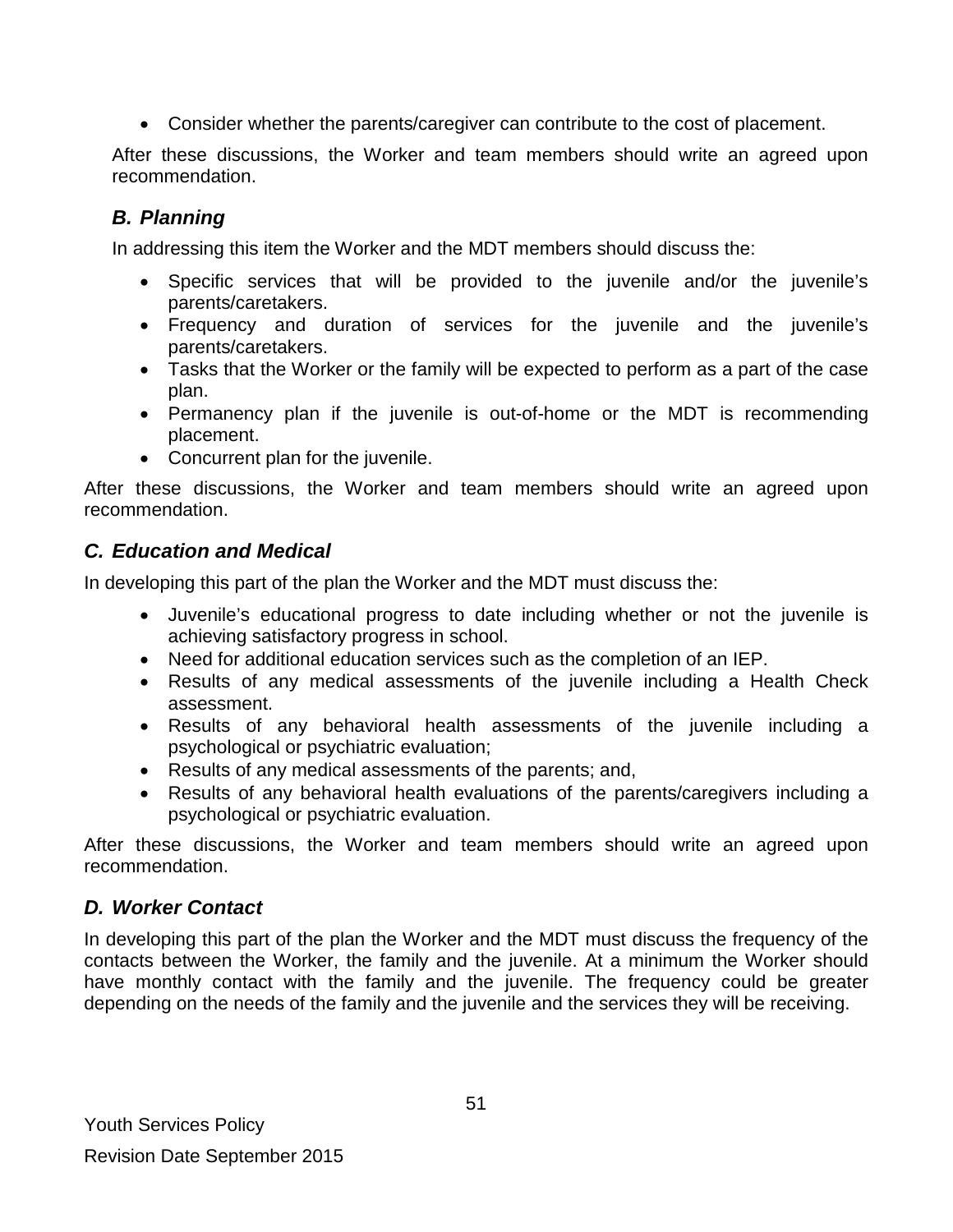# <span id="page-51-0"></span>**9.7 Completing the Case Plan for Court Submission**

In order to complete the case plan the Worker will:

- Determine the information that should be contained in the case plan, select the information and have the relevant parts of the plan populated from the information in FACTS.
- The Worker will also need to enter certain information on the case plan such as the goals for the youth and the family and the recommended services.

After completing the case plan the Worker should send a copy of the plan to each member of the MDT along with a cover letter. In the letter the Worker should include the date the plan was submitted to the court, the date of the next hearing and any other information that the Worker believes is relevant to this particular case.

### *A. Submission of the Case Plan to the Court*

After the case plan has been completed the Worker should send a copy of the plan to the Circuit Court which has jurisdiction over the case. The Court will review the plan to determine if implementation is in the child's best interests. If the Court approves the plan then it should enter an order to this effect.

If the recommendations of the MDT contained in the case plan are not unanimous, of if the court determines not to adopt the recommendations of the Team, then the court shall, upon motion or sua sponte, schedule and hold within ten days of such determination, and prior to the entry of an order placing the child in the custody of the Department or in an out-of-home setting, a hearing to consider evidence from the Team as to its rational for the proposed plan.

### *B. Requesting a Hearing*

In those instances when the court does not adopt the recommendation of the team the Worker will be responsible for contacting the Regional Attorney General to file a motion requesting a hearing; and notifying the members of the Team of the date of the hearing.

# <span id="page-51-1"></span>SECTION 10 - YOUTH SERVICES CASE PLAN REVIEW

### <span id="page-51-2"></span>**10.1 Introduction**

Case plan review is a continuing part of the Youth Services casework process. The dynamic nature of Youth Services necessitates ongoing evaluation. Case plan review is the point at which the Worker measures observable results against stated goals in relation to services. It is a specific activity in which the Worker and the family and MDT members step away from the casework process to see if things are working. Case plan review is a decision making point in the casework process. It is not simply a time set aside for updating FACTS or summarizing contacts. The decision to recommend case closure and disengage Youth Services is reached during case plan review.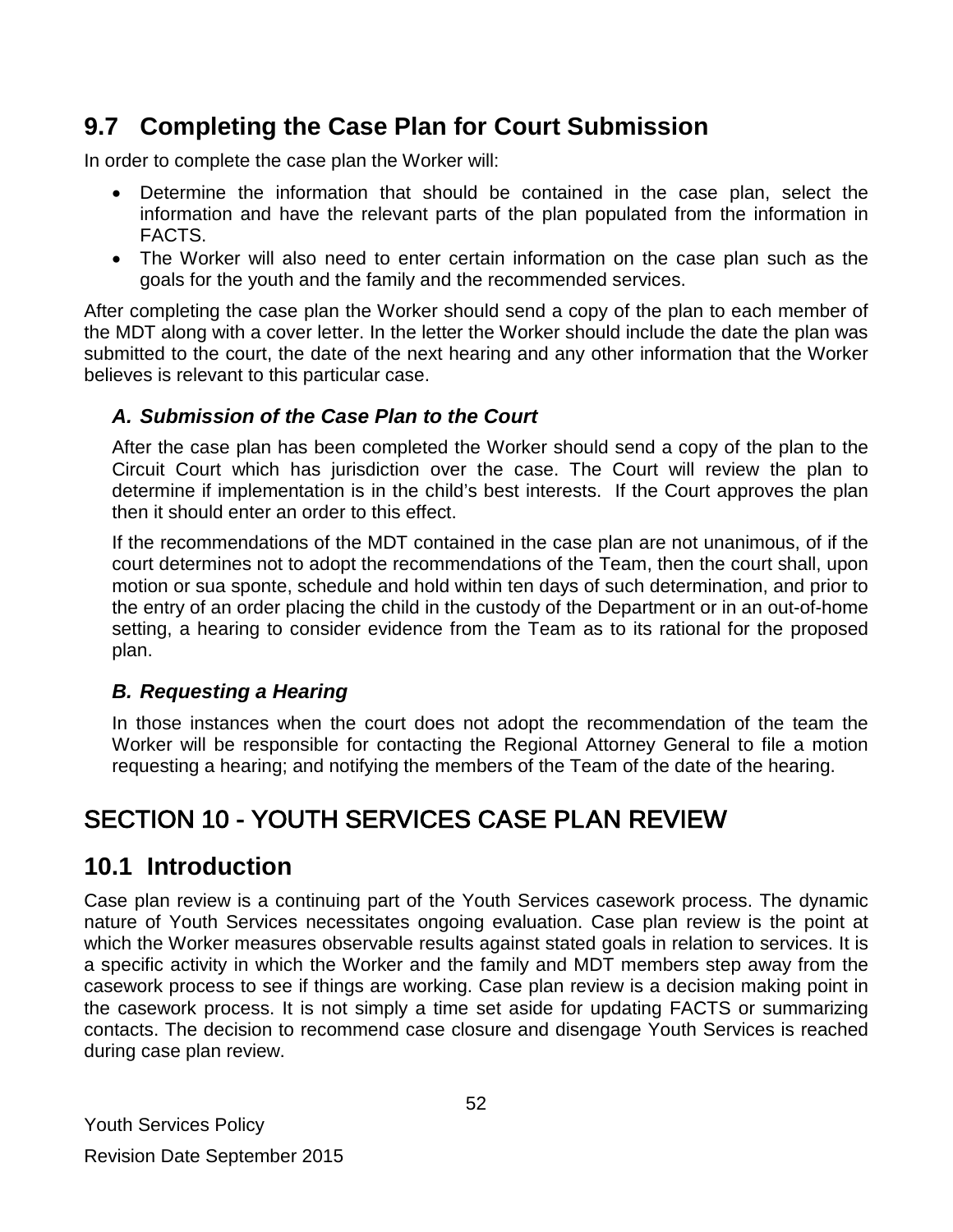Throughout the life of the case the supervisor will conduct regular supervisor meetings with the Worker to provide support, guidance and case consultation and to regulate the quality of casework practice.

# <span id="page-52-0"></span>**10.2 Statutory Requirements**

State statute includes the expectation of regular case plan reviews for juveniles who have been involved in a court proceeding and remain under the continuing jurisdiction of the court.

49-4-711(4) which reads: "If the allegations in a petition alleging that a juvenile is a status offender are admitted or sustained by clear and convincing proof, the court shall refer the juvenile to the Department of Health and Human Resources for services … and order the department to report back to the court with regard to the juvenile's progress at least every ninety days or until the court … dismisses the case from its docket. In a judicial circuit operating its own truancy program, a circuit judge may in lieu of referring truant juveniles to the department, order that the juveniles be supervised by his or her probation office."

# <span id="page-52-1"></span>**10.3 Purposes**

The primary purposes of the case review are:

- To identify progress;
- To provide feedback to the family and others involved in the case;
- To determine the need for revision of the case plan;
- To examine provider performance on the case;
- To measure change in relation to the conditions which warranted Youth Services intervention; and,
- To disengage Youth Services from family involvement.

# <span id="page-52-2"></span>**10.4 Decisions**

The decisions that must be made during case review are:

- Is the case plan appropriate?
- Does anything need adjusting in the case plan?
- Are services being delivered as planned?
- Are both the juvenile and the juvenile's family participating in the case plan?
- Is progress being made/
- Does the Behavioral Control Plan, if one exists, need revision?
- Is communication among various persons participating in the treatment plan up-to-date?
- Has the family situation stabilized?
- What recommendations should be made to the court?

# <span id="page-52-3"></span>**10.5 Case Evaluation Protocol**

### *A. Convening the Multidisciplinary Treatment Team Meeting*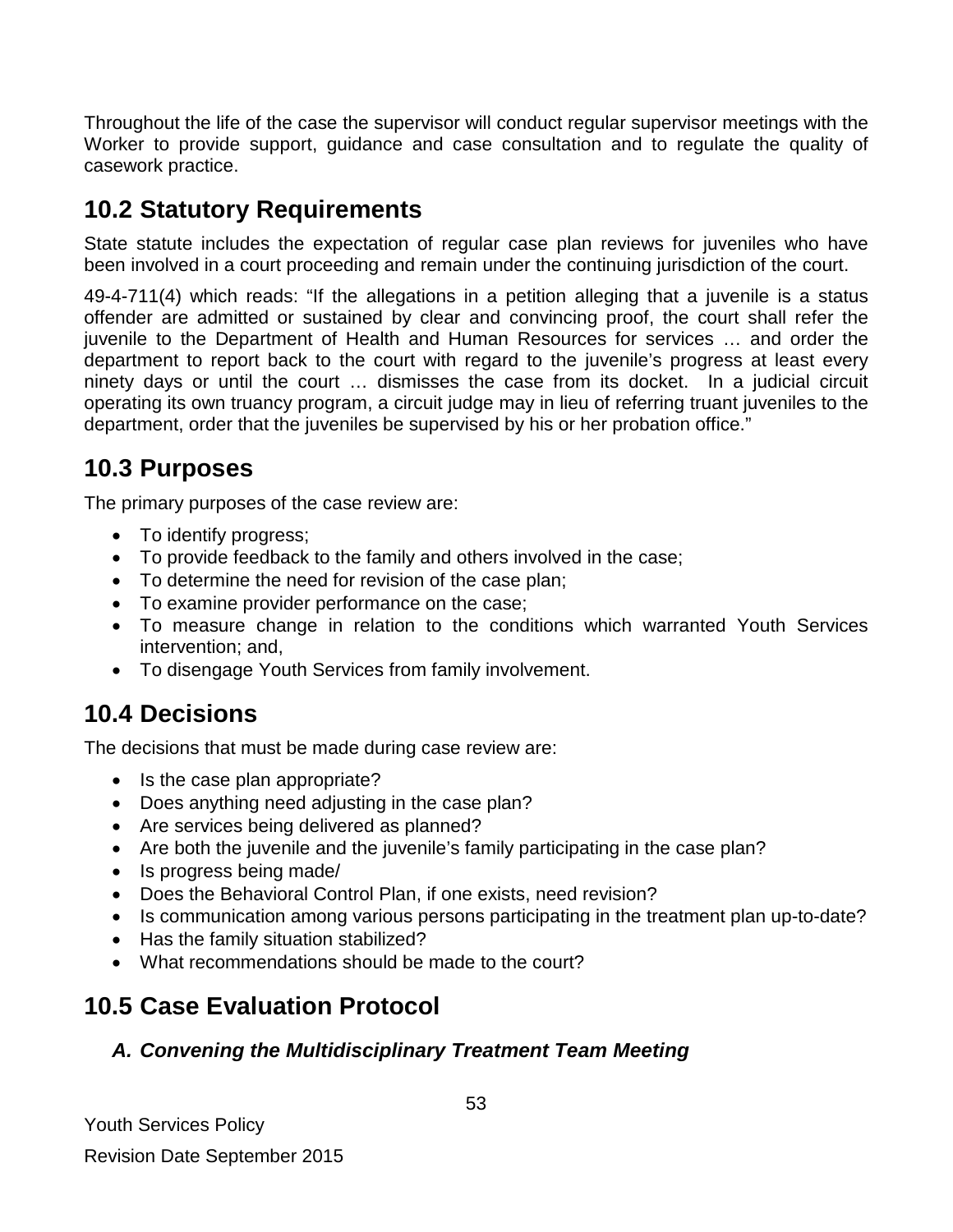Every 90 days, from the development of the initial case plan until closure of the case the Worker will convene the MDT to conduct the case plan review. In convening the MDT the Worker will:

- Notify the MDT members of the meeting in writing at least fifteen (15) days prior to the meeting by printing and mailing the Notification of MDT letters from FACTS.
- If it is time for an administrative review arrange for that review to take place immediately following the MDT meeting.
- Contact the family to encourage them to participate in the meeting.
- Invite Adult Services staff to the meeting for all children age seventeen years (17) or older if it appears that continued adult support will be necessary.
- Invite Homefinding Staff if assistance with placement decisions is necessary.

*Note: In order to provide a comparison of the family dynamics present at the initiation of the case planning process and those present at the time of case review, it is recommended that the Worker complete a new Youth Behavioral Evaluation prior to the MDT meeting. The comparison between the two instruments can be used to provide an objective basis for evaluating the changes made by the family and the juvenile.* 

### *B. Conducting the Multidisciplinary Treatment Team Meeting*

During the MDT meeting the Worker will serve as the chairperson and will:

- Remind the members in a post-adjudicatory MDT that if a juvenile respondent admits the underlying allegations of the case during the multidisciplinary treatment planning process, his or her statements shall not be used in any juvenile or criminal proceedings against the juvenile, except for perjury or false swearing.
- Make sure the members sign the confidentiality statement.
- Actively engage the family and the juvenile throughout the meeting.
- Review the previous case plan.
- If the juvenile is in an out-of-home placement review all of the applicable foster care protections such as medical care, education, safety of the placement and so on.
- Provide to the team members copies of any information obtained about the juvenile and the juvenile's family that have been received during the previous 90 days.
- If the juvenile is in foster family care review the out-of-home observation report which includes a report on the progress of the juvenile, any changes in the juvenile's case, an evaluation of the services provided to the juvenile and his family and any other relevant information for each month the juvenile has been in placement with the provider.
- If the juvenile is in a group care facility the Worker will provide a copy of the monthly reports submitted by the provider.

### *C. Concluding the Multidisciplinary Treatment Team Meeting*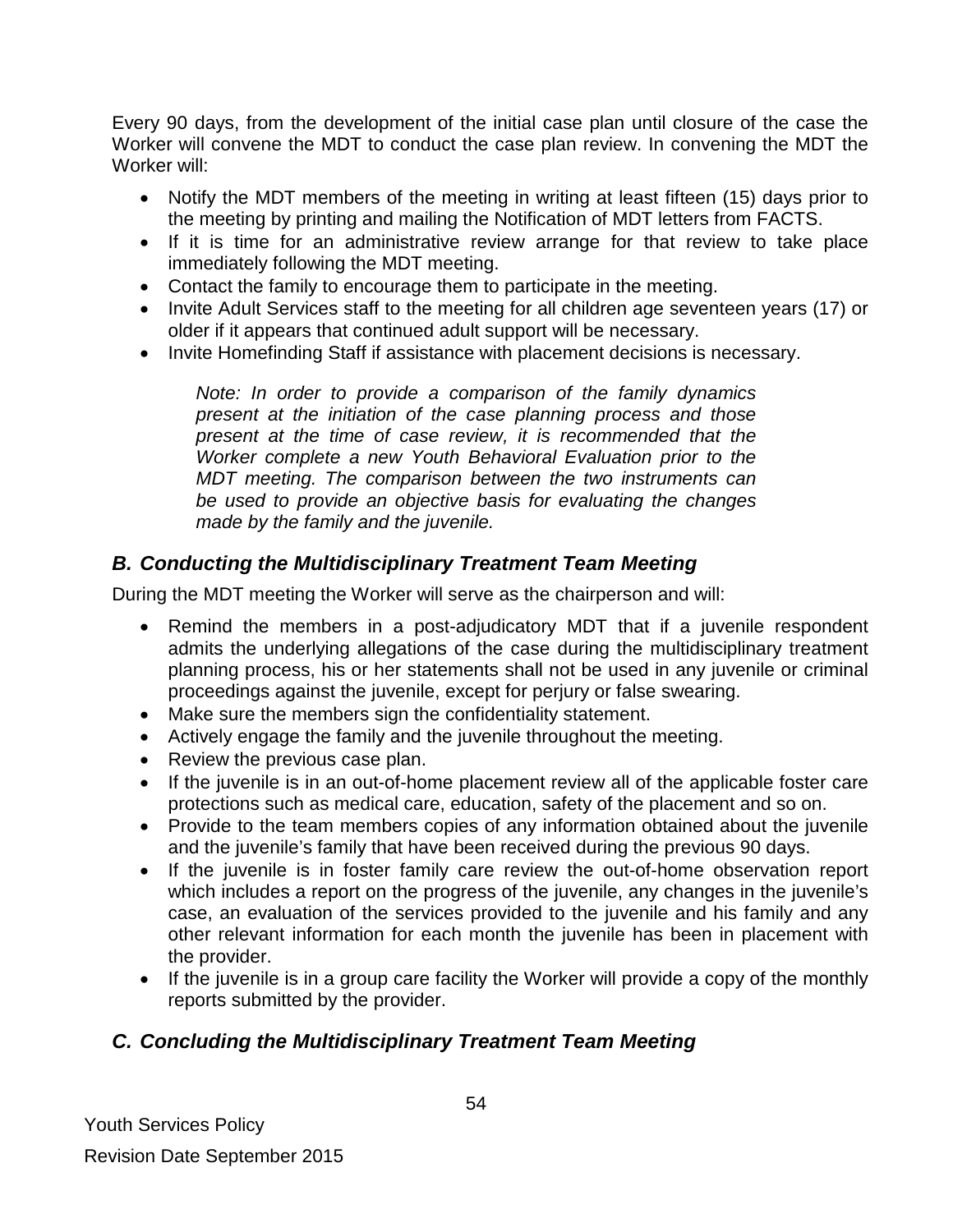Concluding the MDT properly is a very important part of the process. During this phase of the meeting the Worker will need to ensure that the results of the meeting are properly documented, the next meeting has been scheduled and, all issues have been resolved or a plan to resolve them has been developed.

In concluding the MDT the following actions will be completed:

The Department Worker will document the results of the MDT on the MDT report. This report will also include a place for all individuals to sign that they participated in the MDT and that they agree with the MDT report.

*Note: The Department Worker will continue to utilize the MDT report that they are currently using until the MDT report is revised and released to the field.* 

- The Department Worker will attempt to settle all disagreements prior to the MDT conclusion. The MDT report may contain different opinions. The Department Worker is responsible for documenting the different opinions in the report as they were stated at the MDT and representing these to the court.
- The Department Worker is responsible for collecting all copies of assessments or other documents concerning the child and family that were shared with the members of the MDT. These copies must be properly destroyed to ensure the confidentiality of the child and family.
- The Department Worker will schedule the next MDT meeting prior to the conclusion of the meeting. (The meeting must be held within 90 days.)
- The Department Worker will develop the revised Youth Services Case Plan utilizing the information presented at the MDT.

### <span id="page-54-0"></span>**10.6 Completion of the Revised Case Plan**

After the MDT has been concluded the Worker will complete the revised case plan in FACTS and send a copy to the members of the MDT.

### <span id="page-54-1"></span>**10.7 Submission of the Revised Case Plan to the Court**

After the revised case plan has been completed the Worker should send a copy of the plan to the Circuit Court which has jurisdiction over the case. The Worker should send a letter with the plan informing the Court that the MDT has met and the case plan has been revised. In addition the Worker should request that the Court notify the Worker of the next scheduled judicial review on the case.

When the Worker receives the notice from the court as to the hearing date then the Worker can notify the other members of the MDT.

> *Note: Because procedures may vary from Circuit Court to Circuit Court it is recommended that the Worker consult with the Prosecuting Attorney about the method for notifying the Court of the*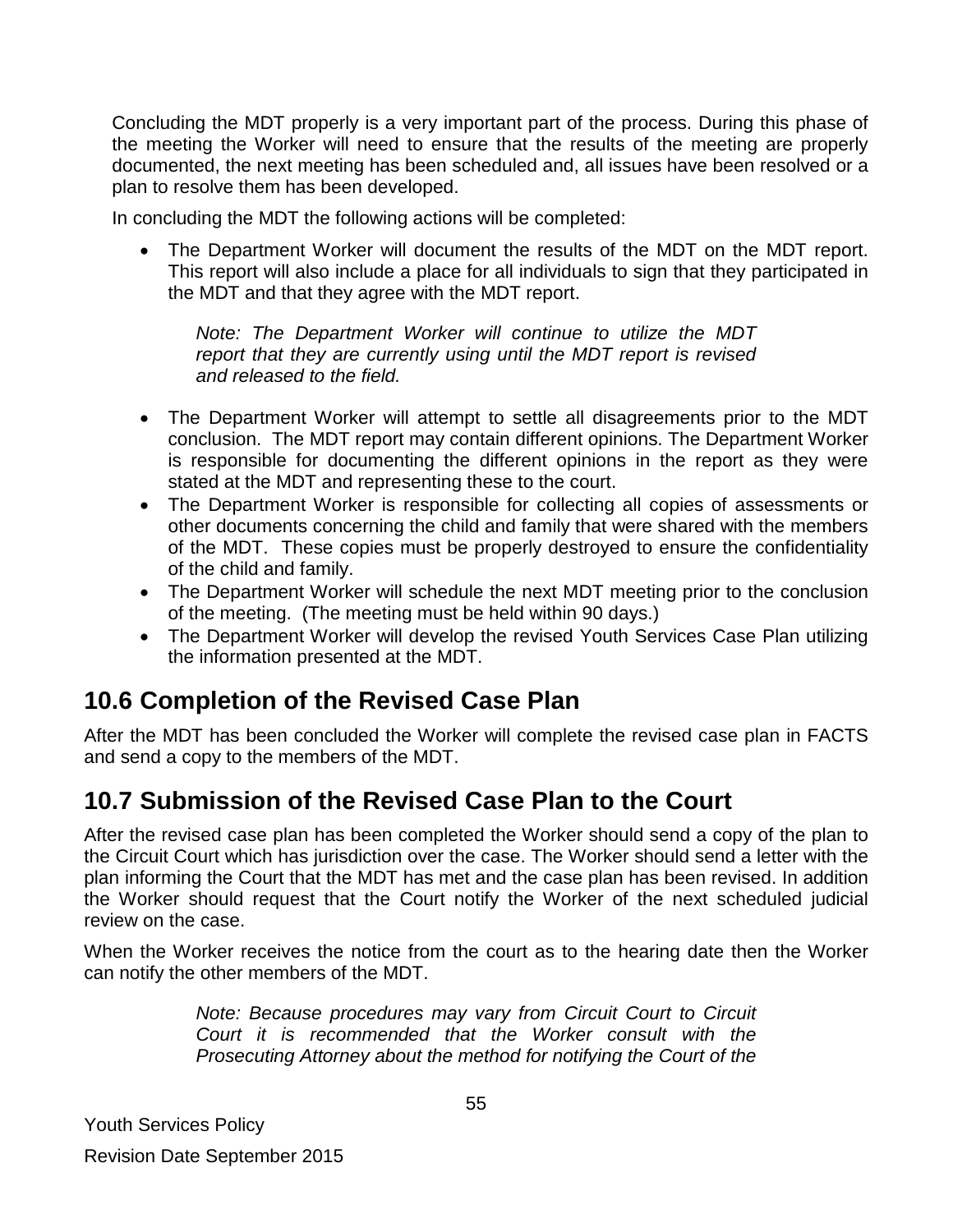*results of the MDT meeting and requesting a quarterly judicial review. If the Court decides to adopt procedure other than those described above that is its prerogative.*

The important points are that the MDT meets at least every 90 days and the court reviews the results of the meetings at least quarterly.

# <span id="page-55-0"></span>SECTION 11 - GRIEVANCES, CONFIDENTIALITY AND OTHER POLICIES

### <span id="page-55-1"></span>**11.1 Appeals and Grievances**

At any time that the DHHR is involved with a client, the client (adult or child), or the counsel for the child has a right to express a concern about the manner in which they are treated, including the services they are or are not permitted to receive.

Whenever a parent, child or counsel for the parent or child has a complaint about Youth Services or expresses dissatisfaction with Youth Services the Worker will:

- Explain to the client the reasons for the action taken or the position of the DHHR which may have resulted in the dissatisfaction of the client.
- If the situation cannot be resolved, explain to the client his/her right to a meeting with the supervisor.
- Assist in arranging for a meeting with the supervisor.

The supervisor will:

- Review all reports, records and documentation relevant to the situation.
- Determine whether all actions taken were within the boundaries of the law, policies and guidelines for practice.
- Meet with the client.
- If the problem cannot be resolved, provide the client with the form "Client and Provider hearing Request", SS-28.
- Assist the client with completing the SS-28, if requested.
- Submit the from immediately to the Chairman, state board of Review, DHHR, Building 6, Capitol Complex, Charleston, WV 25305.

For more information on Grievance Procedures for Social Services please see Common Chapters Manual, Chapter 700, and Appendix C.

> *Note: Some issues such as the decisions of the Circuit Court cannot be addressed through the Grievance Process. Concerns about or dissatisfactions with the decisions of the Court including any approved Case plan must be addressed through the appropriate legal channels.*